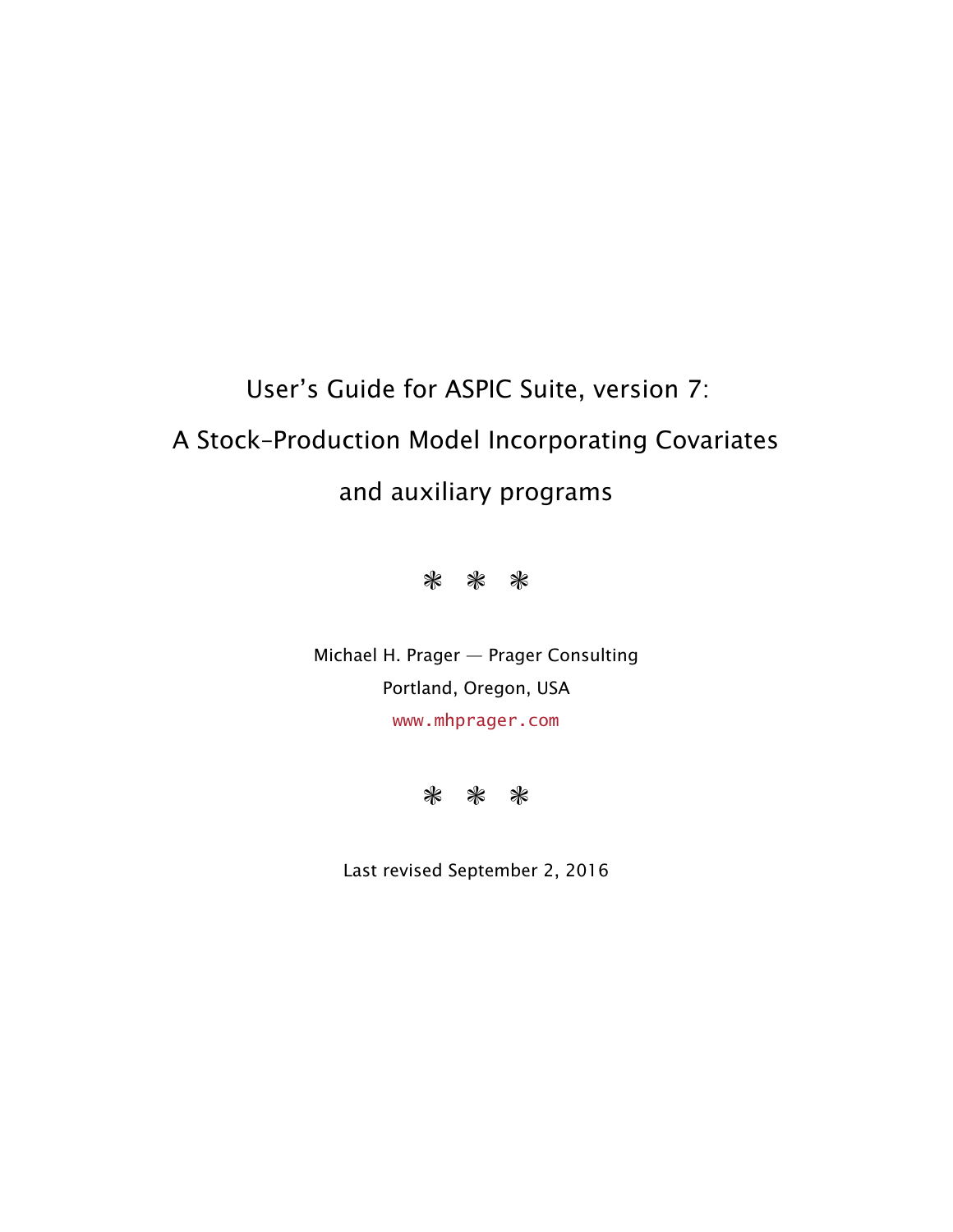## <span id="page-1-0"></span>Preface

This guide describes Version 7 of the ASPIC Suite, a set of computer programs to fit non-equilibrium stock-production models to fisheries data. The main program is ASPIC, which does the estimation. Three utility programs are provided. The role of ASPICP is to make projections; of AGRAPH, to make simple graphs from ASPIC and ASPICP output files; of ASPIC5to7 to convert input files from ASPIC 5 to ASPIC 7 format.

The main changes in ASPIC 7 are additional estimation methods (maximum-likelihood and maximum a posteriori); revised input-file format to accommodate the new methods; and elimination of some rarely used options.

A general technical description of the theory behind ASPIC was given in [Prager](#page-31-0) [\(1994\)](#page-31-0). The bibliography (p. [32\)](#page-31-1) has additional references, and this guide now includes a technical section ([§8\)](#page-26-0).

ASPIC has been used in numerous stock assessments and simulation studies. Distribution is made to fishery scientists without charge, to further fisheries research and education. As with any software, errors may be present. The author attempts to fix suspected errors promptly.

#### The ASPIC Suite carries no warranty of any kind. Use is entirely at your own risk.

Development of ASPIC has been supported by the U.S. National Marine Fisheries Service (NMFS) and by the author's private efforts, with additional support from the International Commission for the Conservation of Atlantic Tunas (ICCAT).

This software is distributed to interested scientists free of charge. No individual or group is authorized to charge for it or distribute it as part of any commercial product. The author requests that this manual and [Prager](#page-31-0) [\(1994\)](#page-31-0) be cited in any report or published article that uses ASPIC.

Many colleagues have given valuable technical suggestions or assistance through the years. I thank S. Cadrin, R. Deriso, K. Hiramatsu, J. Hoenig, R. Methot, C. Porch, J. Powers, A. Punt, V. Restrepo, G. Scott, K. Shertzer, J. Thorson, P. Tomlinson, D. Vaughan, E. Williams, and the many fishery scientists who have sent data sets to illustrate their applications and questions.

This user's guide is a major revision of NMFS Beaufort Lab Document BL–2004–01 (2004), itself a revision of NMFS Miami Lab Document MIA–92/93–55 (1992).

#### <span id="page-1-1"></span>Typographical conventions

In this guide, user commands, file names, and items in input files are displayed in a monospaced font.  $\mathscr V$ Some important sections are marked by a symbol in the margin, as here; attention to such material is especially important to obtaining good results from ASPIC. Material new in this version of the  $\star$ program is marked by a different marginal symbol, as here.

Michael H. Prager, Ph.D. Prager Consulting Portland, Oregon, USA May, 2014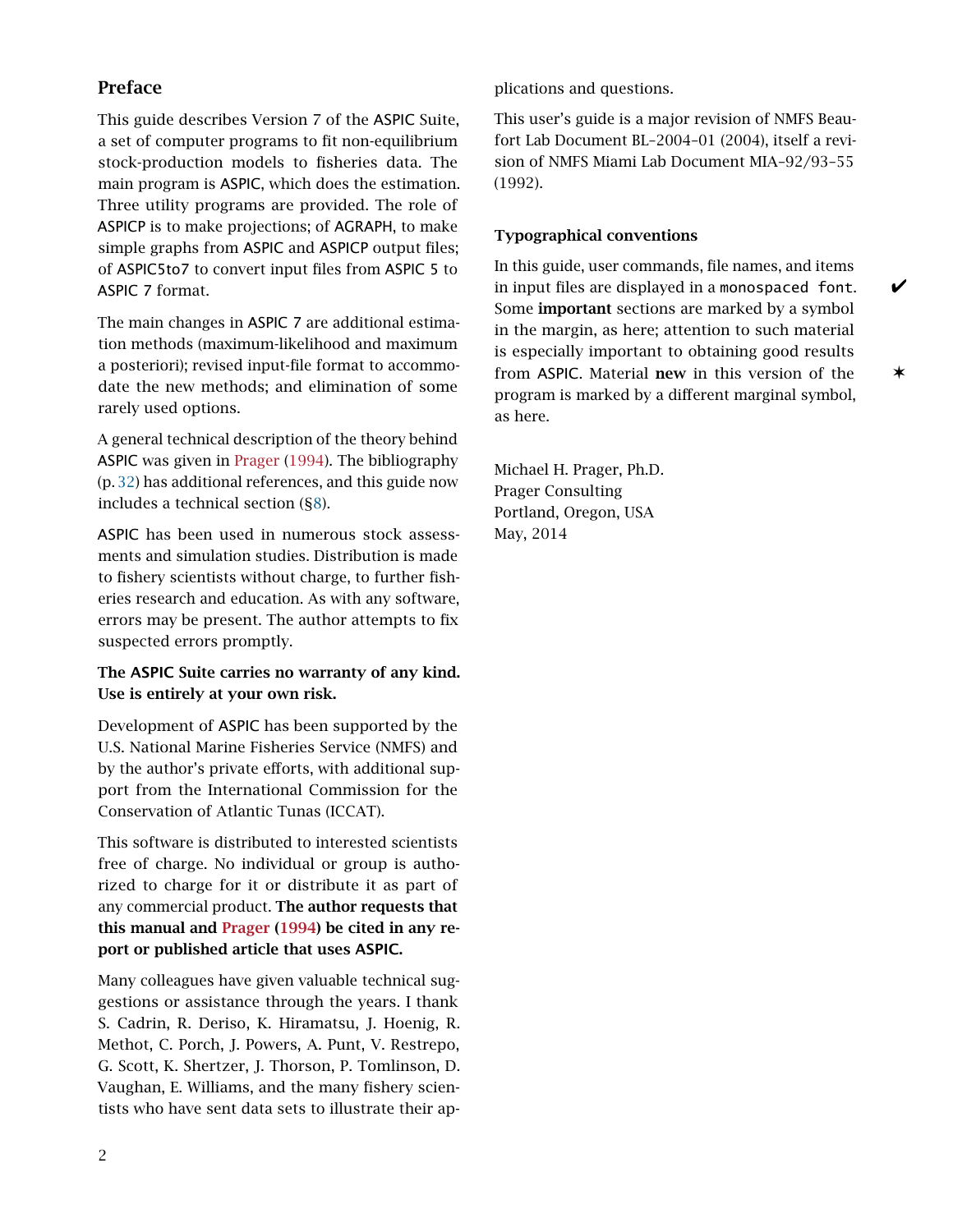## <span id="page-2-0"></span>**Contents**

|    | <b>Preface</b><br>Typographical conventions                  | 2<br>$\overline{2}$   |
|----|--------------------------------------------------------------|-----------------------|
|    | <b>Contents</b>                                              | 3                     |
|    | <b>List of Tables</b>                                        | 4                     |
|    | <b>List of Figures</b>                                       | 4                     |
| 1  | <b>Introduction</b>                                          | 5                     |
| 2  | <b>New features</b>                                          | 5                     |
| 3  | <b>Compatibility and installation</b>                        | 6                     |
|    | Compatibility<br>3.1                                         | 6                     |
|    | Installation<br>3.2                                          | 6                     |
|    | 3.2.1 NMFS Toolbox version                                   | 6                     |
| 4  | <b>Overview of ASPIC</b>                                     | 7                     |
|    | 4.1<br>Modeling flow                                         | $\overline{7}$        |
|    | User Interface<br>4.2                                        | $\overline{7}$        |
|    | 4.3<br>Data requirements                                     | $\overline{7}$        |
|    | 4.4 Program limits                                           | $\overline{7}$        |
|    | 4.5 Program modes                                            | 7                     |
|    | 4.6 Several data series                                      | 9                     |
|    | 4.7 Choices for fitting<br>4.7.1 Estimation methods          | 9                     |
|    |                                                              | 9<br>$\boldsymbol{9}$ |
|    | 4.7.2 Statistical conditioning<br>4.7.3 Penalty for $B1 > K$ | 9                     |
|    | 4.7.4 Residuals and bootstrapping.                           | 9                     |
|    | Input and output files<br>4.8                                | 10                    |
|    | 4.8.1<br>Input file                                          | 10                    |
|    | 4.8.2 Output files                                           | 10                    |
|    | Running ASPIC<br>4.9                                         | 11                    |
|    |                                                              |                       |
| 5  | <b>ASPIC 7 input file specification</b>                      | 12                    |
|    | Data representations<br>5.1<br>5.2                           | 12<br>13              |
|    | $\bullet$ Prior specification $\ldots$                       | 16                    |
|    |                                                              |                       |
| 6  | <b>Auxiliary Programs</b>                                    | 19                    |
|    | ASPIC5to7<br>6.1                                             | 19                    |
|    | 6.2<br><b>AGRAPH</b><br>.                                    | 19                    |
|    | 6.3 ASPICP<br>.                                              | 20                    |
|    | 6.3.1 ASPICP interface and use                               | 20                    |
|    | 6.3.2 ASPICP control file                                    | 20                    |
|    | 6.3.3 Sample control file                                    | 22                    |
| 7. | <b>Tips on using the ASPIC Suite</b>                         | 22                    |
|    | Estimation controls<br>7.1                                   | 22                    |

|   | <b>References</b> |                |                                                                                                                                                                                                                               | 32       |
|---|-------------------|----------------|-------------------------------------------------------------------------------------------------------------------------------------------------------------------------------------------------------------------------------|----------|
| 9 |                   |                | <b>Source code availability</b>                                                                                                                                                                                               | 31       |
|   |                   |                | 8.7.1 Process variability in MSY                                                                                                                                                                                              | 31       |
|   | 8.7               |                | Projections in ASPICP                                                                                                                                                                                                         | 31       |
|   |                   |                | 8.6.4 Resampling algorithm                                                                                                                                                                                                    | 30       |
|   |                   |                | 8.6.3 Residual inflation factor                                                                                                                                                                                               | 30       |
|   |                   |                | 8.6.2 Initial fit                                                                                                                                                                                                             | 30       |
|   |                   |                | 8.6.1 Overview                                                                                                                                                                                                                | 30       |
|   | 8.6               |                | Bootstrapping                                                                                                                                                                                                                 | 30       |
|   | 8.5               |                | Maximum a posteriori estimation                                                                                                                                                                                               | 30       |
|   |                   | 8.4.4          | Total likelihood                                                                                                                                                                                                              | 30       |
|   |                   | 8.4.3          | Penalty for $B1 > K$                                                                                                                                                                                                          | 29       |
|   |                   | 8.4.2          | Observation standard error.                                                                                                                                                                                                   | 29       |
|   |                   |                | 8.4.1 Data-series terms                                                                                                                                                                                                       | 29       |
|   | 8.4               |                | Maximum-likelihood estimation                                                                                                                                                                                                 | 29       |
|   |                   | 8.3.3          | Total LAV                                                                                                                                                                                                                     | 29       |
|   |                   |                | 8.3.2 Penalty for $B1 > K$                                                                                                                                                                                                    | 29       |
|   |                   | 8.3.1          | Data-series terms and the series of the series of the series of the series of the series of the series of the series of the series of the series of the series of the series of the series of the series of the series of the | 29       |
|   | 8.3               |                | Least absolute values estimation                                                                                                                                                                                              | 29       |
|   |                   | 8.2.3          | Total SSE                                                                                                                                                                                                                     | 28       |
|   |                   |                | 8.2.2 Penalty for $B1 > K$                                                                                                                                                                                                    | 28       |
|   |                   | 8.2.1          | Data-series terms                                                                                                                                                                                                             | 28       |
|   | 8.2               |                | Least-squares estimation                                                                                                                                                                                                      | 28       |
|   | 8.1               |                | Estimation methods-overview                                                                                                                                                                                                   | 28       |
| 8 |                   |                | <b>Technical appendix</b>                                                                                                                                                                                                     | 27       |
|   |                   |                |                                                                                                                                                                                                                               |          |
|   |                   | 7.4.3          | Projections                                                                                                                                                                                                                   | 27       |
|   |                   | 7.4.2          | Catchability over time                                                                                                                                                                                                        | 27       |
|   |                   | 7.4.1          | Precision of estimates and the set of the set of the set of the set of the set of the set of the set of the set of the set of the set of the set of the set of the set of the set of the set of the set of the set of the set | 26       |
|   | 7.4               |                | Interpretation of ASPIC Results                                                                                                                                                                                               | 26       |
|   |                   | 7.3.5          | Reporting problems                                                                                                                                                                                                            | 26       |
|   |                   | 7.3.3<br>7.3.4 | Sensitivity to seeds or guesses<br>Estimation failure                                                                                                                                                                         | 25       |
|   |                   |                | 7.3.2 Issues with priors                                                                                                                                                                                                      | 25       |
|   |                   | 7.3.1          | Monte Carlo search                                                                                                                                                                                                            | 25<br>25 |
|   | 7.3               |                |                                                                                                                                                                                                                               | 25       |
|   |                   | 7.2.3          | Allocating yield                                                                                                                                                                                                              | 23       |
|   |                   | 7.2.2          | Using several data series                                                                                                                                                                                                     | 23       |
|   |                   | 7.2.1          | Missing values and zeros                                                                                                                                                                                                      | 23       |
|   | 7.2               |                | Data issues                                                                                                                                                                                                                   | 23       |
|   |                   | 7.1.3          | Starting guesses in bootstraps                                                                                                                                                                                                | 22       |
|   |                   | 7.1.2          | Priors and bounds Theorem 2014                                                                                                                                                                                                | 22       |
|   |                   |                | 7.1.1 Guesses of $q$                                                                                                                                                                                                          | 22       |
|   |                   |                |                                                                                                                                                                                                                               |          |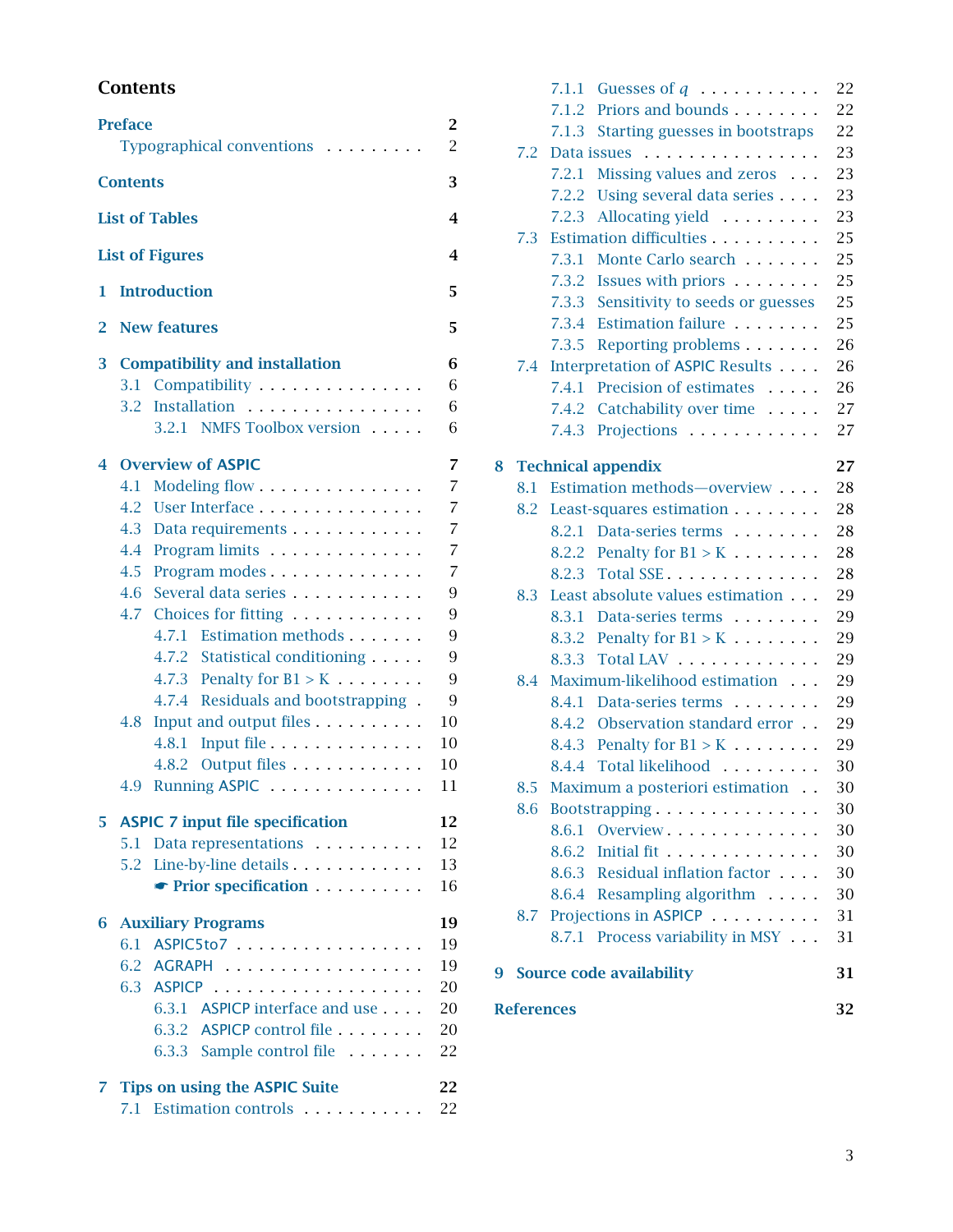## <span id="page-3-0"></span>List of Tables

|   | Files used by the ASPIC suite 11 |  |
|---|----------------------------------|--|
|   | Model shape codes 13             |  |
|   | Conditioning codes 14            |  |
|   | Objective function codes 14      |  |
|   | Management codes for ASPICP 22   |  |
| 3 |                                  |  |
|   |                                  |  |

## <span id="page-3-1"></span>List of Figures

| Modeling flow with ASPIC Suite. | 8 |
|---------------------------------|---|
|---------------------------------|---|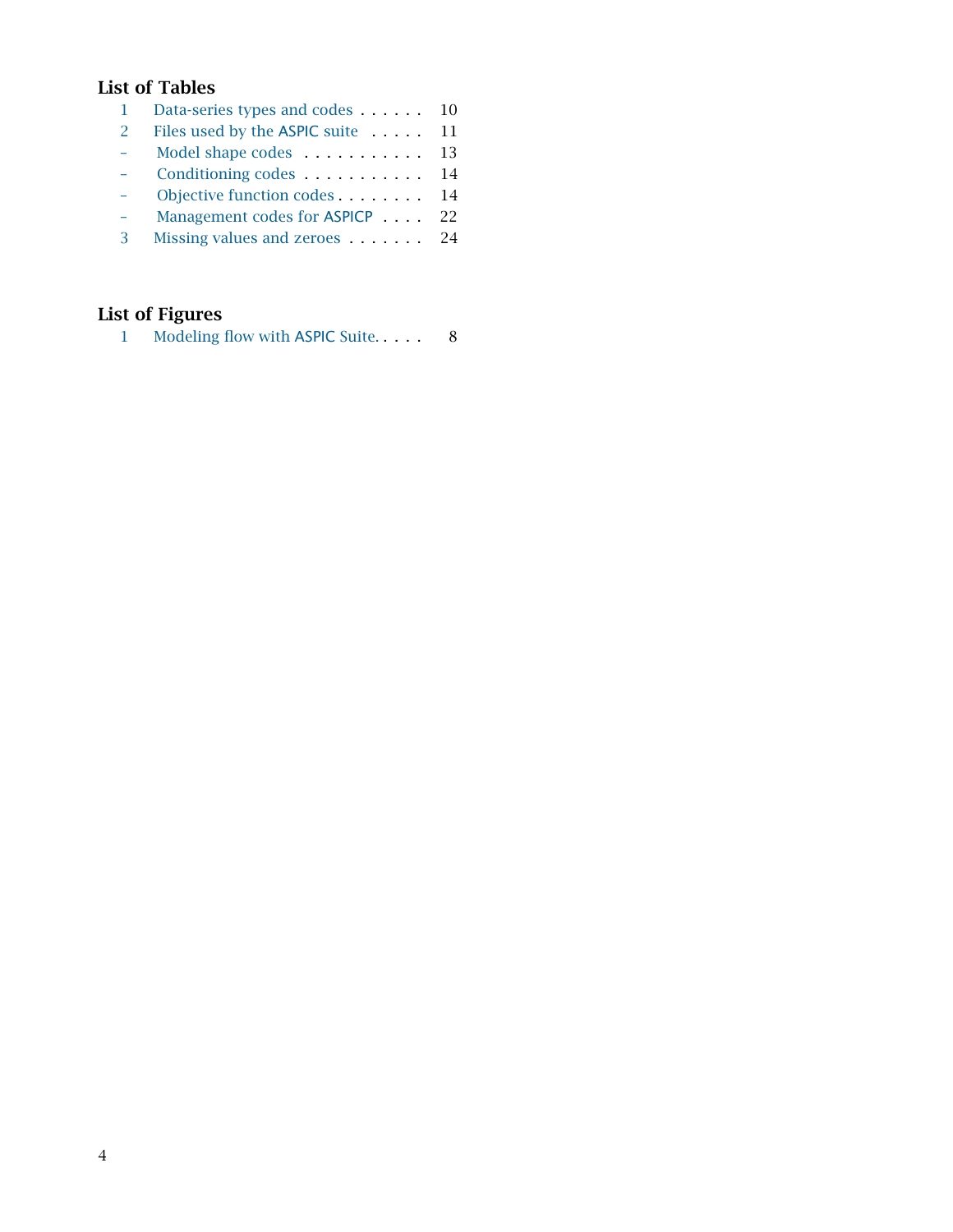#### <span id="page-4-0"></span>1 Introduction

This guide describes Version 7 of ASPIC, a computer program to fit non-equilibrium surplus-production models to fisheries data. Three utility programs (ASPIC5to7, ASPICP, AGRAPH) are also described, whose roles are conversion of input files from ASPIC 5 format, making projections, and making basic graphs of results. Together, the programs are called the ASPIC Suite.

The surplus-production model has a long history in fishery science and has proven useful repeatedly in assessment of fish stocks [\(Shertzer et al.](#page-32-0) [2008\)](#page-32-0). The appeal of production models is in large part their conceptual and computational simplicity. Despite that simplicity, production models incorporate an implicit recruitment function, and thus can be used for studies of sustainability. Production models have also been found especially useful in stock assessments when the age-structure of the catch cannot be estimated.

To simplify calculations, early treatments of surplus-production models assumed that the yield taken each year could be considered the equilib-rium yield (e.g., [Fox](#page-31-2) [1975\)](#page-31-2). However that "equilibrium assumption" tends to overestimate MSY when assessing a declining stock, and it has been found problematic in several studies [\(Mohn](#page-31-3) [1980;](#page-31-3) [Williams and Prager](#page-32-1) [2002\)](#page-32-1). The simplification is no longer needed, and ASPIC does not use it.

ASPIC 7 fits the logistic production model [\(Schaefer](#page-31-4) [1954,](#page-31-4) [1957;](#page-31-5) [Pella](#page-31-6) [1967\)](#page-31-6), in which the production  $\mathrm{curve}^1$  $\mathrm{curve}^1$  is symmetrical around  $B_{\mathrm{MSY}}$ ; the generalized model of [Pella and Tomlinson](#page-31-7) [\(1969\)](#page-31-7) as reparameterized by [Fletcher](#page-31-8) [\(1978\)](#page-31-8); and the Fox exponential yield model [\(Fox](#page-31-9) [1970\)](#page-31-9) as an important special case of the generalized model.

ASPIC incorporates several notable features:

- Analysis of up to 12 data series, which may represent different gears or different periods of time. Data accepted include annual catches, indices of relative abundance, and estimates of absolute biomass. (See [§4.6.](#page-8-0))
- Bootstrapping to provide nonparametric confidence intervals on estimated quantities.
- Fitting statistically conditioned on yield, fishing effort, or relative abundance.
- Four objective functions: least squares (equivalent to concentrated maximum likelihood), least absolute values, maximum likelihood, and maximum a posteriori (ML with priors).

The theory behind ASPIC and several examples were first presented in working documents of the International Commission for the Conservation of Atlantic Tunas (ICCAT) by [Prager](#page-31-10) [\(1992a](#page-31-10)[,b\)](#page-31-11). Those references were superseded by the more complete treatment of [Prager](#page-31-0) [\(1994\)](#page-31-0). The model and its extensions are also described in [Quinn and Deriso](#page-31-12) [\(1999\)](#page-31-12) and [Haddon](#page-31-13) [\(2001\)](#page-31-13). The basic theory of production models is of course also described in many other texts, including [Hilborn and Walters](#page-31-14) [\(1992\)](#page-31-14), and is the subject of at least one FAO publication [\(Punt and Hilborn](#page-31-15) [1996\)](#page-31-15).

The ASPIC computer program as described here has been used by several assessment groups and in many studies, including [Prager et al.](#page-31-16) [\(1996\)](#page-31-16), [Prager](#page-31-17) [and Goodyear](#page-31-17) [\(2001\)](#page-31-17), [Prager](#page-31-18) [\(2002\)](#page-31-18), [Shertzer and](#page-32-2) [Prager](#page-32-2) [\(2002\)](#page-32-2), and [Williams and Prager](#page-32-1) [\(2002\)](#page-32-1). In the course of those studies, the program has been exercised on over 100,000 sets of simulated data. The resulting experience has been used to improve the program's reliability.

Version numbers 4 and 6 were reserved for development use. Released versions of ASPIC have included versions 1, 2, 3, 5, and 7.

Versions of ASPIC before 5.0 are no longer main- $\bigtriangledown$ tained by the author. Version 3 is still available at the author's Web site, to allow duplicating historic analyses, but will be removed some time in 2014. Version 5 will be maintained along with version 7 for several years, then discontinued. The author urges analysts to use the most recent version for new work.

Updates to ASPIC will be made available at the author's Web site, <http://www.mhprager.com> for as long as the author continues to maintain ASPIC.

#### <span id="page-4-1"></span>2 New features

This section gives an overview of the most sig-

<span id="page-4-2"></span><sup>1.</sup> The production curve is the plot of theoretical stock production as a function of stock biomass or numbers.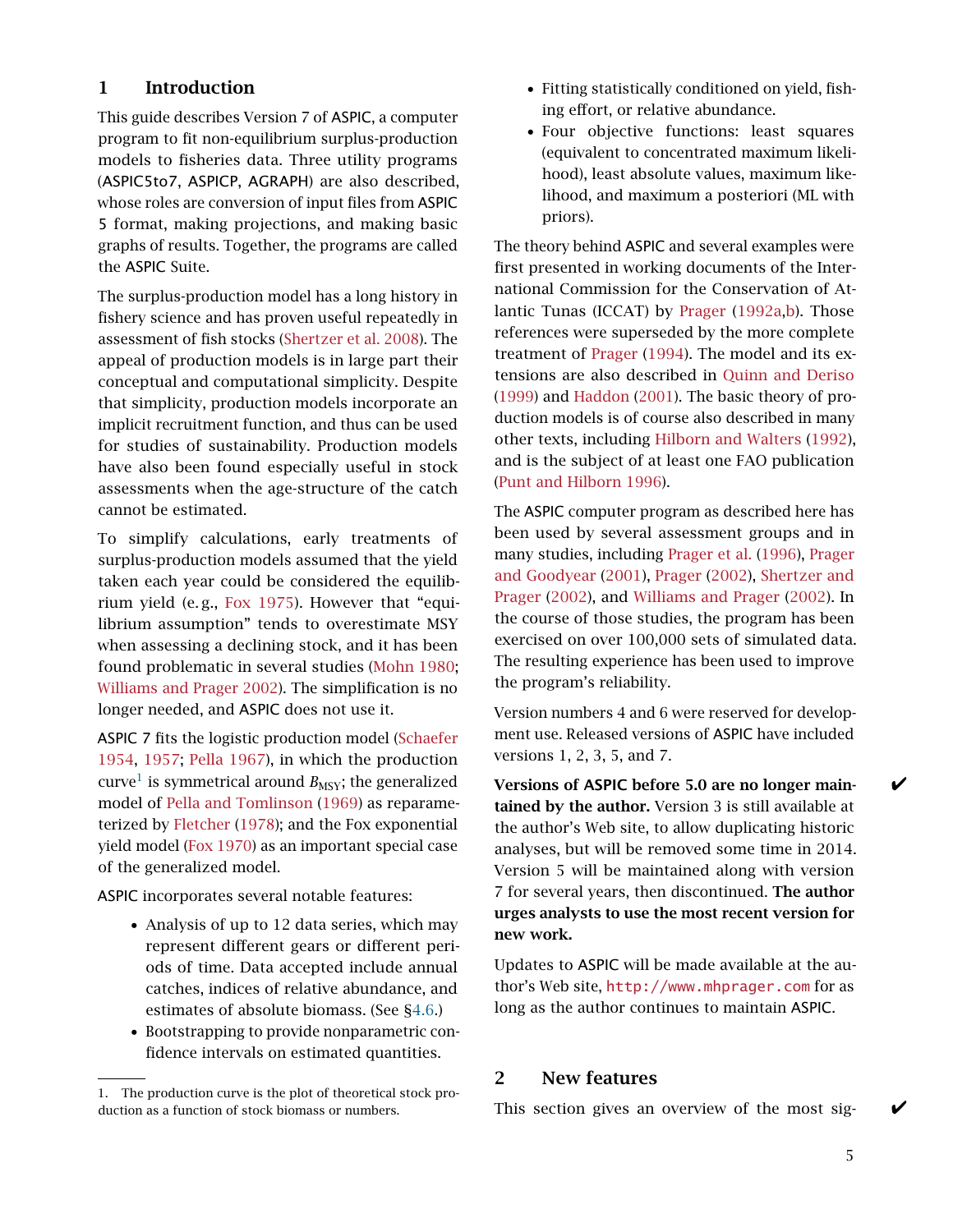nificant changes introduced between ASPIC 5 and ASPIC 7.

Estimation methods. Maximum-likelihood and maximum a posteriori estimation have been added. Iteratively weighted least-squares has been removed.

Leading parameters. The user now provides starting guesses and bounds (optionally, priors) on MSY and  $F_{\text{MSY}}$  instead of MSY and *K*.

Input file format. The input file format has been revised and (hopefully) made more logical. A conversion program is supplied for version 5 input files.

Bounds on *q*. The user now supplies bounds on catchability coefficients. In earlier versions of ASPIC, bounds on *q* were computed heuristically by the program.

Data extents. Time series in the input file may now be up to 150 years long, increased from 100 years. The maximum number of bootstraps has been increased from 1000 to 3000.

## <span id="page-5-0"></span>3 Compatibility and installation

#### <span id="page-5-1"></span>3.1 Compatibility

The ASPIC suite is compatible with personal computers running 32-bit or 64- bit versions of Microsoft Windows.[2](#page-5-4) The author has tested it on Windows 7.0.

ASPIC is written in standard Fortran 95 and is portable to other operating systems. Please consult the author if you would like to use ASPIC under operating systems other than Windows. In particular, a Linux version may be available.

#### <span id="page-5-2"></span>3.2 Installation

ASPIC is available as a self-installing executable file for Windows. The current version can be downloaded from <http://www.mhprager.com>.

The ASPIC 7 Suite can coexist with an installation of the ASPIC 5 suite, as directories and file names

are different. The only program with the same executable-file name is AGRAPH, but AGRAPH is identical in current copies of both versions.

If you keep both versions on the same computer, it is recommended to rename the shortcuts of the older version to include a version number. If you prefer, you can uninstall and reinstall the ASPIC 5 suite, and this will be done for you.

- ☛ The version 7 installer does the following:
	- Installs executable files for ASPIC, ASPICP, ASPIC5to7 and AGRAPH (and support files) to a location specified by the user. The default location is the ASPIC7 subdirectory created in the Windows Program Files or Program Files (x86) tree.
	- Installs this User's Guide and the ASPIC Quick Start Guide to the doc subdirectory of the program-installation location.
	- Installs sample input and output files to an ASPIC7Work subdirectory of the My Documents directory belonging to the Windows All Users or Public profile.
	- Adds the program location to the user's PATH specification. This allows ASPIC and related programs to be run from a command window open to any directory.
	- Updates a Windows setting so that Windows always displays filenames in  $full<sup>3</sup>$  $full<sup>3</sup>$  $full<sup>3</sup>$
	- Adds ASPIC Suite shortcuts to the Windows Start menu and on the Desktop
	- Puts an uninstaller in the installation location and adds ASPIC to the system's "Remove Programs" list

The ASPIC uninstaller removes all of the above; however, any files added by the user are not removed.

## <span id="page-5-3"></span>3.2.1 NMFS Toolbox version

The U.S. National Marine Fisheries Service (NMFS) has developed a "toolbox" of computer programs for stock assessment. The toolbox currently includes a graphical editor specifically for ASPIC input files and graphics that work with ASPIC output.

<span id="page-5-4"></span><sup>2.</sup> Use of tradenames does not imply endorsement by the author or by sponsors.

<span id="page-5-5"></span><sup>3.</sup> The Windows default is to suppress display of some file extensions (the part of the file name after the last "."). The default makes it difficult to run ASPIC and related programs without confusion.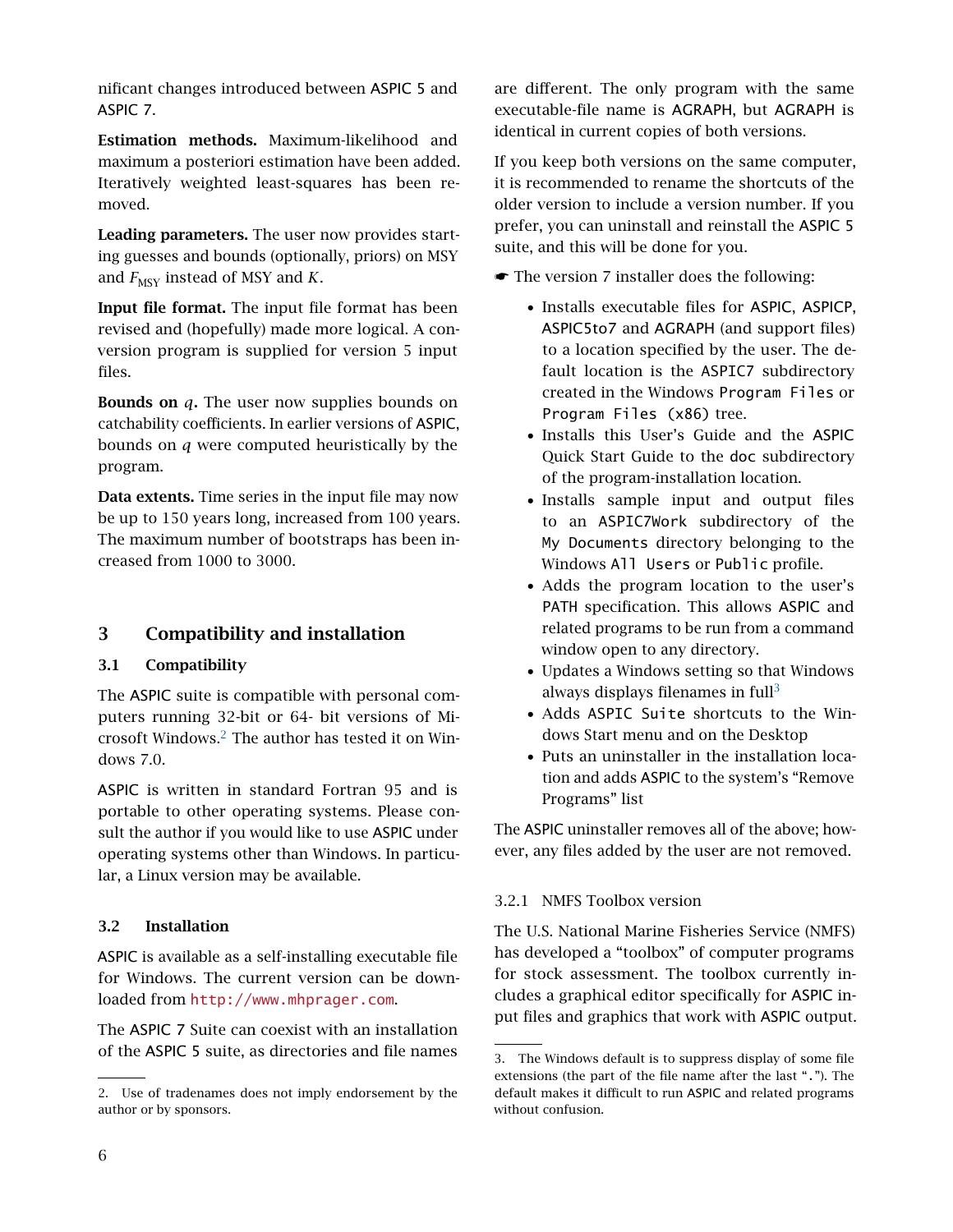It also includes many other stock–assessment and projection tools. For further information, contact the NMFS laboratory in Woods Hole, Massachusetts.

## <span id="page-6-1"></span><span id="page-6-0"></span>4 Overview of ASPIC

#### 4.1 Modeling flow

The flow of files and operations when modeling with ASPIC and related programs is summarized in Fig. [1](#page-7-0) on page [8.](#page-7-0) It may be helpful to refer to Fig. [1](#page-7-0) as you read this manual.

#### <span id="page-6-2"></span>4.2 User Interface

This section assumes that the user has installed ASPIC successfully with the Windows installer. The Linux version of ASPIC, when available, has a similar interface to the Windows version.

ASPIC does not include the graphical user interface that is typical of commercial software. It is a textmode program that reads input from text files and write output to new text files. While running, it may prints informational or error messages to the console (screen). After the program completes or aborts an analysis, it must be started again to run a new analysis.

✶ The program is supplied in two variants, which are computationally identical. Program aspic7.exe runs in any standard Windows console (command window). The other variant, aspic7g.exe, runs in its own graphical console, which stays open so the user can scroll through any screen output. The ASPIC shortcut (icon) starts aspic7g.exe, which is more suited to drag-and-drop of input files.

#### <span id="page-6-3"></span>4.3 Data requirements

Data needed by ASPIC are a series of observations on yield (catch in biomass) $4$  and one or more corresponding series of relative abundance. ASPIC assumes that the supplied abundance index is an unbiased index of the stock's abundance in biomass.

Data on fishing effort rate can be used instead of relative abundance, and if so, they are assumed to represent effective (standardized) effort. This implies that effort divided by yield forms an unbiased index of the stock's relative abundance.

In this User's Guide, the terms "catch" and "yield" are used interchangeably to mean total removals in biomass. Similarly, CPUE is used to mean some index of relative abundance. The presumption is that the CPUE has been standardized before being used for modeling.

In addition to data, ASPIC requires starting guesses of its estimated parameters. The leading parameters are—

- MSY (maximum sustainable yield)
- $F_{\text{MSY}}$  (fishing mortality rate under which MSY  $\star$ can be attained)
- $B_1/K$  (ratio of stock biomass at the beginning of the analysis to *K*, the carrying capac- $ity)^5$  $ity)^5$
- For each data series, indexed by  $j = 1, \ldots, J$ , the catchability coefficient *q<sup>j</sup>* .

A full description of the input file format is given in [§5](#page-11-0) and includes suggestions for starting guesses.

The starting guess for each parameter also must include bounds (minimum and maximum values of the parameter), and in MAP estimation, the prior distribution and its parameters.

#### <span id="page-6-4"></span>4.4 Program limits

Current programs limits are as follows:

- Years of data: 150
- Number of data series: 12
- Bootstrap trials: 3000 ✶
- Time steps/year in numerical integration of generalized model: 100
- Years of projection (ASPICP): 100  $\star$

Any user with larger requirements is invited to contact the author.

#### <span id="page-6-5"></span>4.5 Program modes

ASPIC has two modes of operation, or program modes:

<span id="page-6-6"></span><sup>4.</sup> Production models also have been used successfully with data on removals in numbers.

<span id="page-6-7"></span><sup>5.</sup> *K* is equivalent to the unfished biomass.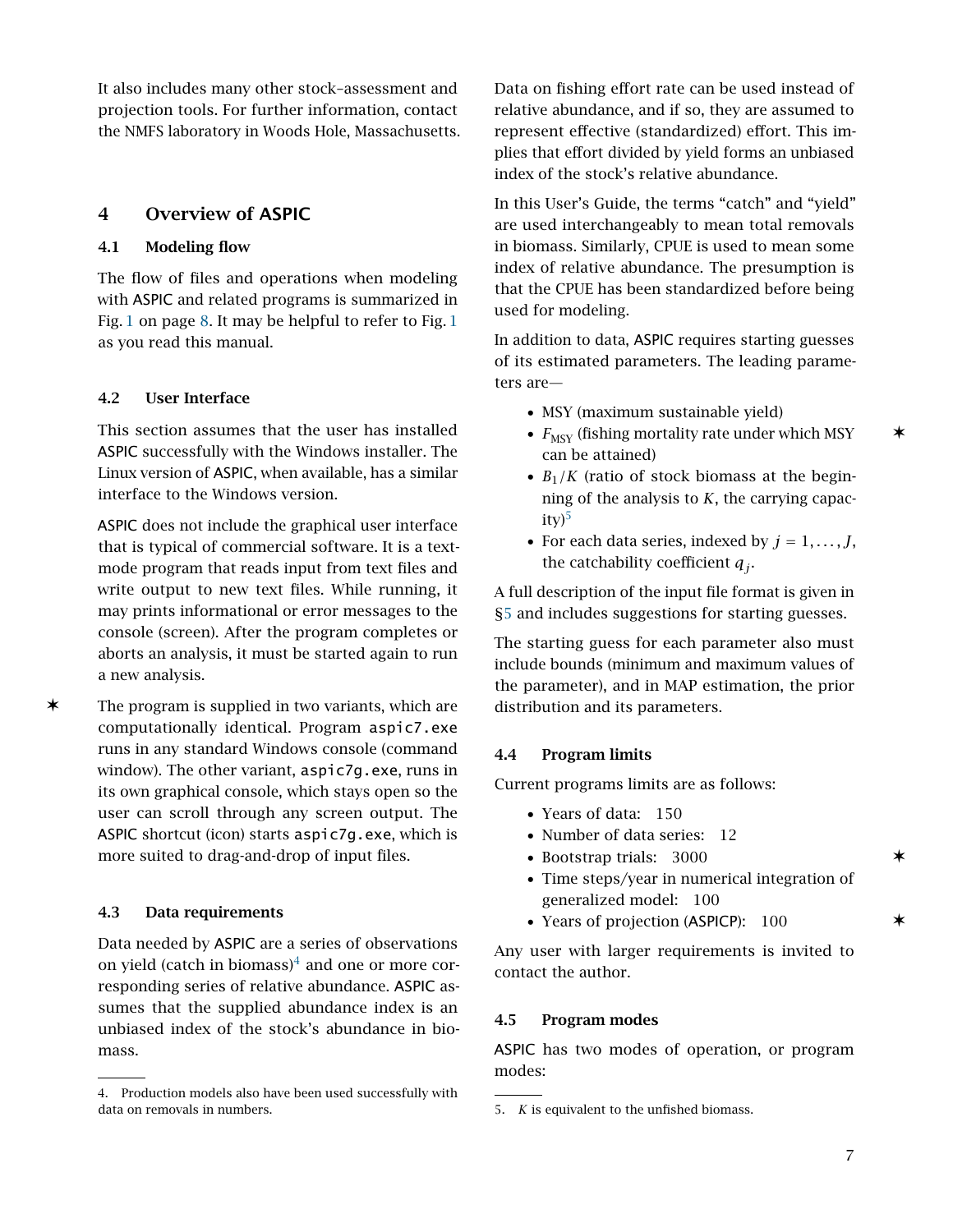<span id="page-7-0"></span>Figure 1: Modeling flow with ASPIC Suite.



Files marked \* are human viewable. Files marked \*\* are viewable and also graphable with AGRAPH.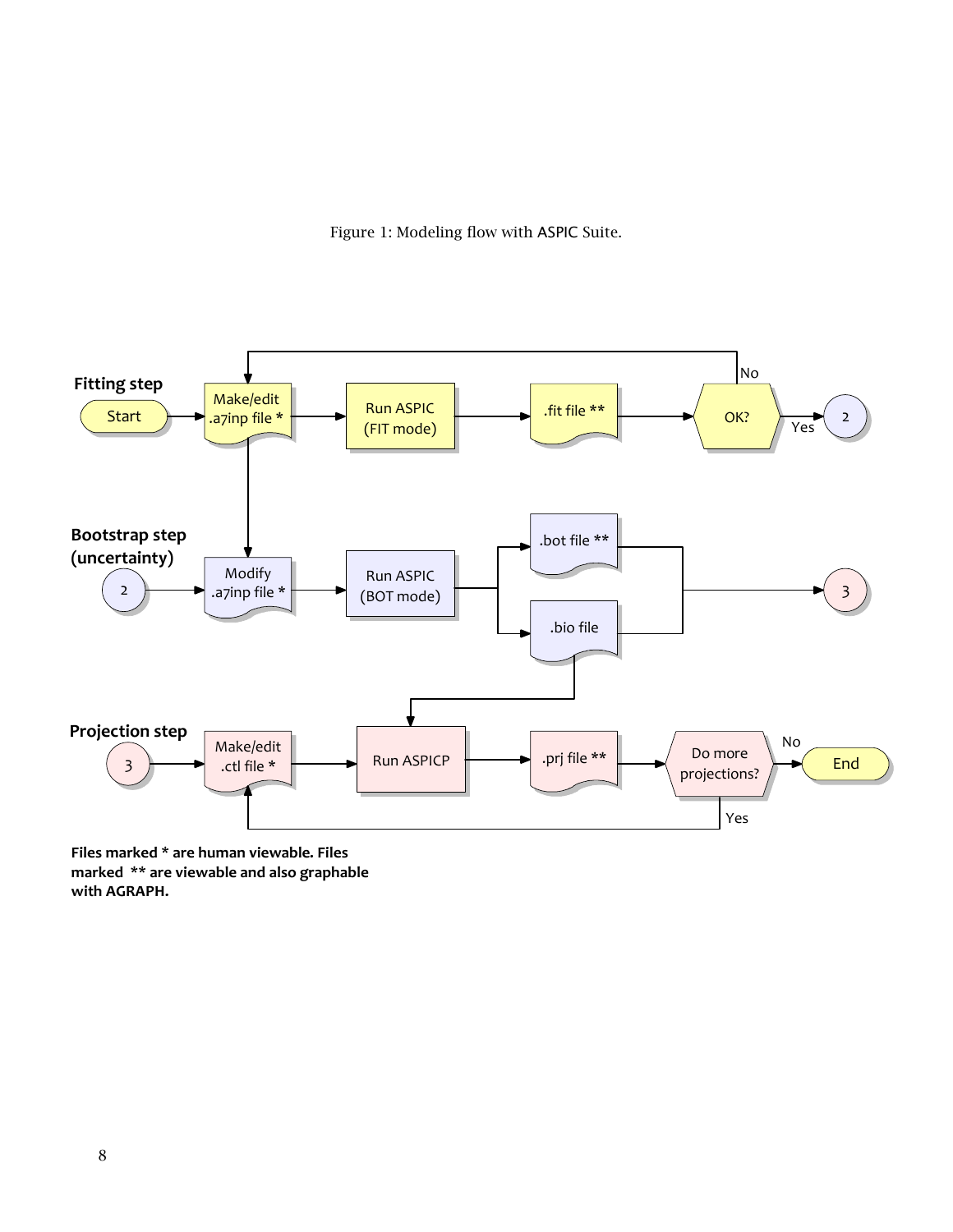- In FIT mode, ASPIC fits the model and computes estimates of parameters and other quantities of management interest, including time trajectories of fishing intensity and stock biomass. Execution time is relatively short.
- In BOT mode, ASPIC fits the model and computes bootstrapped confidence intervals on estimated quantities. Because computations are extensive, execution time in BOT mode is considerably longer than in FIT mode. For example, a bootstrap with 500 trials might take 500 times as long as a single fit.

A typical analysis begins using FIT mode, and making several runs to explore different model structures. After model and data structure have been decided—and it is established that parameter estimates can be obtained—BOT mode can be used to estimate uncertainty in results (Fig. [1\)](#page-7-0).

Previous versions of ASPIC had a third program mode, for iterative reweighting of data series. That mode is no longer available.

#### <span id="page-8-0"></span>4.6 Fitting more than one data series

ASPIC can fit data on up to 12 simultaneous or serial fisheries (biomass estimate series or biomass index series). Data series may be of several types (Table [1\)](#page-9-3), but at least one series must be type CE (effort and yield) or type CC (CPUE and yield). When more than one series is analyzed, common estimates of  $B_1/K$ , MSY, and  $F_{\text{MSY}}$  are made, along with an estimate of  $q_j$  for each series. The interpretation of  $q_j$  depends on the type of data series that it describes.

A statistical weight  $w_j$  for each data series is specified by the user in the input file, and the weights are normalized by the program so that they sum to unity. The use of the weights varies slightly for the different objective functions. See [§8](#page-26-0) for details.

The computer time needed to obtain estimates generally increases as more data series are added. The increase is due to both the added data and the increased difficulty of optimization.

#### <span id="page-8-2"></span><span id="page-8-1"></span>4.7 Choices for fitting

#### 4.7.1 Estimation methods

ASPIC is a continuous-time, observation-error estimator that assumes observation errors are lognormally distributed. Four methods of estimation are provided: least squares, least absolute values, maximum likelihood, and maximum a posteriori. Estimation modes are described on p. [14,](#page-12-1) and technical details are given in [§8.1.](#page-27-0)

#### <span id="page-8-3"></span>4.7.2 Statistical conditioning

ASPIC can consider yield known exactly and accumulate residuals in effort or relative abundance; it can also do the reverse. Specifying this option is covered on p. [13.](#page-12-1) Whichever quantity is chosen for conditioning must be free of missing values in the input data.

Yield usually is known more precisely than effort or relative abundance; therefore, conditioning on yield is recommended for most analyses. When conditioning on yield, an iterative solution of the catch equation is used, and computation is slower than when conditioning on fishing effort.

#### <span id="page-8-4"></span>4.7.3 Penalty for  $B_1 > K$

A penalty can be added to the objective function to discourage estimates in which the first year's biomass  $B_1$  is greater than the carrying capacity *K*. This penalty can affect the estimates of other parameters, so when the penalty is nonzero, results should be compared to those obtained without the penalty or by fixing the initial biomass at several plausible fractions of *K*. The penalty term is de-scribed in more detail in [Prager](#page-31-0) [\(1994\)](#page-31-0); its specification is described on p. [15;](#page-14-0) technical details are given in subsections of [§8.](#page-26-0)

#### <span id="page-8-5"></span>4.7.4 Residuals and bootstrapping

In bootstrap program mode, saved residuals are multiplied by an inflation factor [\(Stine](#page-32-3) [1990,](#page-32-3) p. 338), reported in the output file. The factor is described in [§8.6.3.](#page-29-5)

A resampled data set is then generated by combining each saved predicted datum with a randomly-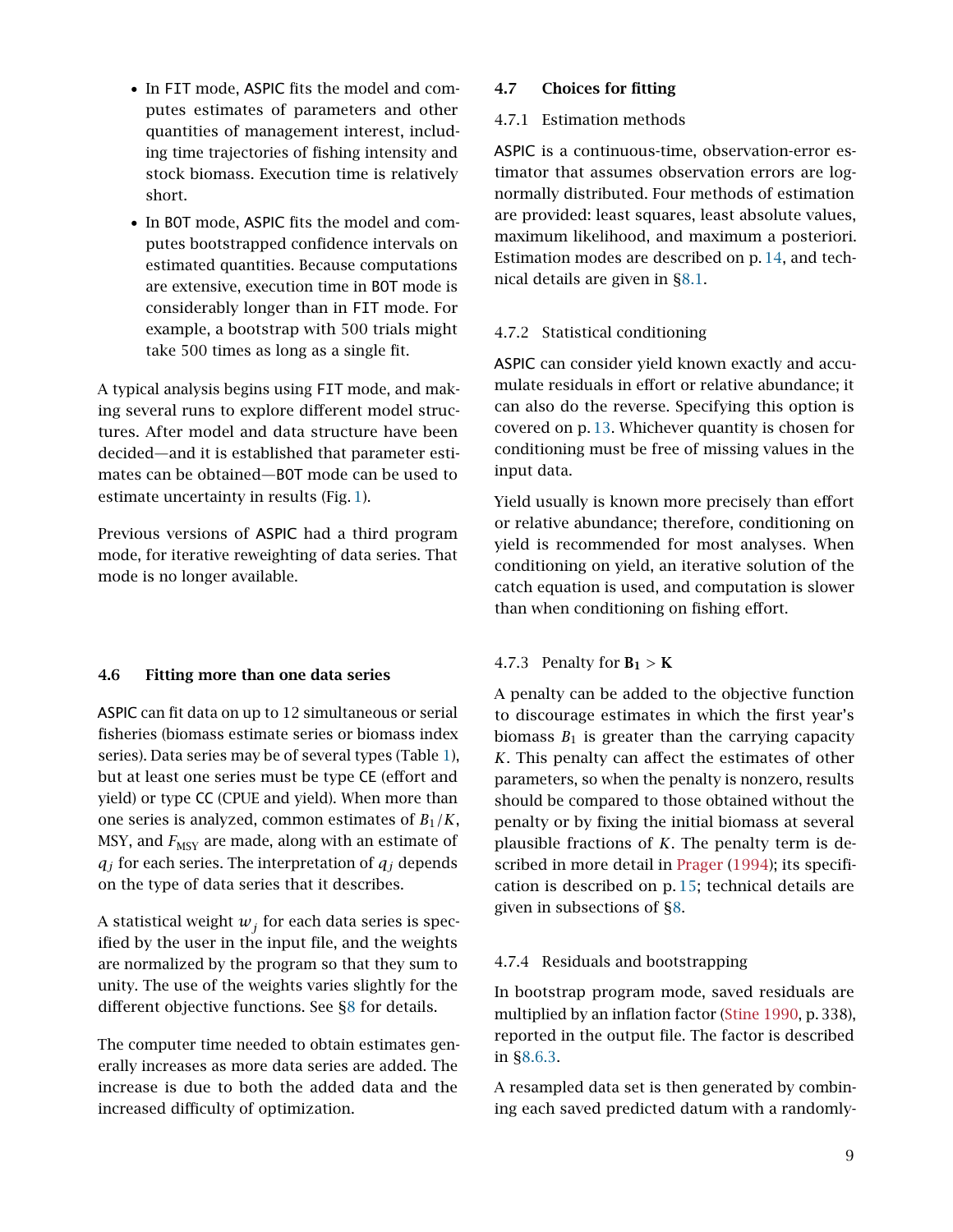| Code           | Data type                     | When measured                                      |
|----------------|-------------------------------|----------------------------------------------------|
| <b>CE</b>      | Fishing effort rate and yield | Effort rate: annual average<br>Catch: annual total |
| CC             | CPUE and catch                | CPUE: annual average<br>Catch: annual total        |
| B <sub>0</sub> | Estimate of biomass           | Start of year                                      |
| <b>B1</b>      | Estimate of biomass           | Annual average                                     |
| B <sub>2</sub> | Estimate of biomass           | End of year                                        |
| I0             | Index of biomass              | Start of year                                      |
| T1             | Index of biomass              | Annual average                                     |
| I <sub>2</sub> | Index of biomass              | End of year                                        |

<span id="page-9-3"></span>Table 1: Codes for the eight types of data series allowed in ASPIC.

chosen residual. The model is then refit to the resampled data. The process is repeated (always using the original predicted values) up to 3,000 times.

The author recommends using at least 500 bootstrap trials to calculate the ASPIC's default 80% confidence intervals. More trials should be used for wider intervals, to ensure that the tails of the distribution are better defined.

Some bootstrap trials may produce parameter estimates at or outside the user's specified bounds. Such trials are discarded automatically and replaced by new trials. A report on discarded trials is part of the main output file.

## <span id="page-9-0"></span>4.8 Input and output files

All ASPIC input and output files (Table [2\)](#page-10-1) are in plain ASCII format. Numerous sample files are included in the ASPIC distribution.

## <span id="page-9-1"></span>4.8.1 Input file

An ASPIC input file contains all data and settings required for a single ASPIC run. The simplest way to make an ASPIC input file is to copy one of the sample files and edit it with your own data and specifications. The input file format is given in full detail in [§5.](#page-11-0)

A text editor $^6$  $^6$  is needed for editing <code>ASPIC</code> input files. One possibility is Windows Notepad, included with every copy of Windows. Unfortunately, Notepad is a rudimentary editor that lacks a key feature for

this work: the ability to cut and paste rectangular blocks of text (such as data columns). An excellent, free editor for general use is Notepad++, which as of May, 2014, was easily found with a Web search engine.

## <span id="page-9-2"></span>4.8.2 Output files

ASPIC produces several output files. Although all are written in plain ASCII, some are meant for human readability and others for use by ancillary programs. The main .fit and .bot output files, like all the files meant to be read by the user, have line lengths of 120 characters or less. Files meant for ancillary programs may have longer lines.

Names of output files are constructed from the root file name of the run's input file, with the appropriate file extension appended (Table [2\)](#page-10-1). The following paragraphs summarize the types of output files generated by ASPIC:

◆ Main output files. The file extension of the main output file depends on program mode (Table [2\)](#page-10-1). Suppose the input file is sword.inp. In FIT mode, the main output file will be sword. fit; in BOT mode, it will be sword.bot.

The main ASPIC output file includes parameter estimates; measures of goodness of fit; and estimates of population benchmarks, biomass levels, and exploitation levels, as well as simple character plots. Output from bootstrap runs also includes confidence intervals on many estimated quantities.

<span id="page-9-4"></span><sup>6.</sup> Text editors are also known as programming editors.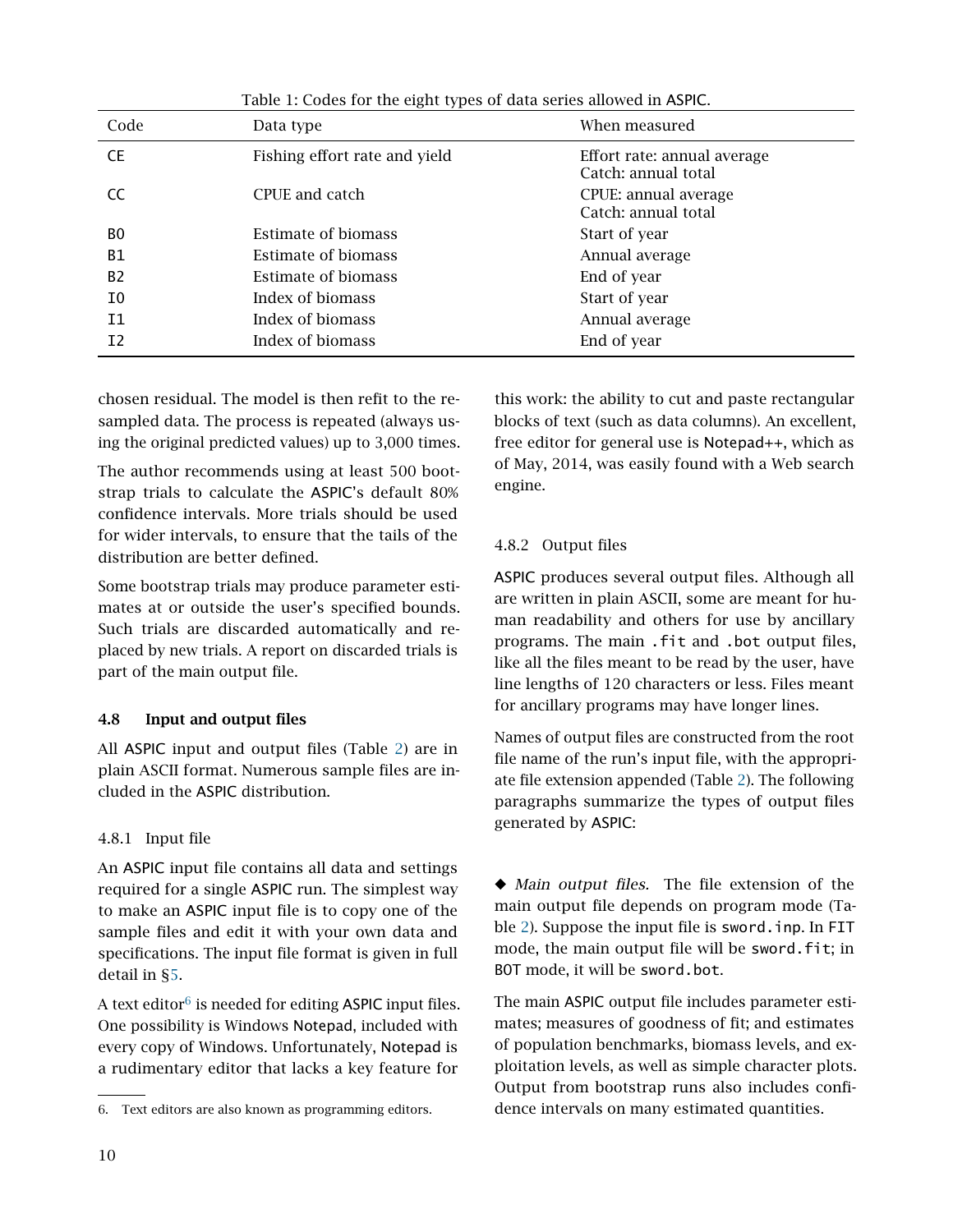| File                  | Input or      | Used          | File contents and description                                       |
|-----------------------|---------------|---------------|---------------------------------------------------------------------|
| extension             | output?       | by            |                                                                     |
| .a7inp                | 1             | <b>ASPIC</b>  | Input file with data, starting guesses, and run settings            |
| $.$ fit $*$           | $\Omega$      | <b>ASPIC</b>  | Main output file from FIT program mode                              |
| $.$ bot $†$           | $\Omega$      | <b>ASPIC</b>  | Main output file from BOT program mode                              |
| $.$ bio <sup>†</sup>  | O, I          | ASPIC, ASPICP | Estimated $B$ and $F$ trajectory for each bootstrap trial (BOT pro- |
|                       |               |               | gram mode); used by ASPICP.                                         |
| .det $^\dagger$       | $\Omega$      | <b>ASPIC</b>  | Estimates from each bootstrap trial (BOT program mode).             |
| .sum                  | $\Omega$      | <b>ASPIC</b>  | Optional file with summary of all runs made in a directory          |
| .prn                  | $\Omega$      | <b>ASPIC</b>  | Estimated trajectories in a table easily read by a spreadsheet or   |
|                       |               |               | statistics program                                                  |
| .rdat $^\dagger$      | $\Omega$      | <b>ASPIC</b>  | Detailed output file formatted for reading by the dget () function  |
|                       |               |               | of R. Includes inputs and estimates.                                |
| . $rdatb^{\dagger}$   | $\Omega$      | <b>ASPIC</b>  | As above, but from bootstrap runs                                   |
| .gen                  | 0             | <b>ASPIC</b>  | Summary results from GENGRID mode                                   |
| .ctl                  |               | <b>ASPICP</b> | Control file with projection parameters                             |
| $.$ prj $^{\ddagger}$ | $\Omega$      | <b>ASPICP</b> | Projection results                                                  |
| .prb                  | $\Omega$      | <b>ASPICP</b> | Supplement of .bio file with projection results                     |
| .rdat $^\dagger$      | $\mathcal{O}$ | <b>ASPICP</b> | Detailed output file of projection, formatted for reading by the    |
|                       |               |               | dget() function of R                                                |

<span id="page-10-1"></span>Table 2: Input (I) and output (O) files of ASPIC and related programs.

‡ File types readable by AGRAPH .

† File types intended for reading mainly by other computer programs.

◆ Bootstrap-related files. Two additional files are generated after bootstrap runs to allow further data analysis. The .bio file is used by ASPICP (described below) for projections following a bootstrap run. The .det file provides information on the individual bootstrap trials. It is not used directly by any supplied program, but it can be useful in further analysis.

◆ Simple *R* or spreadsheet output. A file with extension .prn and containing a table of time-series estimates can be output from an ASPIC run. The file is meant to be compatible with such programs as R, SAS, and spreadsheets. To enable this file, see specification of verbosity on p. [13.](#page-12-2) If you are using R for, the more complete . rdat file, described next, is preferred.

◆ *Detailed R-compatible output.* More complete R-compatible output is available from ASPIC runs through a file with extension .rdat (FIT mode) or .rdatb (BOT mode). Either file can be read by R to generate a data object of type "list", containing extensive results from the run. For example in R,

sword <- dget("sword.rdat")

The section on specification of verbosity (p. [13\)](#page-12-2) describes how to enable output of these files.

◆ Summary of multiple runs. To aid in simulation studies, a summary file (. sum file) can be written in the current directory. Again, the verbosity setting in the input file (p. [13\)](#page-12-1) determines whether this file is written. The .sum file can be read by and most spreadsheets and statistics packages. It can be R with a statement like

```
mydata <- read.table("aspic.sum",
  header = TRUE)
```
#### <span id="page-10-0"></span>4.9 Running ASPIC

First prepare an input file in the correct format  $(S<sub>5</sub>)$ on page [12\)](#page-11-0). It's easiest to copy one of the sample input files provided to use as a template.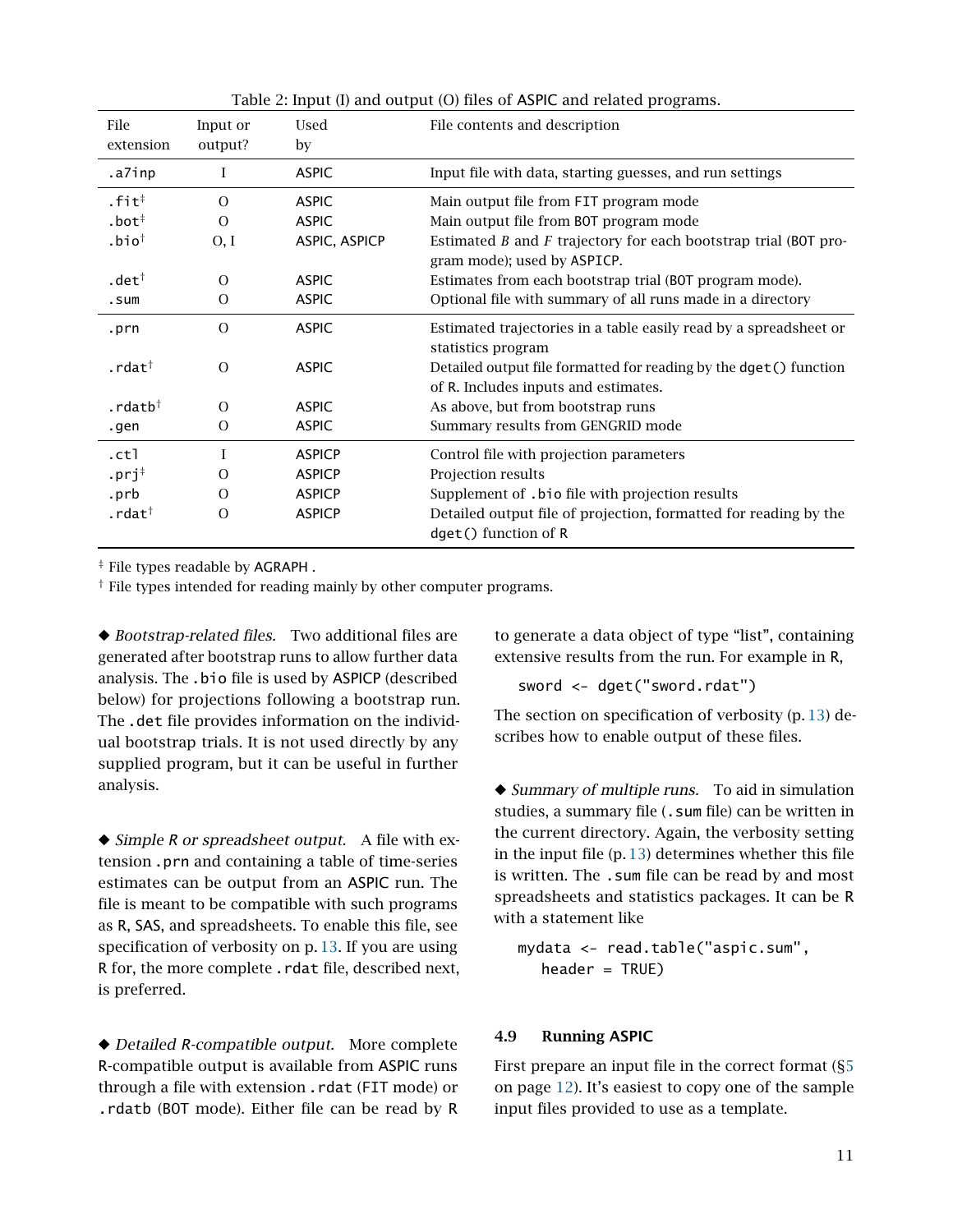Then start the program, giving the input file name on the command line.For example, the command

```
aspic7 sword.a7inp
```
will cause the program to read an input file named sword.a7inp and produce corresponding estimates and output files. If only the command

## aspic7

is given, the program looks for the default input file, aspic.a7inp.

If the .sum file as been enabled, summary output from each run in the directory will be written to it. The default name is aspic.sum. To use a different name for the .sum file, give the name on the command line. For example, the command

aspic7 sword.a7inp mysum

will read the file sword.a7inp and create (or write to) the summary file mysum.sum, along with other ASPIC output.

To use drag-and-drop instead of the command line, simply drag the icon of an ASPIC 7 input file (extension .a7inp) to the shortcut for ASPIC 7 created by the installer.[7](#page-11-2) The ASPIC Quick Reference, installed with the ASPIC Suite, includes more information on drag-and-drop use.

Severe errors detected while ASPIC is reading the input file will cause the program to print a descriptive message and stop. If the message is not clear, comparing the input file to the samples provided may reveal format errors.

## <span id="page-11-0"></span>5 ASPIC 7 input file specification

ASPIC 7 takes its input from a single file containing control parameters and data. The format of that file is described in this section.

✶ The input file format has changed. The utility program ASPIC5to7 ([§6.1\)](#page-18-1) can be used to convert ASPIC 5 input files to the new format.

## <span id="page-11-1"></span>5.1 Data representations

Data in the input file must be represented in specific ways.

✶ • Any line after line 1 can be a comment. A

comment must have the hash character (#) in column 1. Comments are ignored by the program.

- Data values are not required to be in specific columns of the line. If a line contains more than one value, however, they must be in the correct order.
- Values on a line should be separated by spaces (blanks). Using tab characters to separate values is not guaranteed to work.

The remaining format rules depend upon the type of the data item (integer, real, or character).

- Each real number must contain a decimal point, an exponent (denoted by the letter d or e), or both a decimal point and an exponent. Examples: 1.0, 2e3, 1.3d6. (Note that 2e3 means  $2 \times 10^3$ .) An integer may be used in place of a whole real number.
- Integers must not contain decimal points or exponents. Examples: 0, 2, 94541. The value 1.0 is not valid when an integer is required
- *Character strings* may be quoted, i.e., enclosed in matched apostrophes or quotation marks. Quoting is optional unless the string contains blanks or other special characters. Here are three examples of valid character strings:

FallIndex 'This is a valid string' "Another valid string"

- Each line must have the specified number of values, separated by spaces. Values may not be otherwise arranged among lines.
- After all required values have been read from a line, the program does not read further. Thus, the rest of the line may be used as a comment. End-of-line comments in sample input files are sometimes preceded by hash characters, ##. The hash characters are used to make the comments stand out and are not required before end-of-line comments.
- After all data have been read from the file, as determined by the number of years of data and number of data series, any further contents of the file are ignored by ASPIC. Thus, additional comments may be placed at the end of the file.

<span id="page-11-2"></span><sup>7.</sup> The shortcut points to aspic7g.exe.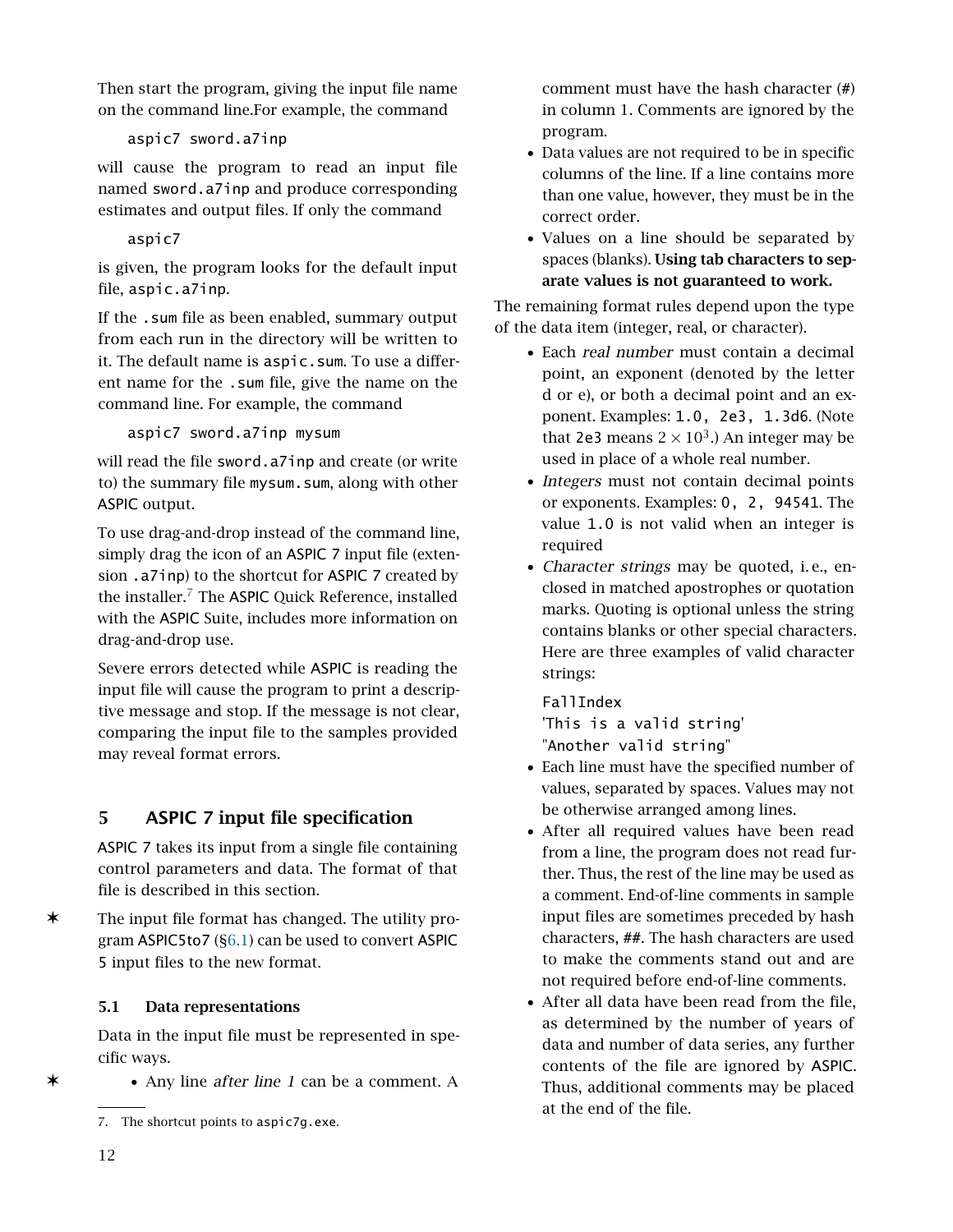#### <span id="page-12-0"></span>5.2 Line-by-line details

Here, each line of the input file is explained in detail. Comments may appear almost anywhere, so line numbers given here exclude comments inserted by the user.

#### Line 1: Version indicator

Each ASPIC 7 input file must contain the following ID string on line 1:

ASPIC-V7

☛ Comments are not allowed before the ID string.

#### Line 2: Run title

The run title is a character string of up to 110 characters. This title is written to the main output file to identify the analysis. It will also appear on graphs made with AGRAPH and projections made with ASPICP.

Since the run title typically contains spaces, it should be quoted. For example:

"Run 4 for Swordfish, 1994"

#### <span id="page-12-2"></span>Line 3: Program mode, verbosity, & bootstrap

Line 3 contains up to four values controlling basic features of the program's execution.

➊ The first value on line 3 is the program mode, a character string of length 3. Possible values are FIT (fitting mode) or BOT (bootstrap mode). Program modes were described in [§4.5](#page-6-5) on page [7.](#page-6-5)

➋ The second value on line 3 is the verbosity, an integer controlling the amount of screen output during the run. It also controls whether optional .sum, .prn, and .rdat files ([§4.8\)](#page-9-0) are generated.

Screen output is controlled by setting verbosity between 0 and 4. Using 0 gives almost no screen output; 2, moderate output; and 4, extensive output meant for debugging the program. The recommended default is 2.

To generate .sum and .prn files, add 10 to the verbosity. For example, verbosity of 12 generates those files and gives moderate screen output.

To generate an R-compatible .rdat file, add 100 to the verbosity. For example, 112 generates all optional files and moderate screen output. Verbosity of 102 generates an .rdat file and moderate screen output.

To avoid the usual prompt when an output file is about to be overwritten, use verbosity of 0 or change the sign of a positive verbosity. In that case, ASPIC will overwrite an output file without asking, which can be useful when ASPIC is run by a script or another program.

➌ The third value on line 3 is the number of bootstraps, an integer up to 3000. In FIT mode, this value may be omitted. If present, it is ignored.

➍ The fourth value on line 3 is an optional integer  $30 \le n_2 \le 95$ , used to set the width of confidence intervals (CIs) in bootstrap mode. ASPIC provides two sets of confidence intervals: The first are always 80% confidence intervals, and the second are 50% intervals by default, e.g., when  $n_2$  is omitted. To replace 50% CIs with 75% CIs (for example), set  $n_2$  to 75. Wider intervals require more bootstrap trials to compute precisely. The author suggests that when  $n_2 > 80$ , the number of bootstraps trials be between 1000 and 3000.

#### <span id="page-12-1"></span>Line 4: Model shape, conditioning, & estimation mode

Line 4 has three specifications controlling model form and fitting.

**O** The first value on line 4 is a character string specifying model shape.

| Value                                                                                              | Meaning                              |  |
|----------------------------------------------------------------------------------------------------|--------------------------------------|--|
| Fit the logistic (Schaefer) model.<br>LOGISTIC<br>Fit the generalized (Pella-Tomlinson)<br>GENGRID |                                      |  |
|                                                                                                    | model at a grid of values            |  |
| FOX.                                                                                               | Fit the Fox model (a special case of |  |
|                                                                                                    | GENFIT, below).                      |  |
| <b>GENFIT</b>                                                                                      | Fit the generalized model and esti-  |  |
|                                                                                                    | mate its exponent directly.          |  |

 $\odot$  The second value on line 4 is a character string specifying statistical conditioning in estimation. For more information, see [§4.7.2.](#page-8-3)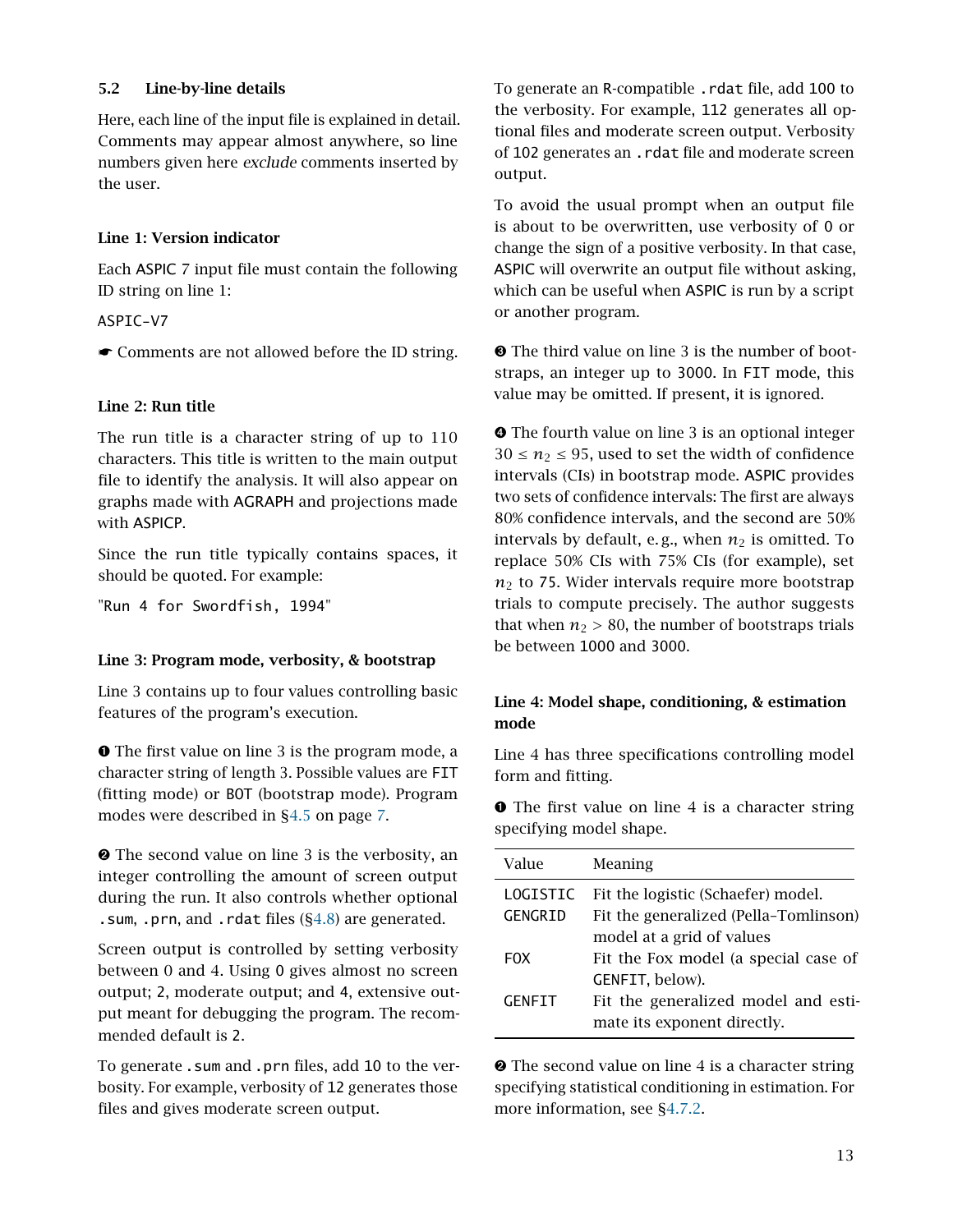|       | Value Meaning                            |
|-------|------------------------------------------|
| YI D. | Condition on yield (recommended for most |
|       | analyses).                               |
| FFT.  | Condition on fishing effort rate         |

➌ The third value on line 4 is a character string specifying the estimation method.

|      | Value – Estimation method              |  |  |
|------|----------------------------------------|--|--|
| SSE  | Least squares                          |  |  |
| I AV | Least absolute values                  |  |  |
| MI F | Maximum likelihood                     |  |  |
| MAP  | Maximum a posteriori—a form of penal-  |  |  |
|      | ized likelihood using Bayesian priors. |  |  |

The first two estimation methods were available in ASPIC 5; the last two are new in ASPIC 7. Annual CVs on observations can be accommodated by MLE and MAP estimation.

#### Line 5: Data extents

Line 5 holds two integer values.

➊ The first value on line 5 is an integer specifying the length of (number of years in) each data series. The maximum value is 150.

➋ The second value on line 5 is an integer specifying the number of data series in the file. The maximum value is 12.

#### Line 6: Monte Carlo searching

This line contains two integers to control the optional Monte Carlo (MC) search during fitting.

➊ The first value on line 6 sets the MC search mode (intensity). The value may be 0 to disable Monte Carlo searching; 1 to enable basic MC searching; or 2 for repeated searching.

➋ The second value on line 6 sets the number of Monte Carlo trials. When repeated searching (mode 2) is selected, the number of trials in searches after the first is reduced by 1*/*3. A value is required, even when Monte Carlo intensity is 0.

Comments: Search modes 1 and 2 can be helpful when a repeatable solution is otherwise difficult to find. Unfortunately, when strong local minima are present, a MC search occasionally leads to one of them. Thus, it can be better to use MC searching as needed, rather than routinely. When needed, a reasonable pair of MC settings is 1 100000. The number of trials would be increased or decreased, depending on the difficulty of the problem and the speed of the computer.

Monte Carlo searching can increase execution time considerably, especially when repeated searching is enabled during a bootstrap. For that reason, increasing the number of searches may be more useful than using mode 2 in a bootstrap run.

#### Line 7: Convergence criteria

Line 7 holds three real numbers controlling convergence in optimization. The suggested values have been chosen through much experience. Users are not encouraged to change them without reason. In cases where a fit is difficult to obtain, it might be helpful to reduce them each by one power of ten.

 $\bullet$  The first number,  $\varepsilon_1$ , is the convergence tolerance of the Nelder–Mead optimizer among its several trial parameter vectors. After each adjustment, the objective function is computed for each set of trial values. Convergence is defined to occur when the following condition is met:

$$
\frac{2\left|\mathcal{O}_{\alpha}-\mathcal{O}_{\omega}\right|}{\mathcal{O}_{\alpha}+\mathcal{O}_{\omega}}<\varepsilon_{1}.
$$

where  $\mathcal{O}_{\alpha}$  is the best objective-function value in the polytope and  $\mathcal{O}_{\omega}$  is the worst.

The recommended value is  $\varepsilon_1 = 1 \times 10^{-8}$ , which is written as 1d-8 in the input file. Changing this value is not recommended.

➋ The second number is *ε*2, the convergence tolerance of randomized restarts, which are used by ASPIC to escape local minima. When objective function values from *k* consecutive starts agree within this tolerance, the solution is accepted. (The value of *k* is set on the following line.) The recommended value is  $\varepsilon_2 = 3 \times 10^{-8}$ , which is written as 3d-8 in the input file. Changing this value is not recommended.

 $\bullet$  The third value is the convergence tolerance  $\varepsilon_3$ in computing fishing mortality when conditioning on yield. The approximation stops when successive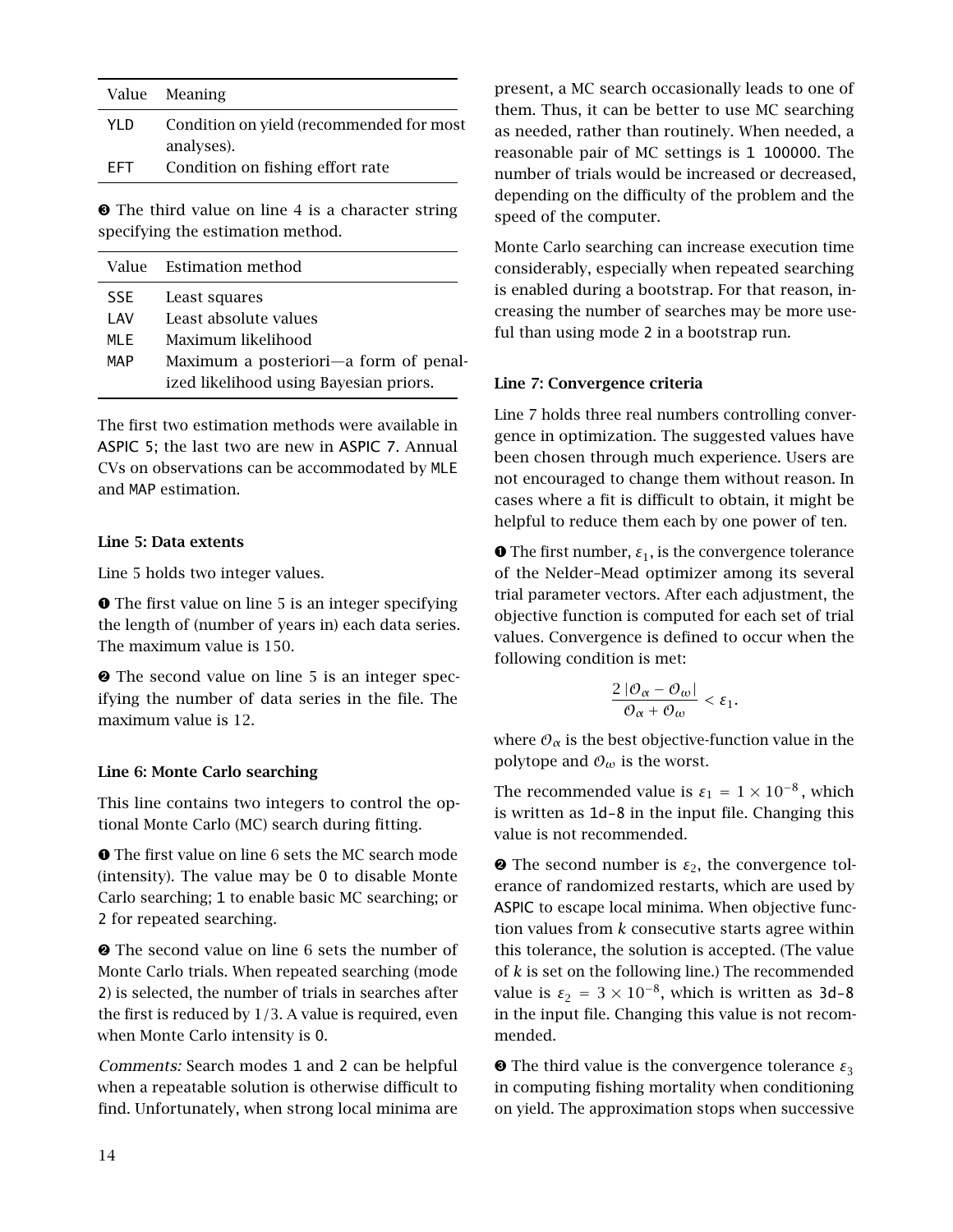estimates of *F* are within  $\varepsilon_3$ . The recommended value is  $\varepsilon_3 = 1 \times 10^{-4}$ , which is written as 1.0d-4 in the input file.

In EFT conditioning mode, the value of  $ε_3$  is not used, but a value must be present nonetheless.

#### Line 8: Computational parameters

Line 8 holds three additional values controlling computation and fitting.

➊ The first value on line 8 is *F*∞, a real number specifying maximum estimated *F* when conditioning on yield. The recommended default, 8.0d0, works well in many cases. This value is used to guide the optimizer, and reducing the value may cause estimation problems.

 $\bullet$  If  $F_{\infty}$  is less than the maximum bound set on  $F_{\text{MSY}}$  below, it acts as a more restrictive maximum bound on  $F_{\text{MSY}}$ . In other words,  $F_{\infty}$  can override the user's maximum on  $F_{\text{MSY}}$ .

➋ The second value on line 8 is the integer *k*, the number of consecutive restarts required for accepting parameter estimates. The recommended default is 8. A larger *k* should be used when there are more than 2 data series or when reaching a good answer seems difficult. In rare cases where fitting is extremely difficult, a much larger number (say, 64) could be tried.

➌ The third value on line 8 is integer *n*, the number of time steps per year in approximating the generalized production model. Allowable values are between 2 and 100; suggested values are between 6 and 24. Larger *n* causes slower execution.

☛ When fitting the logistic model, a value of *n* need not be present. If present, it is ignored.

#### Line 9: Random number seed

Line 9 holds one value, a seed for initializing the random-number generator. This should be a large (7-digit) positive integer. Different seeds result in different random number sequences; using the same seed allows duplicating a previous run. $8$ 

#### <span id="page-14-0"></span>Line 10: Initialization of  $B_1/K$

Line 10 is the first of several lines with values that control estimation of the model's parameters. This line controls the ratio  $B_1/K$ , where  $B_1$  is the biomass at the start of the first year, and *K* is the carrying capacity.

➊ Line 10 must start with the character string B1K.

➋ The second value on line 10 is a starting guess for  $B_1/K$ , typically a real number between zero and one. Ideally, this is based on knowledge of the stock's condition at the start of the data set. Absent such information, a reasonable default is 0.5.

➌ The third value on line 10 is the estimation flag, an integer: 1 to estimate  $B_1/K$ , or 0 to use the starting guess as a fixed value.

☛ If the estimation flag is 0, no further values are required on this line. If present, they are ignored. When the estimation flag is 1, additional values are required—

➍–➎ The fourth and fifth values on line 10 are two real numbers: lower and upper bounds on the estimate of  $B_1/K$ . Only values within those bounds will be examined by the optimizer in point estimation and in bootstrapping.

 $\bullet$  The following values on this line differ, depend-  $\bullet$ ing on whether MAP estimation is being used.

#### With other than MAP estimation—

When using estimation methods SSE, LAV, or MLE, the remaining values on line 10 specify a penalty added to the objective function when  $B_1/K > 1$ .

- ➏ The sixth value on the line is the character string penalty.
- ➐ The seventh value is a real number, the statistical weight of the penalty term. For no penalty, enter 0.0. To use a penalty, enter a positive real number, typically 1.0.

The penalty is useful in analyses showing a sharp decline in abundance in the initial years; such patterns can otherwise result in an extremely high estimate of  $B_1$ .

The recommended default is 0.0 (no penalty). If the resulting estimate of  $B_1/K$  is too high, the analyst can try either a nonzero penalty or fixing

<span id="page-14-1"></span><sup>8.</sup> See [§7.3](#page-24-0) for advice on estimation sensitivity to choice of seed.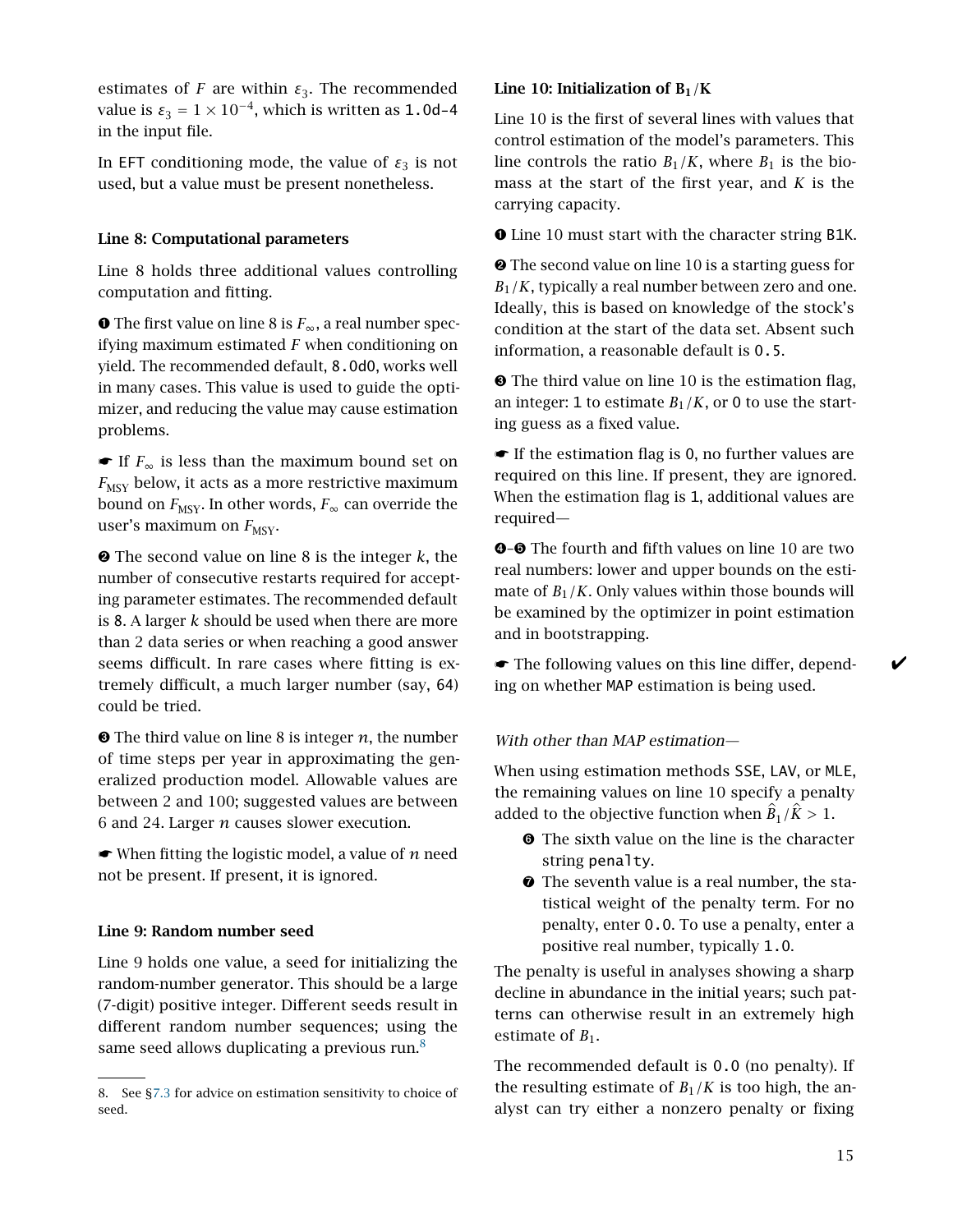$B_1/K$  rather than estimating it. Either approach can affect estimates of management quantities; sensitivity analyses are useful to examine this.

The penalty term is described in [Prager](#page-31-0) [\(1994\)](#page-31-0); fixing *B*1, in [Punt](#page-31-19) [\(1990\)](#page-31-19). Mathematical details of the penalty's application in ASPIC 7 are given in [§8.2.2](#page-27-3) and sections following it.

#### <span id="page-15-0"></span>With MAP estimation (prior specification)—

When using MAP, the remaining values on this line specify the prior distribution for  $B_1/K$ .

- ➏ The sixth value is the character string prior.
- **O** The seventh value is a character string giving the name of the prior distribution. This may be uniform, normal, lognormal, triangular, or beta.
- ➑ The eighth and following values are real numbers giving parameters of the chosen prior distribution—
	- For the uniform distribution, two values: lower bound and upper bound.
	- For the normal distribution, two values: the mean and coefficient of variation,  $cv = \sigma/\mu$ , where  $\sigma$  is the standard deviation and *µ* the mean.
	- For the lognormal distribution, two values: the distribution's mode and the standard deviation of the logged distribution. (The second parameter is approximately equal to the c. v. of the distribution.)
	- For the triangular distribution, three values: the lower bound, the value at peak probability density, and the upper bound.
	- For the beta distribution, four values: shape parameters *α* and *β*, then lower and upper bounds. (The standard beta distribution is supported on *[*0*,* 1*]*. Here, it is scaled to the range between the user's lower and upper bounds.) For more information on possible shapes of the beta distribution, the user might consult a text on statistical distributions, or even the relevant [Wikipedia](https://en.wikipedia.org/wiki/Beta_distribution) [page,](https://en.wikipedia.org/wiki/Beta_distribution) in particular, the section titled

"Geometry of the probability distribution function.")

#### Examples of line 10

 $\blacksquare$  *B*<sub>1</sub>/*K* fixed at starting value of 0.75:

B1K 0.75 0

- Other than MAP estimation; penalty enabled:
- B1K 0.9 1 0.1 5.0 penalty 1.0

■ Other than MAP estimation, penalty disabled:

B1K 0.5 1 0.1 5.0 penalty 0.0

■ MAP estimation with uniform prior:

B1K 0.9 1 0.2 1.5 prior uniform 0.2 1.5

■ MAP estimation with beta prior:

B1K 0.5 1 0.1 2.0 prior beta 2.0 2.0 0.1 2.0

#### Line 11: Initialization of MSY

Line 11 controls estimation of MSY.

➊ The first value on line 11 is character string MSY.

➋ The second number is a real number, the user's starting guess of MSY. In the absence of other information, 80% of the largest observed yield can be a reasonable default. See also [§7.1](#page-21-2) on page [22.](#page-21-2)

➌ The third number is the integer estimation flag: 1 to estimate MSY or 0 to use the starting guess as a fixed value.

☛ If the estimation flag is 0, no further values are required, and if present, they are ignored. When the estimation flag is 1, additional values are required—

➍–➎ Two real numbers: lower and upper bounds on MSY.

☛ Further values are required only when using MAP estimation.

➏+ The character string prior; the name of the prior distribution on MSY; and two to four real numbers, parameters of the distribution. [See text on initialization of  $B_1/K$  (p. [16\)](#page-15-0) for a more detailed description of specifying prior distributions.]

☛ ASPIC includes logic that prevents MSY from exceeding the carrying capacity *K*. If your analysis requires  $MSY > K$ , you can divide your annual input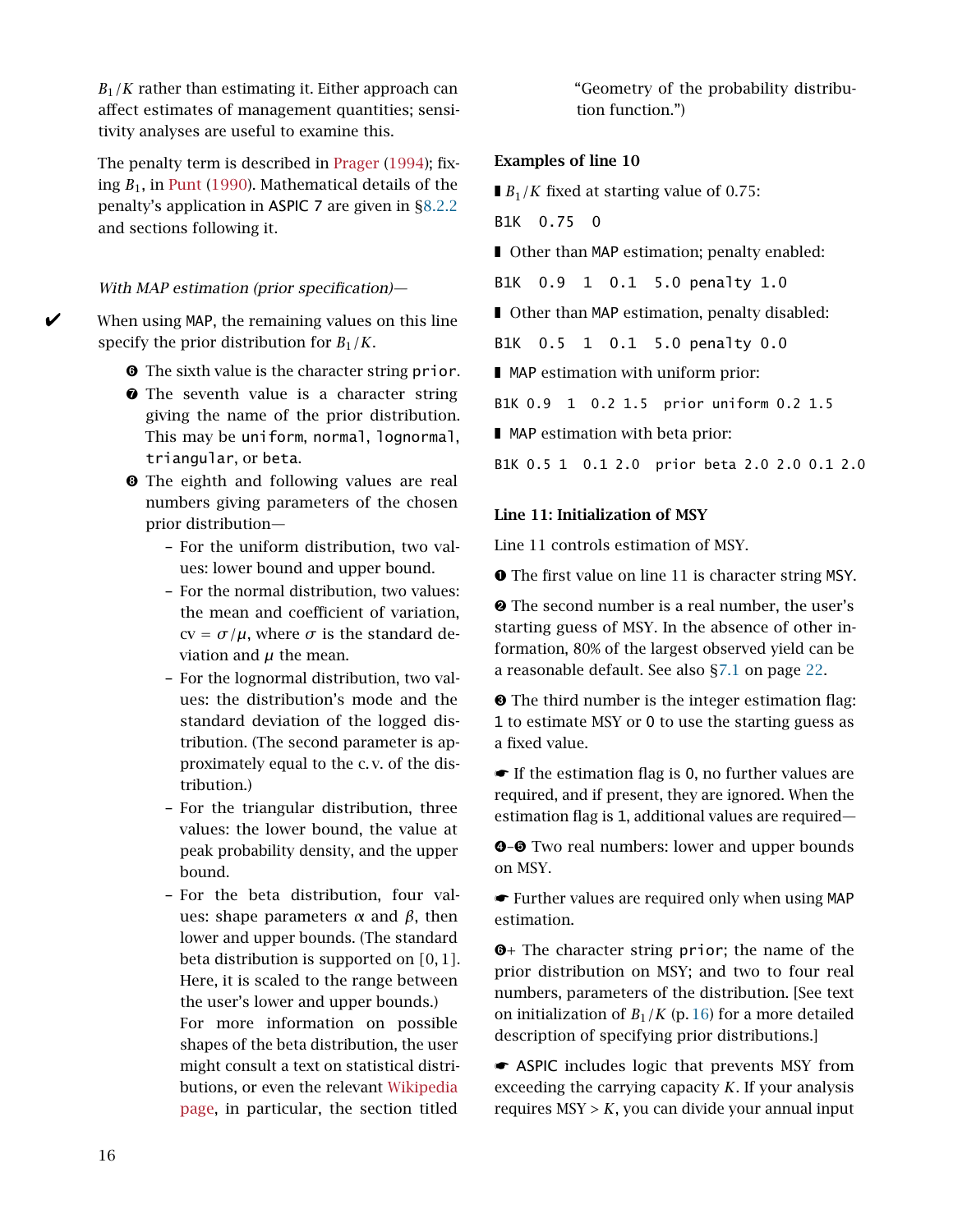data into two or more periods per year, and MSY on a per-period basis will be reduced accordingly. Population parameter *K* does not have time units and would be unaffected.

#### Examples of line 11

■ When not using MAP optimization:

MSY 1.2d3 1 400.0 1d4

or

MSY 1.2d3 0

■ When using MAP optimization:

MSY 1d3 1 1d2 1d4 prior lognormal 1d3 0.2

#### Line 12: Initialization of  $F_{\text{MSY}}$

Line 12 controls estimation of  $F_{\text{MSY}}$ , using the same format as the preceding line.

➊ The character string FMSY.

 $\bullet$  A real number, the starting guess for  $F_{\text{MSY}}$ .

 $\bullet$  The integer (estimation flag) 1 to estimate  $F_{\text{MSY}}$ or 0 to use the starting guess as a fixed value.

☛ If the estimation flag is 0, no further entries are required on this line. If present, they are ignored.

➍–➎ Two real numbers: lower and upper bounds on  $F_{\text{MSY}}$ .

☛ Further entries are required on this line only when using MAP estimation.

➏+ The character string prior; the name of the prior distribution on  $F_{\text{MSY}}$ ; and two to four real numbers, parameters of the prior distribution. See text on initialization of  $B_1/K$  (p. [16\)](#page-15-0) for details on specification of priors.

#### Lines 13 and following: Initialization of *q*

The next lines control estimation of the catchability coefficients  $q_j$ , where  $j = \{1, 2, ..., J\}$  denotes the data series. One line is required for each data series in the input file, in the same order that the data series appear in the file.

In data series of types B0, B1, and B2,  $q = 1$  by definition, and thus most data on the line will be

ignored. Nonetheless, a properly formatted line for each of the *J* data series is required.

Each line is similar to preceding lines:

➊ The character q.

 $\bullet$  A real number, the starting guess for  $q_j$ .

 $\Theta$  The integer 1 to estimate  $q_j$ , or 0 to use the starting guess as a fixed value.

➍ A real number: statistical weight of this series in the objective function. Suggested default is 1.0. (Use of these weights is described in [§8.](#page-26-0))

☛ If the estimation flag is 0, no further entries are required on this line. If present, they are ignored.

 $\Theta$ **–** $\Theta$  Two real numbers giving lower and upper bounds on  $q_i$ .

 $\odot$ ... When using MAP optimization and estimating  $q_i$ , the prior specification: The character string prior; the name of the prior distribution on  $q_i$ ; and two to four real numbers, parameters of that distribution. See text on initialization of  $B_1/K$  (p. [16\)](#page-15-0) for details on specifying priors.

#### Examples of *q* specification lines

■ For a biomass series (B0, B1, or B2):

q 1.0 0 1.0

■ When not using MAP optimization:

q 0.1 1 1.0 0.02 0.9

■ When using MAP optimization:

q 0.1 1 1.0 0.02 0.9 prior normal 0.1 0.5

#### Next line: Initialization of model shape *φ*

The next line controls estimation of the shape parameter in the generalized model. In ASPIC, shape is represented by  $\phi = B_{\text{MSY}}/K$ , a fraction in (0, 1).

☛ This line is needed only when model shape choice on line 4 is GENGRID or GENFIT. A line beginning with the required string POS will be ignored if another model shape is specified.

☛ Some contents of this line vary by model shape specification.

◆ If using **GENFIT** model shape: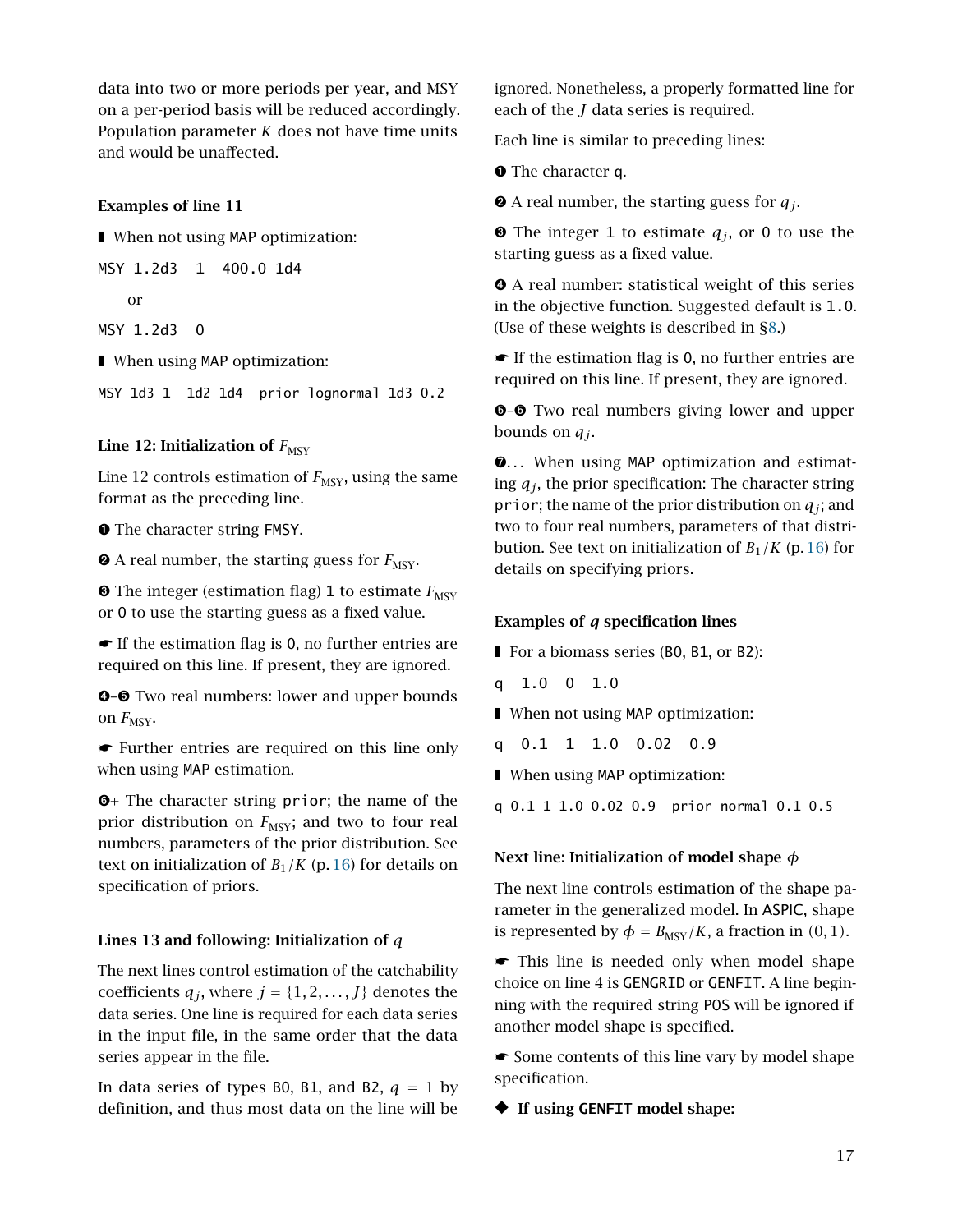➊ The character string POS or pos.

 $\Theta$  An integer, the starting guess for  $100 \cdot \phi$ . (For example, if the guess for  $\phi$  is 0.4, enter 40 here.

 $\Theta$  An integer, 1 to estimate  $\phi$  or 0 to use the starting guess as a fixed value.

☛ If the estimation flag is 0, no further entries are required on this line.

 $\odot$ **−☉** Two integers: lower and upper bounds on 100 · *φ*.

➏ A real number *ξ* to bound the generalized estimates with respect to the logistic estimates. $9$  For example, 8.0 means that MSY for the generalized fit will be bounded between 1*/*8 of and 8 times MSY estimated by the logistic fit and that  $F_{MSY}$  will be bounded similarly. A change is made only if it results in a stricter bound than the explicit bound set by the user.

In a bootstrap run, bounds changes are in effect only for the initial fit of the generalized model. In bootstrap trials, the user's bounds are restored.

If the user specifies  $\xi = 0.0$ , no bounds changes are made. When  $\xi > 0$ , ASPIC requires that  $\xi \geq 3.0$ . In studies so far,  $\xi = 8.0$  has worked well.

 $\odot$ ... When using MAP optimization and estimating *φ*, the prior specification: The character string prior; the name of the prior distribution on  $\phi$ ; and two to four real numbers, parameters of that distribution. See text on initialization of  $B_1/K$  (p. [16\)](#page-15-0) for details on specifying priors. Prior parameters on *φ* are given as real numbers on the scale of *φ*, not as integers.

#### Examples of *φ* specification with **GENFIT**:

■ When no prior is used:

pos 40 1 30 75 8.0

■ When a prior is used (MAP estimation):

pos 40 1 30 75 8.0 prior normal 0.4 0.3

#### ◆ If using **GENGRID** model shape:

➊ The character string POS.

➋ An integer: the minimum value of 100·*φ* for the grid search.

 $\Theta$  An integer: the **maximum** value of  $100 \cdot \phi$  for the grid search.

 $\bullet$  An integer: the step size of  $100 \cdot \phi$  in the grid search.

➎ A real number *ξ* bounding the generalized estimates near the logistic estimates. A full description is in the preceding section on inputs for GENFIT operation.

➏+ If a prior is used, its specification, in the same format described for GENFIT operation.

#### Examples of *φ* specification with **GENGRID**:

■ When no prior is used:

pos 25 85 5 8.0

■ When a prior is used:

pos 25 85 5 8.0 prior normal 0.45 0.25

#### Next line: Marker for start of data

This line should contain the character string DATA.

#### Following lines: Individual data series

There must be one data block (group of lines) for each data series. Each block must include data for all *y* years; thus, each data block is the same length  $\gamma$ . The composition of each block is as follows—

- (a) On the first line of the block, a series title (character, length  $\leq 40$ , in quotes). Example: ''Spring survey & total landings''
- (b) On the second line of the block, a character string of length 2 with the type code for the series. Type codes are listed in Table [1](#page-9-3) (p. [10\)](#page-9-3).
- (c) Starting on the third line of the block, one data line for each year, with the following data on each line, separated by blanks —
	- $(c1)$  First number  $-$  the year or other ID number. These integers must be consecutive, less than 9999, and identical from block (data series) to block.
	- (c2) Second number  $-$  a real number whose meaning depends on the series type: For type CE, the fishing-effort rate *f* for

<span id="page-17-0"></span><sup>9.</sup> When fitting the generalized model, ASPIC always fits the logistic model first, to improve starting values.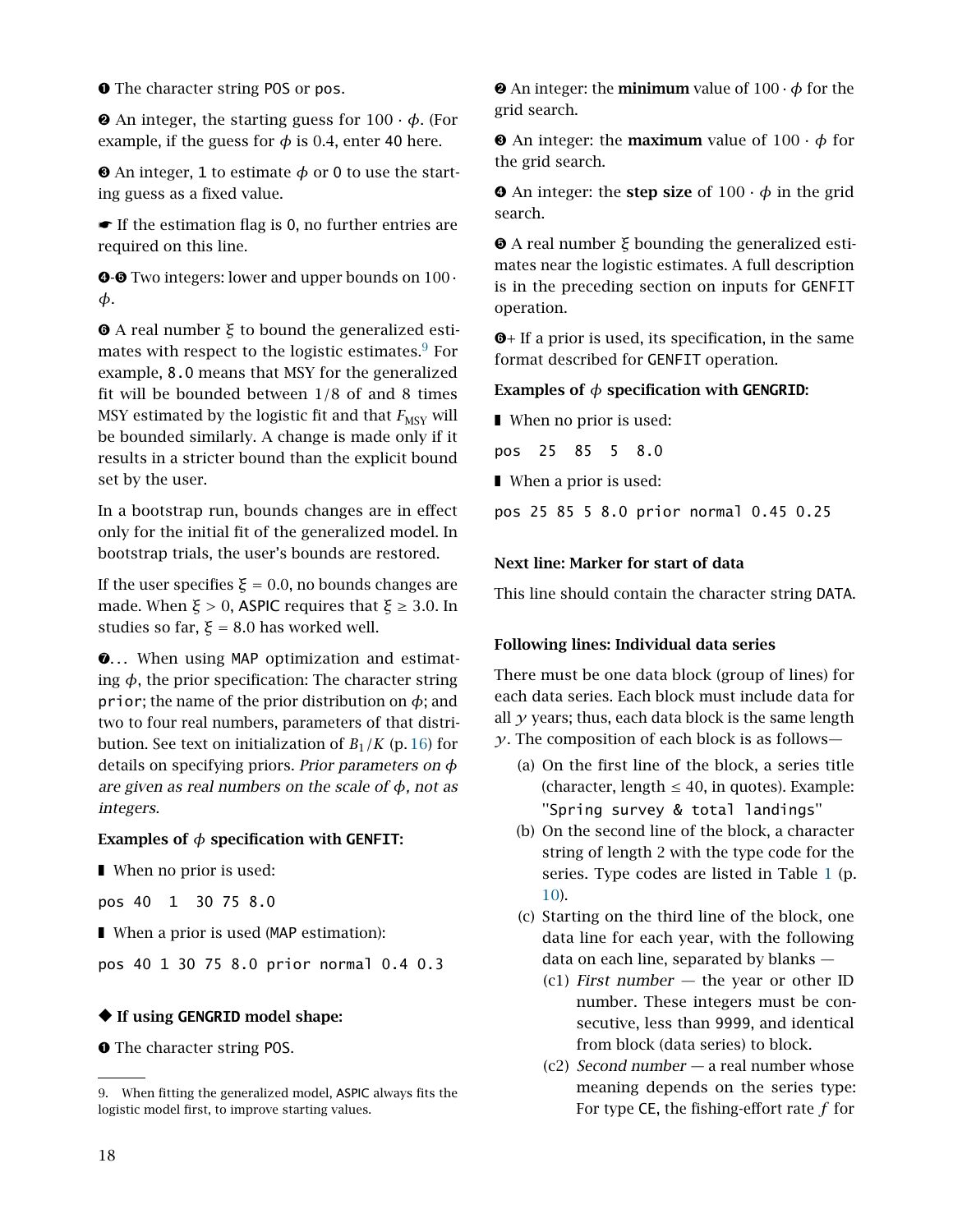the year; for types CC or I1, the average relative abundance; for types I0 or I2, the relative abundance near the start or end of the year; for types B0, B1, or B2, the stock-biomass estimate.

- (c3) Third number  $-$  a real number, required in CE or CC series only, giving yield for that year. Please see [§7.2.3](#page-22-3) for advice on allocating yield among data series. This number must not be present in B*n* or I*n* data series.
- $(c4)$  Final number an additional real number, required only when the estimation option is MSE or MAP. In those cases, it is the c.v. of the data point. With other estimation options, the c.v. is ignored.

☛ Although yield–effort data series are designated type CE, effort is entered before yield on these lines. Similarly, in series type CC, the relative abundance appears before the yield.

#### <span id="page-18-0"></span>6 Auxiliary Programs

#### <span id="page-18-1"></span>6.1 ASPIC5to7

✶ ASPIC5to7 is a utility program to convert input files from ASPIC 5 to ASPIC 7 format. A new file is written with extension .a7inp, and the existing input file (extension . inp) is not changed.

> Like ASPIC, ASPIC5to7 is a text-mode program. Also like ASPIC, it is supplied in two variants: aspic5to7.exe for use from the command line, and aspic5to7g, for use with drag and drop.

> For drag and drop operation, simply drag the icon of a valid ASPIC 5 input file to the icon for ASPIC5to7. $^{10}$  $^{10}$  $^{10}$  An ASPIC 7 input file will be generated, and a display window will be opened to show the results of the conversion. This then should be closed by the user.

> For command-line operation, simply enter the program name and name of the existing ASPIC 5.x input file. For example, the command

aspic5to7 sword.inp

will generate sword.a7inp. By default, the new file will contain comments to make it easier to read. To avoid this, use program option -nocomments, which may be shortened to -nocom. For example

aspic5to7 sword.inp -nocom

generates a new file without comments.

To change the operation of the installed shortcut so that generated files do not include comments, edit its properties and insert the option.

#### <span id="page-18-2"></span>6.2 AGRAPH

The Windows program AGRAPH is intended to provide quick, legible graphics of ASPIC and ASPICP results.

AGRAPH can process files from ASPIC with .fit or .bot extensions and from ASPICP with .prj extension. The plots from .fit and .bot files include time-series of relative benchmarks and plots of observed and fitted abundance indices. For benchmark plots with confidence intervals, run a bootstrap, then a projection with ASPICP, and send the resulting .prj file to AGRAPH.

AGRAPH is not intended to meet all graphics needs of ASPIC users. It allows examining results quickly and supplies standard graphics for reports. For more advanced graphics, a spreadsheet or statistics program can be used, taking advantage of specialized ASPIC output files ([§4.8\)](#page-9-0).

This is the only program in the ASPIC Suite that incorporates a standard Windows GUI, with output available to any Windows printer, to a graphics file (WMF or EPS), or to the Windows clipboard.

Operation of AGRAPH is similar to that of any Windows program. It can be opened in three ways

- By clicking on its icon, then choosing a file for analysis
- By dragging a suitable file to the AGRAPH icon
- From the Windows command line

As a command-line example,

agraph sword.fit

will open file file sword. fit and display a graph of the results.

<span id="page-18-3"></span><sup>10.</sup> The installed icon is labeled ASPIC5to7, but it runs aspic5to7g.exe.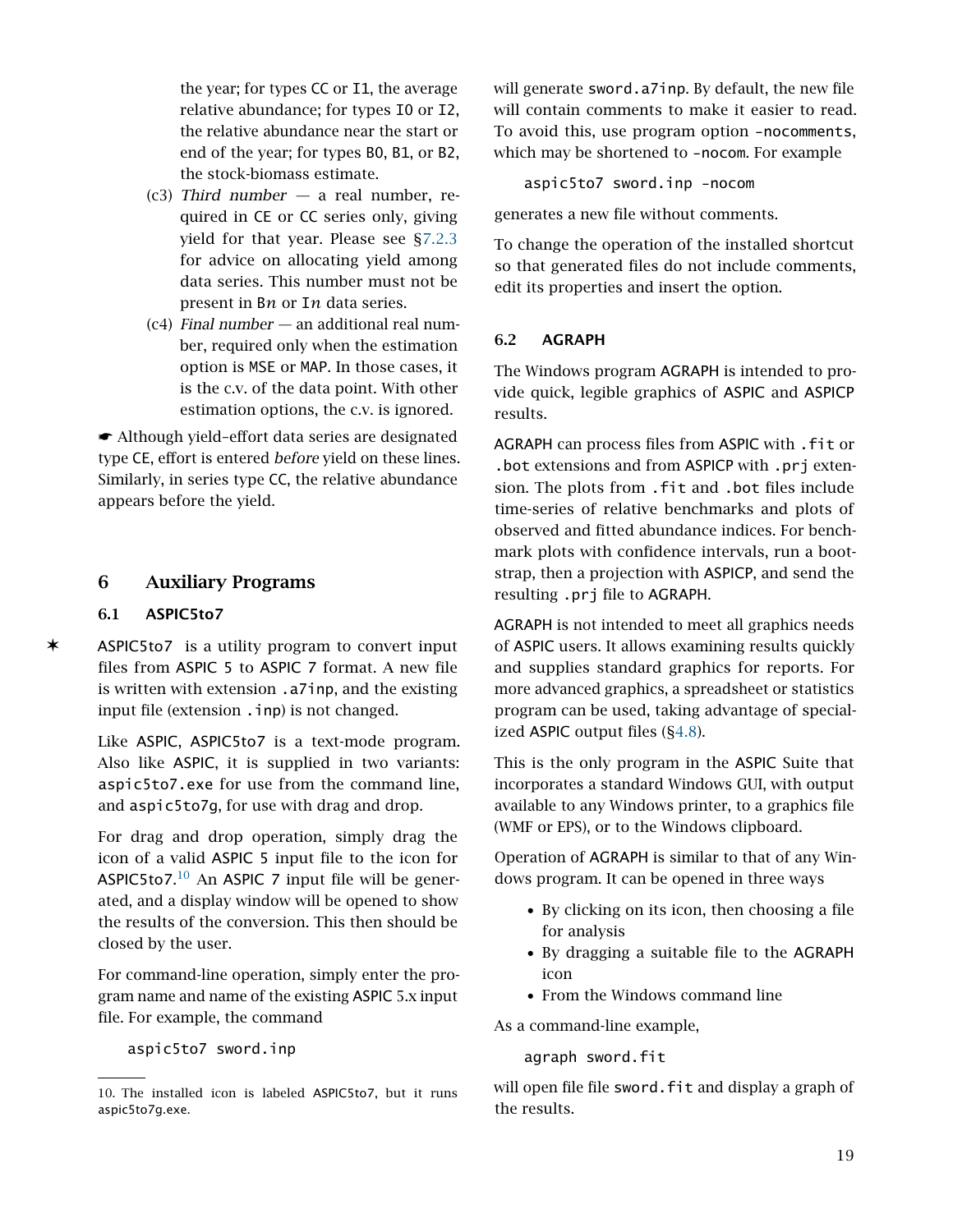AGRAPH contains a brief help screen that explains its menu items.

#### <span id="page-19-0"></span>6.3 ASPICP

After an ASPIC boostrap run, ASPICP calculates bootstrap confidence intervals on the estimated trajectories of population biomass and fishing mortality, both for the assessment period and for a projection period of up to 100 years.<sup>[11](#page-19-3)</sup> One projection trial is made for each bootstrap trial in the original ASPIC run.

For technical information on ASPICP projections, see [§8.7.](#page-30-0)

ASPICP output (.prj) files can be read by AGRAPH to make time plots of  $B/B_{\rm MSY}$  and  $F/F_{\rm MSY}$  with bootstrap confidence intervals.

#### <span id="page-19-1"></span>6.3.1 ASPICP interface and use

The interface of ASPICP is similar to that of ASPIC: a text-mode program that reads from and writes to plain-text files. The program is supplied in two computationally identical variants: aspicp5.exe for use from the command line, and aspicp5g.exe for drag-and-drop.

ASPICP reads the user's projection specifications from a control file, which must have file extension ctl. The control file (among other things) gives the name of the .bio file from an ASPIC bootstrap run, from which bootstrap estimates of  $F_{\text{MSY}}, B_{\text{MSY}},$ annual *B*, and annual *F* are read.

The contents of an ASPICP control file are explained in the following section, and several sample files are included in the ASPIC distribution. Control files are created and edited with a text editor (programming editor). $12$ 

To run ASPICP, either drag and drop a .ctl file to the ASPICP shortcut<sup>[13](#page-19-5)</sup> or use the command line. For example, the command

aspicp5 snapper.ctl

starts ASPICP and runs a projection as described in control file snapper.ctl.

The main ASPICP output report is written to a file with extension prj. More detailed results from projection trials are in a file with extension prb, an extension of the .bio file (Table [2\)](#page-10-1) that includes projection years. The .prb file is meant for analysis with a statistics program or spreadsheet.

## <span id="page-19-2"></span>6.3.2 ASPICP control file specification

The control file for ASPICP is relatively short. For allowed representations of real, character, and integer data, please see [§5.1.](#page-11-1)

The top portion of the control file does not allow full-line comments, but end-of-line comments are allowed. Any text following the required values on a line is treated as a comment.

The current version of the ASPICP control file has  $\star$ more features and flexibility than previous versions. The program will read older  $.ct1$  files,<sup>[14](#page-19-6)</sup> but the new format is preferred.

#### Line 1: ID string

Each ASPICP input file in new format must contain the following character string on line 1:

ASPICP-V4

#### Line 2: Projection title

This is a character string, length  $\leq$  100. A title that includes blanks (spaces) must be enclosed in quotation marks. The ASPICP output file includes this title and the title of the original ASPIC run.

☛ The graphics library in AGRAPH uses the asterisk character (\*) as an escape. If you will graph your projection results with AGRAPH, avoid using the asterisk in this title.

Example:

"Projection of swordfish at Fmsy"

<span id="page-19-3"></span><sup>11.</sup> Long-term projections are useful only in a statistical sense. They are provided in ASPICP for use in an educational setting, to enable demonstrations of theoretical population properties under various management schemes.

<span id="page-19-4"></span><sup>12.</sup> The discussion of editors in [§4.8.1](#page-9-1) applies here.

<span id="page-19-5"></span><sup>13.</sup> The installed shortcut points to aspicp5g.exe

<span id="page-19-6"></span><sup>14.</sup> The older format is given in the ASPIC 5 User's Guide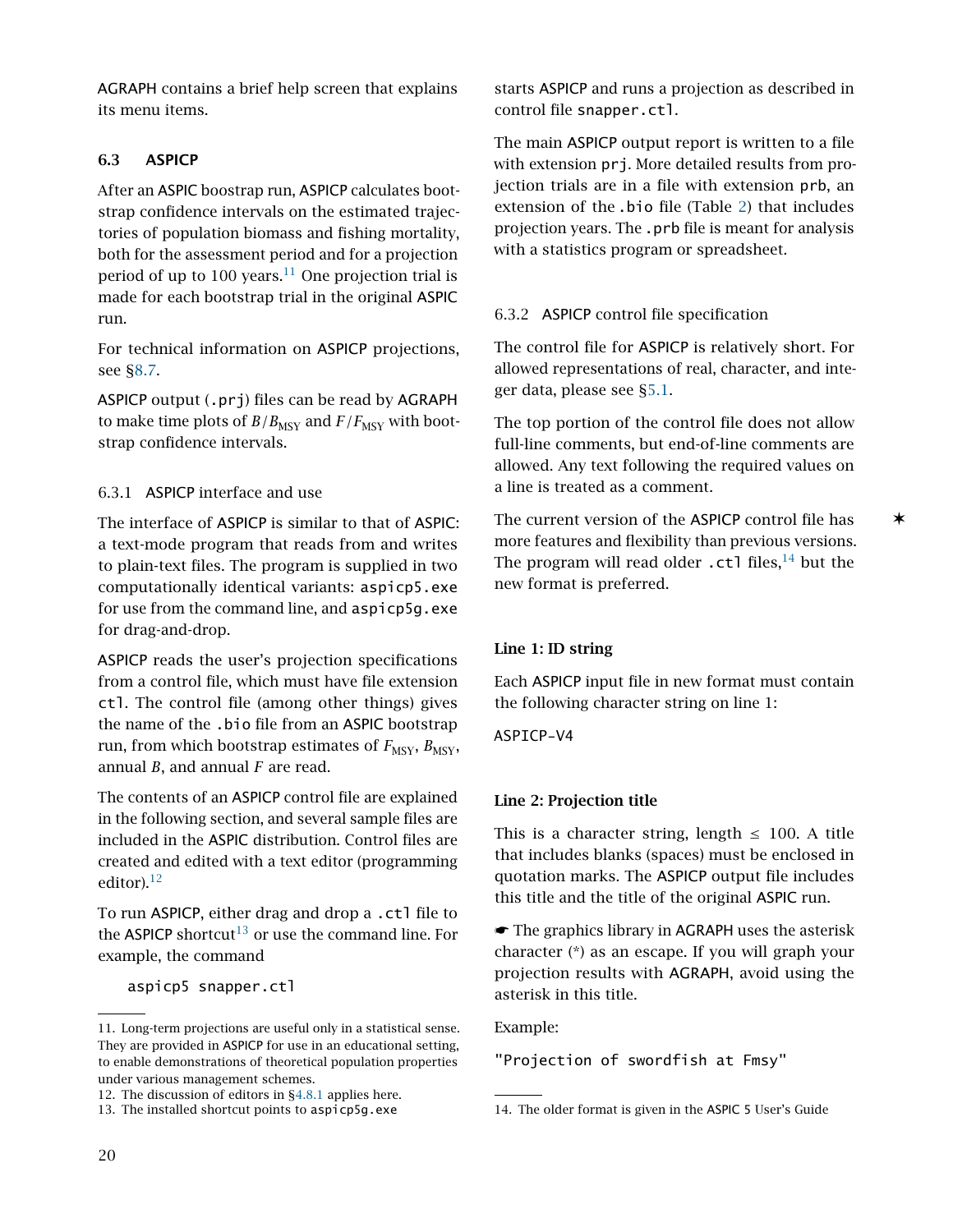#### Line 3: Name of **.bio** file

A character string specifying the name of a .bio file from an ASPIC bootstrap run. If the filename contains blanks, it must be quoted.

Example:

redporgy.bio

✶ Line 4: CV of MSY during projection

This is a real value from 0.0 to 1.0 that sets an additional CV on MSY during projections. Typical values range from 0.0 to 0.5. See [§8.7.1](#page-30-1) for details of how this number is used.

#### Line 5: Confidence interval control

➊ The first value on line 5 is a two-letter character string that sets the type of confidence interval used. This may be BC for bias-corrected confidence intervals [\(Efron and Gong](#page-31-20) [1983\)](#page-31-20), or PC for simple percentile confidence intervals. The latter may be preferable when the BC intervals appear irregular, which can occur on some data sets.

➋ The second value on line 5 is an integer, 1 to smooth the confidence intervals or 0 to use unsmoothed results. Smoothing, a heuristic measure to improve regularity of the intervals, was the default in older versions of ASPICP. Using smoothing is recommended when using BC intervals.

Example:

BC 1

## Line 6: Years to skip at start of plots

This is an integer *Y*, with typical values 0 to 5, that determines how many years are skipped from the start of the assessment period in printer plots of time trajectories. This affects printer plots only, not calculations. Setting *Y >* 0 can be useful to de-emphasize relatively imprecise estimates near the beginning of an assessment.

## Line 7: Output control

This line holds three integer flags, which should have values 0 (no action) or 1 (take specified action). ➊ The first flag determines whether AGRAPH should open automatically at the end of projections to plot the results.

 $\odot$  The second flag determines whether a .prb file is written. This detailed output file can be read by a statistics package or spreadsheet to analyze projection results.

➌ The third flag determines whether an .rdat (Rcompatible) output file should be written. This is a version of the main output file (.prj file) that can be read by R with its dget function.

#### Line 8: Random number seed

Line 8 holds one value, a seed for initializing the random-number generator.<sup>[15](#page-20-1)</sup> This entry is a large (7-digit) positive integer. Different seeds result in different random number sequences; using the same seed allows duplicating a previous run.

Example:

8254199

## <span id="page-20-0"></span>Following lines: projection specifications

Starting after line 8, line comments may be included in the .ctl file. Any line starting with the character # is a comment.

☛ The remainder of the control file is a series of specifications for the projection. Each specification line controls one projection year or a sequence of projection years in which the same management scheme is projected.

➊ The first value on each line is an optional multiplier. This consists of the character x followed by an integer. When, e. g., this value is x5, the specification on the line controls 5 years. Omitting the xn multiplier is equivalent to specifying x1 for the specification line.

➋ The next value is a real number, which sets the exploitation relative to some reference.

➌ The final value on the line is a character string designating a reference for the exploitation value. In the table below, "terminal year" means the end of the assessment.

<span id="page-20-1"></span><sup>15.</sup> The random number generator is used when the user CV of MSY is nonzero. A seed must be present in any case.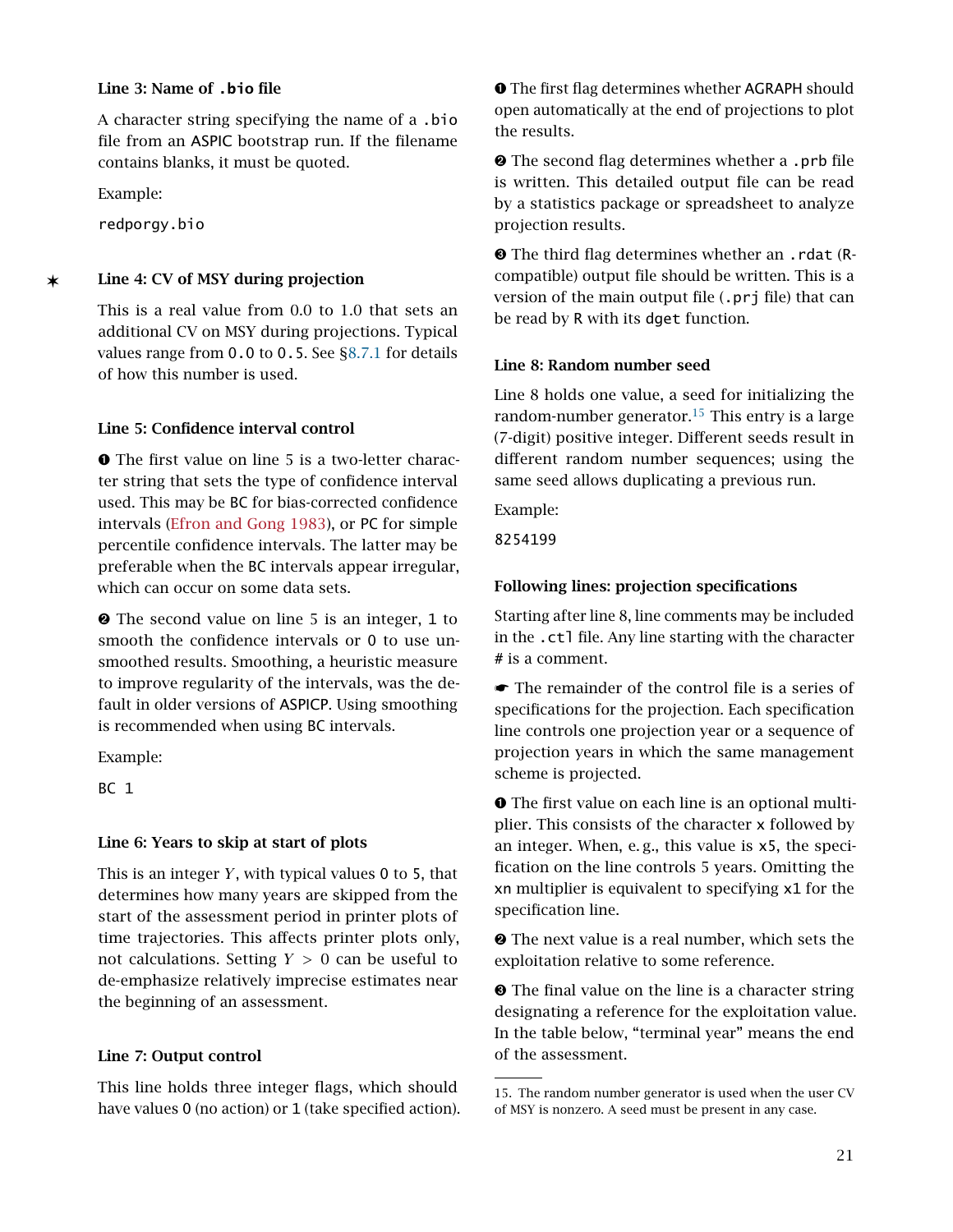|                                               | Value Meaning                                                  |  |  |
|-----------------------------------------------|----------------------------------------------------------------|--|--|
|                                               | YABS Yield in same units as assessment                         |  |  |
| YREL Yield relative to yield in terminal year |                                                                |  |  |
|                                               | MSY Yield relative to estimated MSY                            |  |  |
|                                               | <b>FREL</b> $\overline{F}$ relative to terminal $\overline{F}$ |  |  |
|                                               | <b>FMSY</b> F relative to estimated $F_{\text{MSY}}$           |  |  |

#### Last line

The last line of the file marks the end of projection specifications. The line must begin with the string %% (two percent signs). Any following characters are ignored.

This terminator is required, or a fatal program error will occur.

#### <span id="page-21-0"></span>6.3.3 Sample control file

The sample file below illustrates the use of end-of line comments in the top part of the file and line comments in the bottom part.

```
ASPICP-V4
'Red Porgy - Fish at 0.9 Fmsy'
se-rpg.bio
0.1 -CV of MSY
BC 1 -Smoothed intervals
0 -Don't skip years
0 1 1
4520803
# Projection specs follow here
# The first one is for a single year:
1.0 YABS
# The next one is for five years:
x5 0.50 FMSY
# The next one is for many years:
x45 0.9 FMSY
%%END
```
The preceding file specifies a simulation of 51 years in total. In the first year, the population is fished with simulated yield equal to the terminal yield of the assessment. For the next five years, it is fished at 50% of  $F_{\text{MSY}}$ . For the next 45 years, it is fished at 95% of  $F_{\text{MSY}}$ .

## <span id="page-21-1"></span>7 Tips on using the ASPIC Suite

#### <span id="page-21-3"></span><span id="page-21-2"></span>7.1 Estimation controls

#### 7.1.1 Guesses of *q*

As in most fishery models, data on relative abundance are scaled by *q* to estimate absolute abundance. In an ASPIC effort–yield data series (code CE in Table [1](#page-9-3) on p. [10\)](#page-9-3), *q* scales fishing effort to fishing mortality by  $f = qF$ . In a biomass-index series or catch-and-index series (codes I0, I1, I2, or CC in Table [1\)](#page-9-3), *q* scales the index to population biomass by  $I = qB$ . In a biomass-estimate series (codes B0, B1, or B2 in Table [1\)](#page-9-3),  $q = 1$  by definition.

Estimation is typically more difficult when *q* is large. It may be useful to scale the catch and index data so that all  $q_i$  < 0.5 (except for biomass-index series).

#### <span id="page-21-4"></span>7.1.2 Priors and bounds

Some prior distributions are bounded and thus imply bounds on the corresponding parameters.  $16$ The user also supplies bounds on each parameter, which may not coincide with those implied by the prior. In such cases, ASPIC applies the following logic to adjust bounds:

- Each bound of each parameter is examined separately.
- If the bound implied by the prior is more restrictive than the parameter bound specified, the parameter bound is adjusted to coincide with the prior. The bounds written to the output file will reflect this.
- If the bound implied by the prior is less restrictive than the parameter bound specified, the parameter bound takes precedence, although the prior distribution itself is not adjusted.
- If the parameter is fixed (not estimated), no bounds are used in estimation. Printed bounds will be at the specified fixed value.

#### <span id="page-21-5"></span>7.1.3 Starting guesses in bootstraps

Execution time in BOT mode can sometimes be reduced considerably by changing starting guesses

<span id="page-21-6"></span><sup>16.</sup> Of the priors supported by ASPIC, the uniform, triangular, and beta distributions are bounded.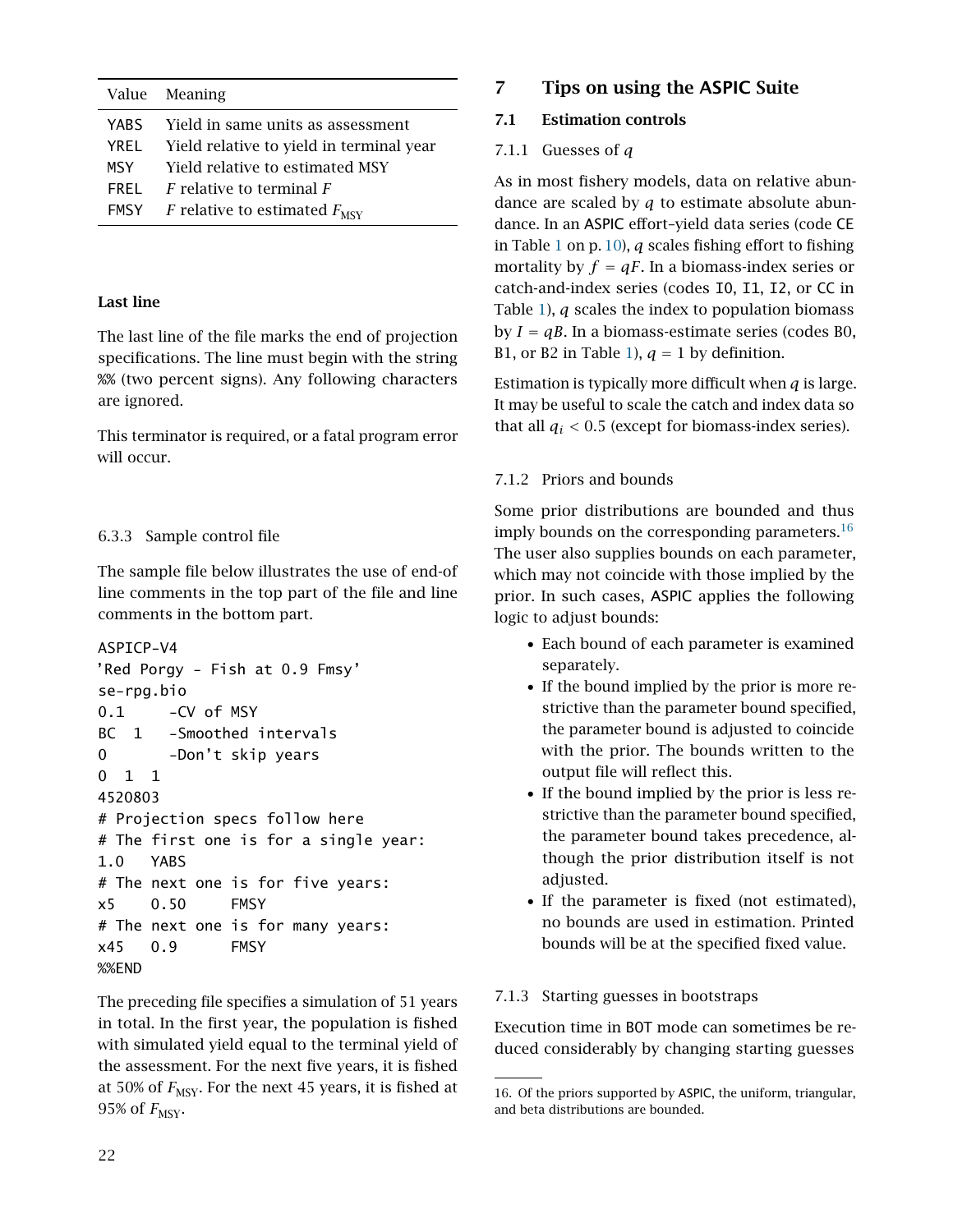after using FIT mode. Thus, it is useful to generate point estimates in FIT mode before using BOT mode. After examining the results from FIT mode, consider adjusting starting guesses and narrowing bounds on parameters in the input file. Nonetheless, bounds should be kept wide enough to include all plausible values.

#### <span id="page-22-1"></span><span id="page-22-0"></span>7.2 Data issues

#### 7.2.1 Missing values and zeros

Any negative data item in the input file is considered a missing value by ASPIC. Thus a value can be set missing by inserting a minus sign in front of it, and the value can be restored in a later analysis by removing the minus sign. When a missing value appears in the ASPIC input file, an estimate of the underlying value appears in the output file.

Missing or zero data values are allowed in an ASPIC input file only in some cases, depending on conditioning mode and type of data series. All possible cases are described in Table [3,](#page-23-0) along with the action taken by ASPIC. A data line with a missing value or with  $f = 0$  does not contribute to the objective function; however, the nonmissing information present on the line is used in the analysis and does influence the estimates.

In MSE and MAP optimization modes, missing values of the data c.v. are not allowed.

Missing values are always distinct from true zero values. Zero should never be used to indicate a missing value, and a negative number should never be used for an observed zero.

Zero values of the abundance measure (CPUE) are never permitted, because it is assumed that the resource is not extinct during the analysis period. If an abundance index calculated prior to using ASPIC is zero in a given year, one could try using a small number (e. g., 20% to 50% of the lowest nonzero value) in its place. Use of an extremely small number (e. g., 1% of the lowest value) often gives a large residual during analysis; this can influence results strongly. Thus, converting zeroes to extremely small numbers is not recommended.

 $\triangleright$  The author has attempted to ensure that results of computations including missing and zero values

are correct under all combinations of data series type, conditioning mode, and model shape. To that end, a simple test has been done of every combination shown in Table [3.](#page-23-0) Still, some cases occur infrequently in real data and so have not been exercised repeatedly. Users are urged to examine results critically when missing and zero values are used and to advise the author if any problems should arise.

#### <span id="page-22-2"></span>7.2.2 Using several data series

ASPIC can use more than one data series in estimation. The underlying assumption is that each abundance measure reflects the entire stock, except for random error. Thus, using this feature is similar to deriving an abundance index from each series and averaging them together.

It is not recommended to use abundance indices that are uncorrelated or negatively correlated with one another, unless their overlap is short. When abundance indices present different pictures, CPUE, instead, should be standardized with a model to remove effects of vessel type, area, gear, season, etc., before fitting an assessment model. The resulting index of yearly abundance can then be used as a CC series (see p. [10\)](#page-9-3) with the total catch. This provides quicker and more reliable estimation from ASPIC, but more importantly, it removes explainable variation from the data, which would otherwise become noise.

On the other hand, an advantage of using several abundance measures directly in an assessment model is that it highlights the departure of each series from model predictions.

#### <span id="page-22-3"></span>7.2.3 Allocating yield among series

When analyzing more than one data series, it is not  $\mathscr V$ always possible—or desirable—to associate yield with each measure of fishing effort rate or relative abundance. A common case is to have several abundance indices for a stock, but only the total annual yield. This section describes how ASPIC treats yield among data series.

Yield is entered in both CE and CC series. Because ASPIC derives an abundance index from each CE series, it is important that the yield in a CE series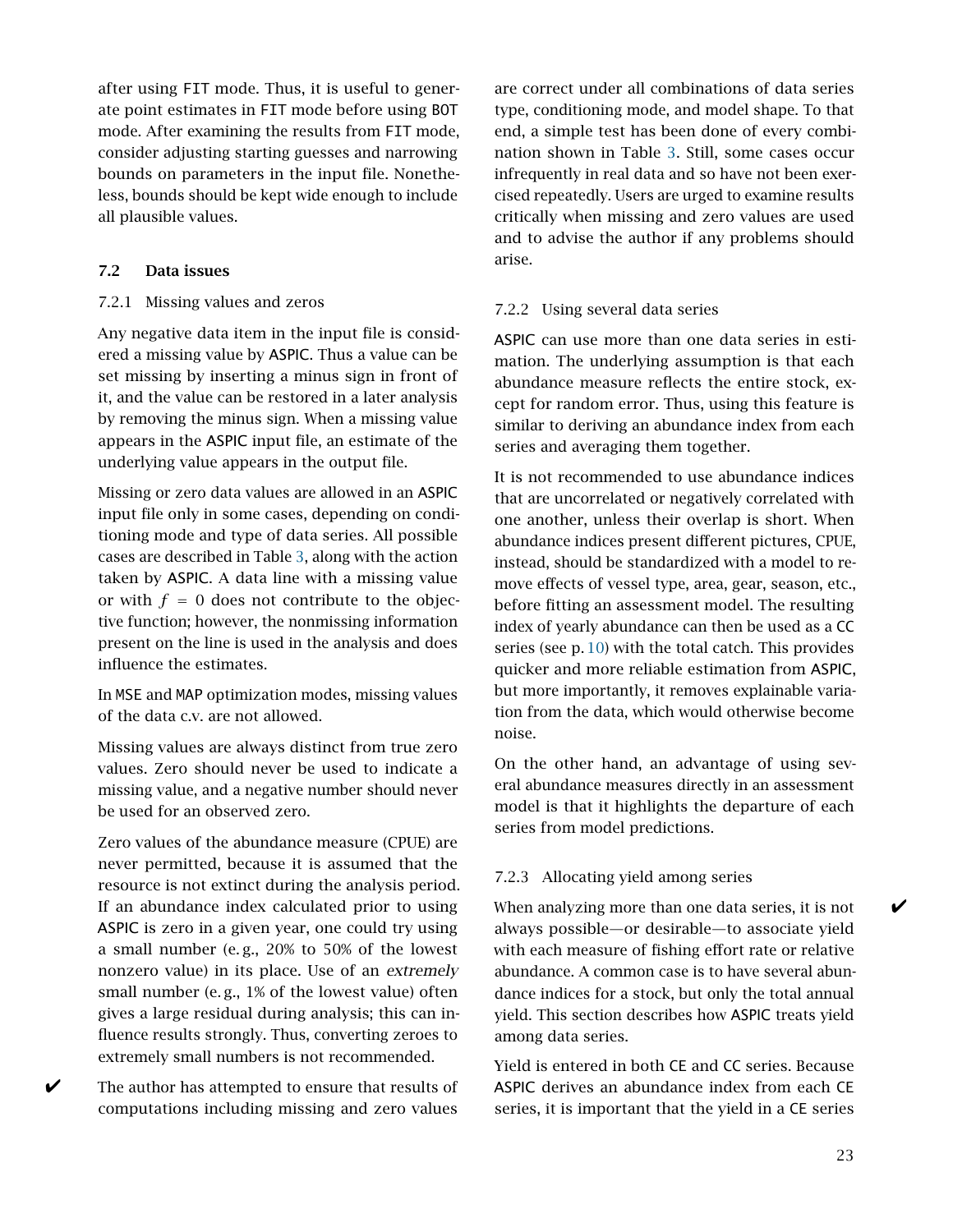| Cond.      | Series    | CPUE or                       |                               |                                                               |
|------------|-----------|-------------------------------|-------------------------------|---------------------------------------------------------------|
| mode       | type      | effort                        | Yield                         | <b>Action by ASPIC</b>                                        |
| <b>YLD</b> | CC        | $\mathbf M$                   |                               | Fit; estimate missing CPUE.                                   |
| YLD        | CC        | $\overline{\phantom{0}}$      | M                             | Stop: missing yield not allowed when conditioning on yield.   |
| YLD        | CC        | $\mathbf M$                   | M                             | Stop: missing yield not allowed when conditioning on yield.   |
| <b>YLD</b> | CC        | $\mathbf M$                   | $\ensuremath{\mathbf{Z}}$     | Fit with $F = Y = 0$ (no fishing).                            |
| <b>YLD</b> | CC        | $\ensuremath{\textnormal{Z}}$ | $\mathbf M$                   | Stop: missing yield not allowed when conditioning on yield.   |
| YLD        | CC        | Z                             | —                             | Stop: zero CPUE never allowed.                                |
| <b>YLD</b> | CC        |                               | $\ensuremath{\textnormal{Z}}$ | Fit with $F = Y = 0$ (no fishing).                            |
| YLD        | CC        | Z                             | $\ensuremath{\mathbf{Z}}$     | Stop: zero CPUE never allowed.                                |
| <b>YLD</b> | CE        | $\mathbf M$                   |                               | Fit; estimate missing CPUE.                                   |
| YLD        | CE        | $\overline{\phantom{0}}$      | M                             | Stop: missing yield not allowed when conditioning on yield.   |
| <b>YLD</b> | CE        | М                             | M                             | Stop: missing yield not allowed when conditioning on yield.   |
| <b>YLD</b> | CE        | $\mathbf M$                   | $\ensuremath{\mathbf{Z}}$     | Fit with $F = Y = 0$ (no fishing).                            |
| YLD        | CE        | $\ensuremath{\textnormal{Z}}$ | $\mathbf M$                   | Stop: missing yield not allowed when conditioning on yield.   |
| <b>YLD</b> | CE        | Z                             | $\overline{\phantom{0}}$      | Stop for error: when $F = 0$ , Y must be 0.                   |
| <b>YLD</b> | <b>CE</b> |                               | $\ensuremath{\textnormal{Z}}$ | Stop: zero CPUE never allowed.                                |
| YLD        | CE        | Z                             | Z                             | Fit with $F = Y = 0$ (no fishing).                            |
| <b>YLD</b> | Index     | $\mathbf M$                   | $\overline{\phantom{0}}$      | Fit; estimate missing CPUE.                                   |
| YLD        | Index     | Z                             |                               | Stop: zero CPUE never allowed.                                |
| <b>EFT</b> | CC        | $\mathbf M$                   |                               | Stop: missing CPUE not allowed when conditioning on effort.   |
| <b>EFT</b> | CC        |                               | M                             | Stop: missing yield not estimable in this case.               |
| <b>EFT</b> | CC        | $\mathbf M$                   | $\mathbf M$                   | Stop: missing effort not allowed when conditioning on effort. |
| <b>EFT</b> | CC        | $\mathbf M$                   | $\ensuremath{\mathbf{Z}}$     | Stop: missing effort not allowed when conditioning on effort. |
| <b>EFT</b> | CC        | $\ensuremath{\textnormal{Z}}$ | M                             | Stop: zero CPUE never allowed.                                |
| <b>EFT</b> | CC        | Z                             | —                             | Stop: zero CPUE never allowed.                                |
| <b>EFT</b> | CC        |                               | Z                             | Fit with $F = Y = 0$ (no fishing).                            |
| <b>EFT</b> | CC        | Z                             | $\ensuremath{\mathbf{Z}}$     | Stop: zero CPUE never allowed.                                |
| EFT        | CE        | $\mathbf M$                   |                               | Stop: missing effort not allowed when conditioning on effort. |
| <b>EFT</b> | CE        |                               | $\mathbf M$                   | Fit; estimate missing catch                                   |
| <b>EFT</b> | CE        | $\mathbf M$                   | $\mathbf M$                   | Stop: missing effort not allowed when conditioning on effort. |
| <b>EFT</b> | CE        | $\mathbf M$                   | Z                             | Stop: missing effort not allowed when conditioning on effort. |
| <b>EFT</b> | CE        | Z                             | $\mathbf M$                   | Estimate with $F = Y = 0$ (no fishing).                       |
| <b>EFT</b> | <b>CE</b> | Z                             |                               | Stop; if $F = 0$ , Y must be 0.                               |
| <b>EFT</b> | CE        |                               | Z                             | Stop: zero CPUE never allowed.                                |
| <b>EFT</b> | CE        | Z                             | $\ensuremath{\mathbf{Z}}$     | Estimate with $F = Y = 0$ (no fishing).                       |
| <b>EFT</b> | Index     | $\mathbf M$                   |                               | Fit; estimate missing effort.                                 |
| <b>EFT</b> | Index     | Z                             |                               | Stop: zero CPUE never allowed.                                |

<span id="page-23-0"></span>Table 3: Actions taken by ASPIC when data series include data record(s) with missing value(s) or zero(es). Dash (—) indicates normal data (neither missing nor zero). M indicates a record with missing datum; Z, with zero datum. Series type Index includes I0, I1, I2, B0, B1, and B2 series.

correspond to the fishing-effort rate in the same series.

In contrast, it is not necessary for the abundance index in a CC series to correspond to the yield in the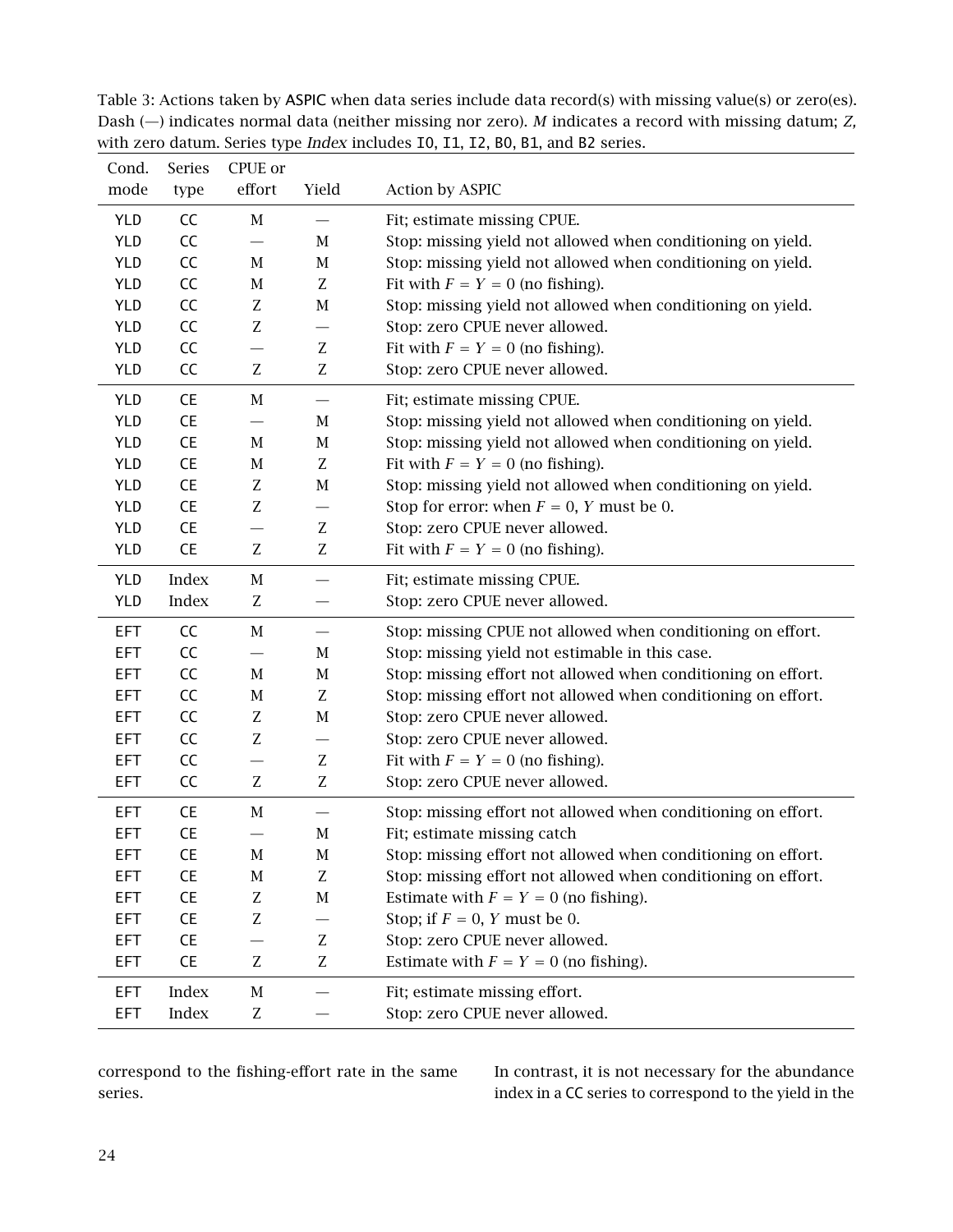same series. For example, a valid CC series might have an abundance index computed from one fishery on a stock, paired with the total catch from all fisheries on that stock.

Despite the above, it is important that yield, summed across series, represent a constant proportion (usually assumed 1*.*0) of total removals. Changes in that proportion, whatever the cause, violate a fundamental assumption of ASPIC (as of most assessment models), that of constant sampling across time. The importance of the violation will depend on its severity.

#### <span id="page-24-0"></span>7.3 Estimation difficulties

 $\checkmark$  The information in this section is central to obtaining correct results. Please read it thoroughly.

> The optimization method used in ASPIC [\(Nelder and](#page-31-21) [Mead](#page-31-21) [1965\)](#page-31-21) is quite robust, but in unmodified form frequently stops at local minima (these represent sub-optimal solutions). This has been addressed in ASPIC with a restarting algorithm that requires the same solution to be found several times in a row before it is accepted. Rhe resulting optimizer is reasonably effective at avoiding local minima.

> Nonetheless, ASPIC, like other programs that attempt complex nonlinear optimization, occasionally finds local, rather than global, minima. Two features of the program—beyond the restarting algorithm already mentioned—are available to detect and remedy this problem. First, solutions obtained at local minima are often not reasonable, and this will often cause one of the parameters to be estimated at either its minimum or maximum bound. In such a case, a warning message is printed, both on screen and in the output file.

#### <span id="page-24-1"></span>7.3.1 Monte Carlo search

A second feature that can help avoid local minima is an optional Monte Carlo phase of estimation. When enabled, this tries to improve the initial fit by randomly searching for a better one in the neighborhood of the initial fit. If multiple searches are enabled, a shorter Monte Carlo search takes place periodically during fitting. Although such searches considerably increase the time required to find a solution, they can be helpful in avoiding local minima. If a solution is difficult to find, it can be helpful to enable the Monte Carlo searches.

#### <span id="page-24-2"></span>7.3.2 Issues with priors

When using MAP optimization, it can be difficult to arrive at stable estimates when a parameter's prior contains little or no probability mass around the solution obtained with standard maximum likelihood. This issue is especially important when using bounded priors, such as the triangular, beta, and uniform distributions. However, because of finite computing precision, even normal and lognormal distributions will act like bounded distributions in regions far from their centers. If this issue arises, try widening the prior distribution(s).

#### <span id="page-24-3"></span>7.3.3 Sensitivity to seeds or guesses

When fitting difficult data sets, estimates may be sensitive to choice of random number seed. It is often useful to make runs with different random number seeds and starting guesses. In a stable solution, estimates typically vary on the order of 2% (usually less) with change of seed or starting guesses. Such agreement among several runs suggests that the solution is reliable. However, if larger differences occur, several approaches can be used to resolve the uncertainty: increasing the number of restarts, using a Monte Carlo search, using many seeds and choosing best results, refinement of the input data, or some combination of those ideas.

#### <span id="page-24-4"></span>7.3.4 Estimation failure

Occasionally ASPIC fails to converge to a minimum at all. This often indicates that the data do not fit the model, which can sometimes be verified by examining the results with AGRAPH . When there is no fit, the input file should be checked for errors (e. g., reversed catch and effort values). Rarely, changing the maximum value of *F* allowed (line 10 of the ASPIC input file) can improve convergence, if the problem occurs in EFF optimization mode. If the objective function appears (from the screen output) to have been near convergence, simply trying a second ASPIC run that uses the first run's results as starting guesses can sometimes provide a good solution. If the model includes several data series,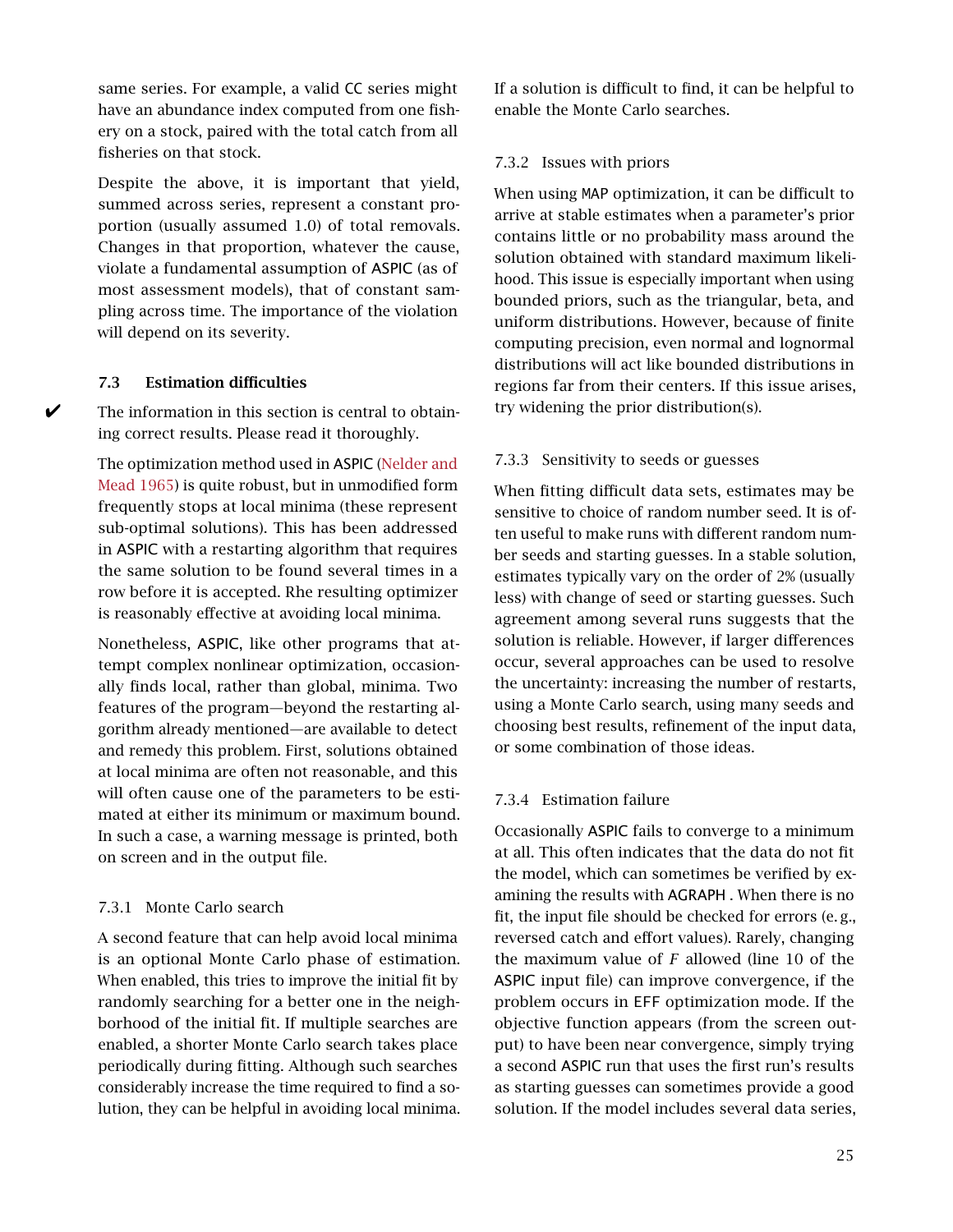it can be useful to eliminate one or more of them temporarily, to see if convergence can be achieved.

If none of these suggestions is successful, estimates can often be made with the following strategy. Set one parameter (usually  $B_1/K$ ) to a fixed value by setting the corresponding estimation flag in the ASPIC input file) to zero. A solution might be possible conditional upon that value of  $B_1/K$ . If this technique leads to a solution, a range of fixed values of *B*1*/K* can be tried and the solutions examined. Similar values of the objective function among solutions indicate that the solutions are nearly equivalent in terms of fit. Although the solutions will differ somewhat, they still may be useful, especially as confirmatory information or if little other information is available for management.

#### <span id="page-25-0"></span>7.3.5 Reporting problems

Although ASPIC has been tested on thousands of simulated and real data sets and is believed to operate correctly, errors can exist in any computer programs. Any user experiencing bugs or suspected bugs is asked to send copies of the input and output files by email to [mike.prager@mhprager.com](mailto:mike.prager@mhprager.com). The author attempts to correct all errors promptly.

#### <span id="page-25-1"></span>7.4 Interpretation of ASPIC Results

This section explains some features of ASPIC estimates, and reviews considerations important when using ASPIC . [Prager](#page-31-0) [\(1994\)](#page-31-0) and [Prager et al.](#page-31-16) [\(1996\)](#page-31-16) contain additional discussion.

#### <span id="page-25-2"></span>7.4.1 Precision of parameter estimates

Production models tend to estimate some quantities considerably more precisely than others. Among the quantities more precisely estimated are maximum sustainable yield (MSY), optimum effort  $(f<sub>MSY</sub>)$ , and relative levels of stock biomass and fishing mortality rate. Here, relative levels means the biomass level relative to the level at which MSY is attained or the level of fishing mortality relative to that at which MSY is attained.

To provide more precise estimates, then, it is often useful to divide the stock-size estimates provided by ASPIC by the corresponding estimate of stock

size at MSY  $(B_{MSY})$ . Similarly, the estimates of fishing mortality rate  $F$  are divided by  $F_{\text{MSY}}$  to obtain relative estimates. In its output files, ASPIC provides such relative estimates. The relative estimates present a more precise picture of the condition of the stock, because in normalization, the estimate of  $q$  — which is usually imprecise — cancels out.

In contrast, absolute levels of stock biomass (and related quantities), which include uncertainty in the estimate of *q*, are usually estimated much less precisely. One cannot place nearly as much credence in the absolute estimates of stock size, *F*, or any quantities that depend upon them. Absolute estimates of  $B_t$  and  $F_t$  from ASPIC are provided for the modeler's information and are not intended for use as management guidelines.

Despite the preceding, absolute estimates of *B* and *F* are likely to be precise in one situation. When input data include biomass-estimate series that are reasonably precise themselves, the resulting estimates are likely to share that precision.

When two or more data series are analyzed, estimated ratios of catchabilities are typically estimated more precise than estimates of each *q*. Also, *K* may be estimated imprecisely or inaccurately even when MSY and  $f_{\text{MSY}}$  are estimated well. Again, this reflects the difficulty of translating relative biomass changes to an absolute scale.

The starting biomass, estimated as  $B_1/K$ , may be considered a nuisance parameter, and its estimate is often imprecise. [Punt](#page-31-19) [\(1990\)](#page-31-19) recommended fixing  $B_1/K = 1.0$  (rather than estimating it) for the Cape hake stock off southern Africa, but it is not clear that that approach is appropriate for every stock. A similar approach is taken in using the penalty term described in [§4.7.3.](#page-8-4)

To stabilize estimates from a particular data set, it can be useful to fit the model with  $B_1/K$  fixed at a range of values. Although the resulting estimates of the biomass trajectory will of course diverge at the beginning, they may provide sufficiently consistent estimates of present stock status for management purposes.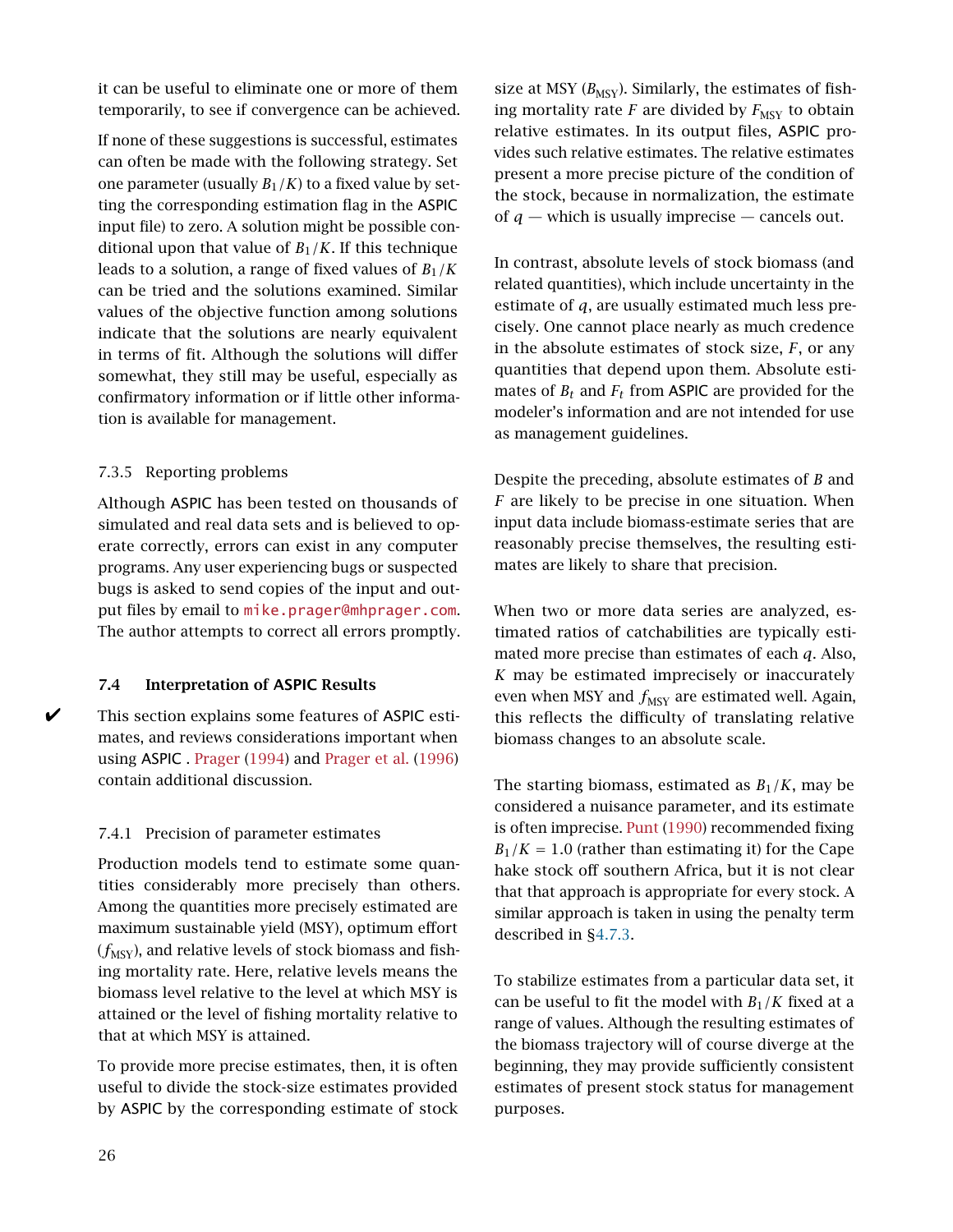#### <span id="page-26-1"></span>7.4.2 Catchability over time

The user can estimate separate catchability coefficients for different periods of time. This is accomplished in practice by putting the periods of time in separate data series, each padded with zeroes or missing values as appropriate. This procedure can be used to examine hypotheses about changing catchability with time, perhaps as a result of changing fishing gear or changing environmental conditions. In interpreting such models, there are several considerations.

One concern is estimating whether the improvement in fit obtained from a more complex model is statistically significant. An ASPIC model with timevarying catchability can be tested against the base model (i.e., the simpler model with constant catchability) with an *F*–ratio test. Here *F* is the *F* distribution of statistics, not fishing mortality rate. The test statistic is

$$
F^* = \frac{(SSE_s - SSE_c)/v_1}{SSE_c/v_2},\tag{1}
$$

where  $SSE<sub>s</sub>$  and  $SSE<sub>c</sub>$  are is the error sums of squares of the simple and complex models, respectively;  $v_1$  is the difference in number of estimated parameters between the two models; and  $v_2$  is the number of data points less the total number of estimated parameters. The significance probability of *F* <sup>∗</sup> can be obtained from standard tables of the *F*-distribution with  $v_1$  and  $v_2$  degrees of freedom.

A nonparametric test of the null hypothesis  $q_1 = q_2$ can be conducted from the fitting results. This test is constructed by examining the bootstrap estimates of the ratio of the two catchability coefficients. As an example, assume that the alternative hypothesis is that  $q1 \neq q2$ . Then the null would be rejected at *P <* 0*.*05 if a bias-corrected 95% confidence interval on *q*1*/q*<sup>2</sup> did not include the value 1.0. Like the *F* test, this test is approximate because of the possibility of specification error. In addition, bootstrapping residuals may underestimate the true variability present in a time series [\(Freed](#page-31-22)[man and Peters](#page-31-22) [1984\)](#page-31-22). This has been addressed to some degree in the current version of ASPIC by a slight inflation of the residuals ([§8.6.3](#page-29-5) before bootstrapping is begun.

#### <span id="page-26-2"></span>7.4.3 Projections

In interpreting projection results from ASPICP, it is helpful to consider the differences between agestructured and non-age-structured models.

The author has participated in many assessments in which both age-aggregated production models (such as ASPIC) and age-structured (cohort) models were used on the same stock. Usually, estimates of relative population trend  $(B/B<sub>MSY</sub>)$  and relative fishery trend  $(F/F_{MSV})$  from the two models have been similar. Occasionally, when abundance indices are noninformative, the age-structured model can estimate population trends reliably, while the production model cannot. I have not yet encountered data that supported both types of estimation with reasonable precision, yet give strikingly different results from various models.

Nonetheless, one area in which from ageaggregated models tend to differ from agestructured models is in estimating recovery from overfishing. In the author's experience, projections based on production-model dynamics often estimate faster recovery than do projections from age-structured methods. I cannot say categorically whether one type of projection is more accurate than the other, because few stocks so assessed have recovered from overfishing. Still, I suspect that projections based on production models are sometimes overly optimistic, particularly for species that mature at relatively old ages. Age-structured models can capture the lag in recovery that occurs as increased recruitment and survival propagate through the immature age classes. Non-agestructured models do not explicitly capture this, so in cases where depletion extends below the age of maturity, they may project recovery at a rate not attainable by the actual population.

#### <span id="page-26-0"></span>8 Technical appendix

This section contains mathematical details of like- $\star$ lihoods other objective functions, penalties, bootstrap approach, and similar matters.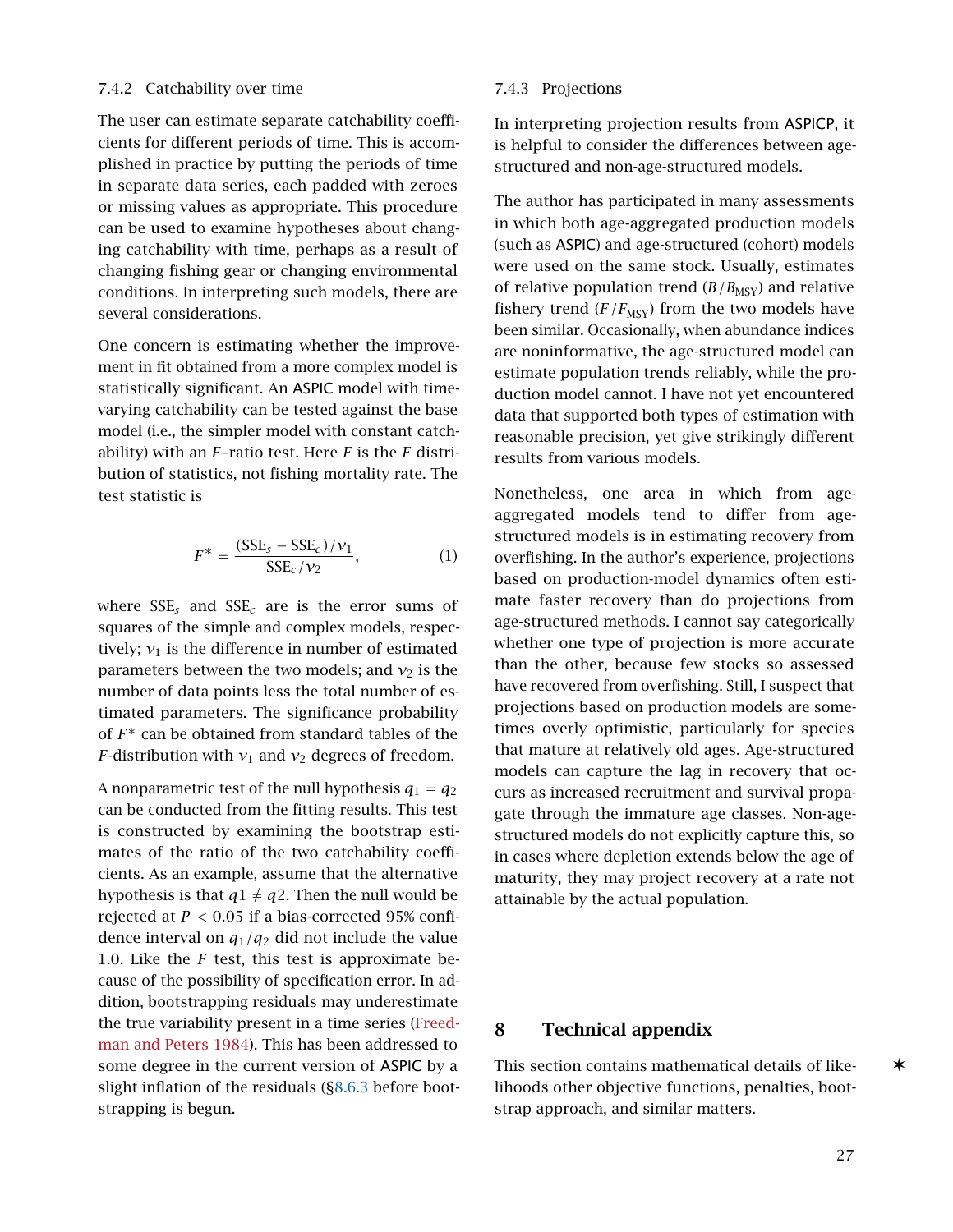#### <span id="page-27-0"></span>8.1 Estimation methods—overview

ASPIC 7 offers a choice of four estimation methods, each with corresponding objective function.<sup>[17](#page-27-5)</sup> The choice of estimation method is made in the input file, as described on p. [13.](#page-12-1) Under normal circumstances, the four methods should produce similar results.

- 1. Least squares (LS) estimation is a standard approach that, in many analyses, is equivalent to maximum likelihood. It was the first fitting method used widely in modern statis-tical analysis.<sup>[18](#page-27-6)</sup>
- 2. Least absolute values (LAV) estimation $19$ provides robust estimation with fewer instabilities than some other resistant techniques [\(Shertzer and Prager](#page-32-2) [2002\)](#page-32-2).
- 3. Maximum likelihood (ML) estimation is the approach most widely used in modern statistical analyses.
- 4. Maximum a posteriori (MAP) estimation is an abbreviated Bayesian method; essentially, ML with priors. It allows prior information on parameters to influence current estimates.

Regardless of estimation method, fitting is based on minimizing residuals in some way. Residuals are formed from different types of data (e. g., abundance index values, biomass estimates, fishing effort rates), depending on the statistical conditioning chosen and the type of data series. In this section, we refer to all such as "population data."

Because observation errors are assumed lognormal, residuals are formed after log transformation, in all estimation methods, and with all data types.

#### <span id="page-27-1"></span>8.2 Least-squares estimation

Since the original version, ASPIC has offered dataseries weighted least squares estimation, which is specified in ASPIC 7 with the SSE option. When the series weights are set to inverses of the series' error

<span id="page-27-6"></span>18. The least squares method was published by French mathematician Adrien-Marie Legendre in 1806.

variances, least squares estimation is equivalent to maximum likelihood [\(Bradley](#page-31-23) [1973\)](#page-31-23).

The implementation in ASPIC 7 does not accept annual observation CVs. If they are available, ML or MAP estimation ([§8.4,](#page-28-4) [§8.5\)](#page-29-1) can be used instead.

#### <span id="page-27-2"></span>8.2.1 Data-series terms

For each data series (indexed by  $j$ , where  $j =$  $\{1...J\}$ ), an SSE term  $S_j$  contributes to the objective function.

$$
S_j = \sum_t w_j \left( \log X_{jt} - \log \hat{X}_{jt} \right)^2 \tag{2}
$$

where

*t* is an index of time (usually in years),  $t = \{1...T\}$ 

$$
w_j
$$
 is a series-specific statistical weight,

*X* is the observed (input) population datum, and

 $\hat{X}$  is the estimated population datum.

#### <span id="page-27-3"></span>8.2.2 Penalty for  $B_1 > K$

All ASPIC estimation methods other than MAP allow the user to apply a penalty to estimates of initial biomass  $B_1$  that are greater than estimated unfished biomass  $(K)$ . When the user specifies penalty weight  $w_b > 0$ , an an additional term contributes to the objective function.

The penalty is never applied when the value of  $B_1/K$ is set to a fixed value in the input file.

The penalty term differs by objective function. For the SSE option, the penalty  $S_b$  is—

$$
S_b = w_b \left( \log \hat{B}_1 - \log \left( \min(\hat{K}, \hat{B}_1) \right) \right)^2 \tag{3}
$$

Thus, when  $B_1 < K$ ,  $S_b = 0$ .

#### <span id="page-27-4"></span>8.2.3 Total SSE

The total least-squares objective function  $\mathcal{O}_{\text{SSE}}$  is

$$
\mathcal{O}_{\text{SSE}} = S_b + \sum_{j=1}^{J} S_j \tag{4}
$$

<span id="page-27-5"></span><sup>17.</sup> An objective function is a function minimized or maximized to arrive at desired results. Here, the function is minimized to find parameter estimates for a production model.

<span id="page-27-7"></span><sup>19.</sup> The method is known by several other names, such as least absolute errors, least absolute deviations, least absolute residuals, and *L*1 regression.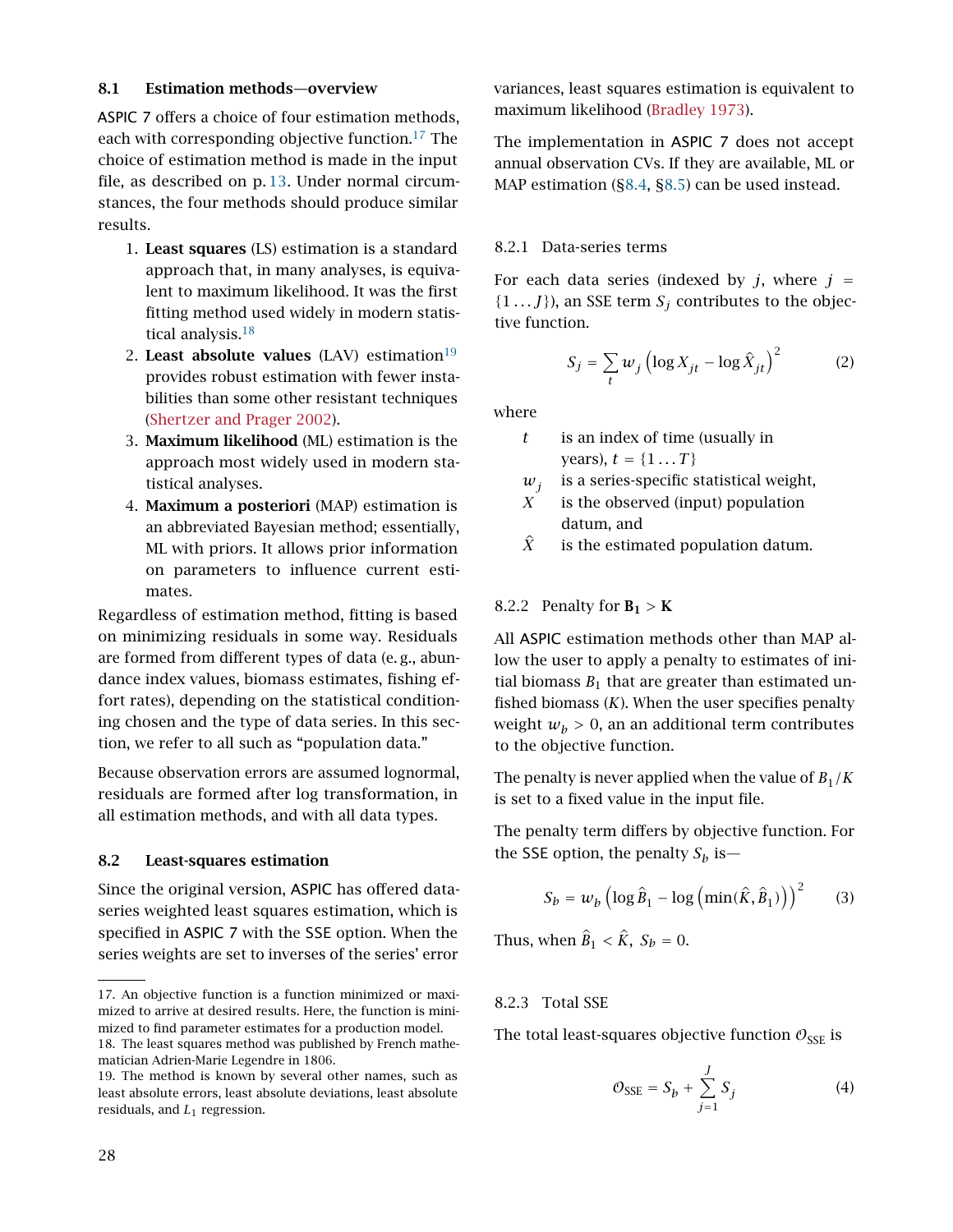#### <span id="page-28-0"></span>8.3 Least absolute values estimation

Least absolute values (LAV) estimation is a fitting method less affected by outliers than LS or ML. However, it can be more difficult to reach convergence. The current implementation accepts series weights, but not annual observation CVs.

#### <span id="page-28-1"></span>8.3.1 Data-series terms

For each index or biomass series (indexed by *j*, where  $j = \{1 \dots J\}$ , an LAV term  $A_j$  contributes to the objective function.

$$
A_j = \sum_t w_j \left| \log X_{jt} - \log \hat{X}_{jt} \right| \tag{5}
$$

where

- *t* is an index of time (usually in years),  $t = \{1...T\}$
- $w_i$ is a series-specific statistical weight,
- *X* is the observed population datum, and
- $\hat{X}$  is the estimated population datum.

#### <span id="page-28-2"></span>8.3.2 Penalty for  $B_1 > K$

As described in [§8.2.2,](#page-27-3) a penalty can be applied with weight  $w_b$  to estimates of initial biomass  $B_1$ that are greater than unfished biomass (*K*).

The penalty used with the LAV option is—

$$
A_b = w_b \left| \log \hat{B}_1 - \log \left( \min(\hat{K}, \hat{B}_1) \right) \right| \qquad (6)
$$

Thus, when  $B_1 < K$ ,  $A_b = 0$ .

<span id="page-28-3"></span>8.3.3 Total LAV

The total LAV objective function  $\mathcal{O}_{\text{LAV}}$  is

$$
\mathcal{O}_{\text{LAV}} = A_b + \sum_{j=1}^{J} A_j \tag{7}
$$

#### <span id="page-28-4"></span>8.4 Maximum-likelihood estimation

The maximum-likelihood approach was added to ASPIC 7 to support MAP estimation. It can be used alone by specifying the MLE option (see p. [13\)](#page-12-1). The current implementation requires the user to supply series weights (which may all be unity) and annual observation-error CVs.

#### <span id="page-28-5"></span>8.4.1 Data-series terms

Because ASPIC uses a function minimizer, negative log likelihood is used as the objective function. This is formulated as a sum of terms, one for each data series. The term *L<sup>j</sup>* for data series *j* is—

<span id="page-28-8"></span>
$$
L_j = \sum_{t} \left( \frac{\log(2\pi)}{2} + \log \sigma_{jt} + \frac{\left(\log X_{jt} - \log \hat{X}_{jt}\right)^2}{2\sigma_{jt}^2} \right)
$$
\n(8)

where

- *t* is an index of time (usually in years),
- *σjt* is the observation standard error in log space, calculated from the observation CV and series weight as described below,
- $X_{it}$  is the observed population estimate or abundance index, and
- $\hat{X}_{it}$  is the model's estimated population size or abundance index value.

#### <span id="page-28-6"></span>8.4.2 Observation standard error

The observation standard error  $\sigma_{it}$  in [\(8\)](#page-28-8) is calculated for each datum from the corresponding series weight  $w_j$  and observation CV  $c_{jt}$  in the user's input file—

<span id="page-28-10"></span>
$$
\sigma_{jt} = \sqrt{\log(1 + (c_{jt}/w_j)^2)}
$$
(9)

#### <span id="page-28-7"></span>8.4.3 Penalty for  $B_1 > K$

As described in [§8.2.2,](#page-27-3) a penalty can be applied with weight  $w_b$  to estimates of initial biomass  $\emph{B}_{1}$ that are greater than unfished biomass (*K*).

The penalty used with ML estimation is—

<span id="page-28-9"></span>
$$
L_b = \frac{\left(\log \hat{B}_1 - \log \min(\hat{K}, \hat{B}_1)\right)^2}{2\sigma_b^2} \tag{10}
$$

where

$$
\sigma_b = \log(1 + (1/w_b)^2) \tag{11}
$$

When  $\hat{B}_1 < \hat{K}$ , [\(10\)](#page-28-9) reduces to zero.

Because the penalty term differs between LS and ML  $\blacktriangleright$ estimation, estimates will differ slightly between methods when the penalty is nonzero.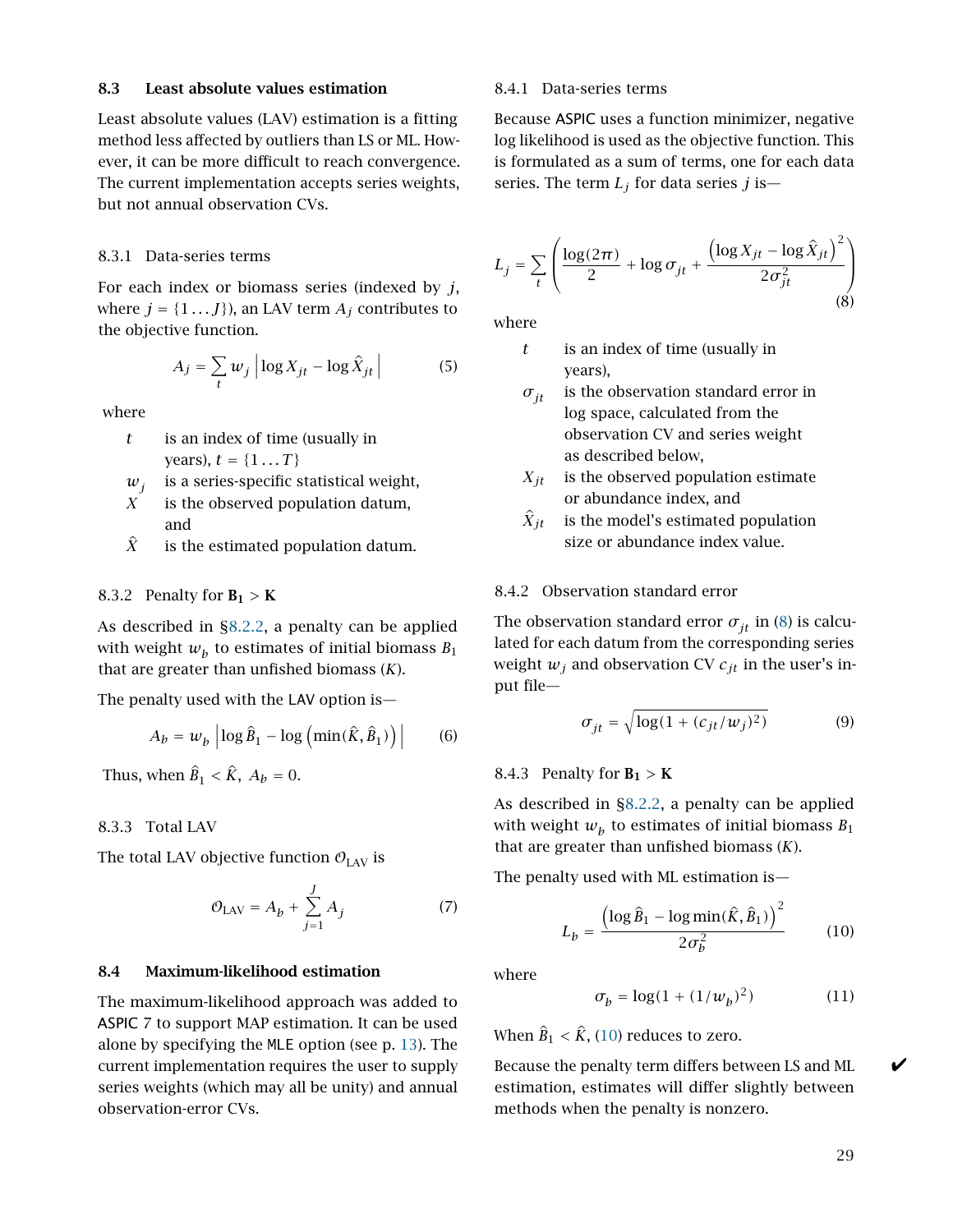<span id="page-29-0"></span>The total MLE objective function  $\mathcal{O}_{MLE}$  is

<span id="page-29-7"></span>
$$
\mathcal{O}_{MLE} = L_b + \sum_{j=1}^{J} L_j \tag{12}
$$

#### <span id="page-29-1"></span>8.5 Maximum a posteriori estimation

MAP estimation is a form of penalized likelihood, and as such, its implementation in ASPIC 7 is based on the maximum likelihood methodology described above. When using MAP estimation, terms are added to the negative log likelihood [\(12\)](#page-29-7) to reflect the prior probability of each estimated parameter. Assuming *K* parameters numbered  $k = 1, 2, ..., K$ 

$$
\mathcal{O}_{\text{MAP}} = L_b + \sum_{j=1}^{J} L_j + \sum_{k=1}^{K} L_k \tag{13}
$$

where  $L_b$  and  $L_j$  are as in [\(10\)](#page-28-9) and [\(8\)](#page-28-8), respectively, and  $L_k$  is the negative log density of the prior distribution of parameter *k* at its current estimate.

#### <span id="page-29-3"></span><span id="page-29-2"></span>8.6 Bootstrapping

#### 8.6.1 Overview

Bootstrapping is implemented slightly differently in different estimation modes. This is because, in LS and LAV estimation $^{20}$  $^{20}$  $^{20}$ , ASPIC interprets the series weights  $w_j$  differently from their interpretation in ML and  $\overline{MAP}$  estimation.<sup>[21](#page-29-9)</sup> In addition, ML and MAP estimation use annual observation CVs read from the input file. Finally, the bootstrapping algorithm used in earlier versions of ASPIC has been left unchanged for LS and LAV estimation, to facilitate making comparisons to past analyses.

The essential difference is definition of the observation standard deviation  $\sigma_{it}$ . In ML or MAP estimation,  $\sigma_{it}$  is calculated by equation [\(9\)](#page-28-10). In LS or LAV estimation, it is calculated as

$$
\sigma_{jt} = \sqrt{1/w_j} \tag{14}
$$

which implies equal variance for all observations in a single data series.

#### <span id="page-29-4"></span>8.6.2 Initial fit

The first step that ASPIC takes in bootstrapping is to fit the data in the normal manner. After this initial model fit, results are saved from each data observation for use in each bootstrap trial. Depending on data-series type (Table 1) and statistical conditioning (p. [13\)](#page-12-1), the data saved may be index values, yields, fishing effort rates, or stock biomasses. In this section, we refer to any such type of data simply as observed or predicted population data, and we symbolize such data as *X*.

#### <span id="page-29-5"></span>8.6.3 Residual inflation factor

In bootstrapping, each residual is increased by an inflation factor  $R$  due to [Stine](#page-32-3) [\(1990\)](#page-32-3). This factor is calculated—

$$
\mathcal{R} = 1/\sqrt{1 - k/N} \tag{15}
$$

where *k* is the number of estimated parameters, and *N* is the total number of nonmissing observations from all data series combined. This adjustment is usually small, which can be verified by examining the value of *R* in the .bot file.

#### <span id="page-29-6"></span>8.6.4 Resampling algorithm

To provide data for resampling, two values are saved from each point in the initial (nonbootstrapped) fit—

- The predicted population value,  $\hat{X}_{jt}$
- The normalized, inflated residual,  $\tilde{r}_{it}$

The latter is defined—

$$
\tilde{r}_{jt} = \frac{\mathcal{R} \cdot r_{jt}}{\sigma_{jt}},\tag{16}
$$

where the raw residual is

$$
r_{jt} = \log X_{jt} - \log \hat{X}_{jt} \tag{17}
$$

For resampling, the  $\tilde{r}$  from all data series are put into a single pool. Then, to generate a trial resampled dataset, a set of synthesized observations  $\dot{X}_{jt}$ is generated using

$$
\dot{X}_{jt} = \hat{X}_{jt} \cdot \exp(\sigma_{jt}\tilde{r}_{\odot})
$$
\n(18)

<span id="page-29-8"></span><sup>20.</sup> SSE and LAV options

<span id="page-29-9"></span><sup>21.</sup> MLE and MAP options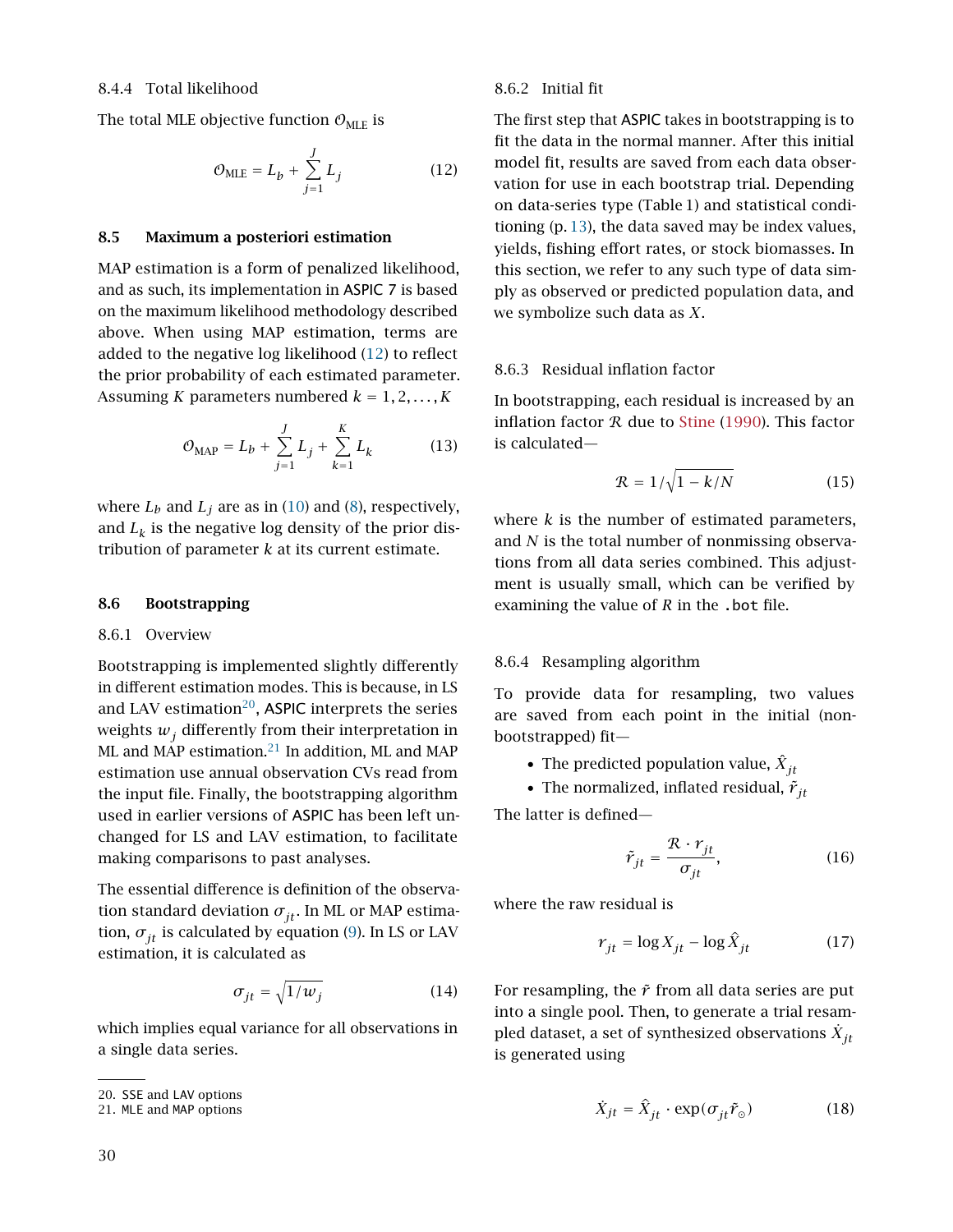where  $\tilde{r}_{\circ}$  is a residual randomly chosen, with replacement, from the pool.

The resampled dataset is fit, estimates are saved, and bootstrapping proceeds to the next trial.

## <span id="page-30-0"></span>8.7 Projections in ASPICP

Uncertainty is represented in projections through two devices. The first is that estimation uncertainty in  $B_{\text{MSY}}$ ,  $F_{\text{MSY}}$ , and terminal *F* and *B* is passed from ASPIC to ASPICP through the .bio file. The second is that the user can specify to ASPICP an additional process  $CV^{22}$  $CV^{22}$  $CV^{22}$  for projected MSY.

In projections, the point estimates from ASPIC are considered the underlying true biological reference points, and the estimates from bootstrap trials represent estimation uncertainty about those true values. When the user specifies projected *F* relative to  $F_{\text{MSY}}$  or projected *Y* relative to MSY, the denominator in each case is the point estimate. Because the projection of each bootstrap may have a different value of the benchmark, a projection will have veriability, from which confidence intervals are constructed.

When simulation results are plotted by AGRAPH, relative benchmarks again are computed with the corresponding point estimate in the denominator.

## <span id="page-30-1"></span>8.7.1 Process variability in MSY

✶ As noted, the user can specify *<sup>c</sup>*, a process CV applied to MSY in projections. This can be used to simulate various levels of ecological variation. When  $c > 0$ , MSY in projection trial *i* will be set at

$$
MSY'_{i} = MSY_{i} \exp\left(\mathcal{N}c - \frac{c^{2}}{2}\right)
$$
 (19)

where  $\mathrm{MSY}_i$  is the estimate of MSY from **ASPIC** for bootstrap trial *i*;  $N$  is a normal  $(0,1)$  random deviate; and *c* is the added CV on MSY.

Setting *c >* 0 is a way of simulating process variability, which is particularly useful when making long projections for educational purposes.

When the population is projected, the carrying capacity *K* is held constant in each trial, which results

in  $F_{\text{MSY}}$  varying in proportion to MSY when  $c > 0$ . If the user projects at a multiple *γ* of MSY or  $F_{\text{MSY}}$ , *γ* is applied to the estimated value from bootstrap *i* without variation. Thus, any *γ* applied to the realized benchmark in that year will vary from the specified *y* when  $c > 0$ .

## <span id="page-30-2"></span>9 Source code availability

The Fortran source code for this software uses certain proprietary routines from the book Numerical Recipes by Press et al., and for that reason can not be freely distributed. Numerical Recipes Software has kindly granted their permission (ID number V95038) for the author to supply the source code to users upon specific request. However, any source code so supplied must not then be redistributed to others.

The author also wishes to be aware of all distribution of the source code, so that any useful modifications or error corrections can be made in the master copy of the software to benefit all users.

If you require a copy of the Fortran source code for this software, please request it from the author. In your letter or email, please include the following:

- 1. Your true name, institutional affiliation, physical address, and email address or telephone number
- 2. Your agreement that you will not redistribute the source code to others.
- 3. Your agreement that, if you modify the source code, you will not distribute any resulting program (or programs), nor the modified source code, beyond your immediate working group at your own location.
- 4. Your agreement that, if you modify the source code, you will ensure that your users do not redistribute either the modified source code or any resulting program or programs.
- 5. Your agreement that if you identify errors in the software, you will contact the author promptly so that the errors can be fixed for all users.

<span id="page-30-3"></span><sup>22.</sup> CV = coefficient of variation.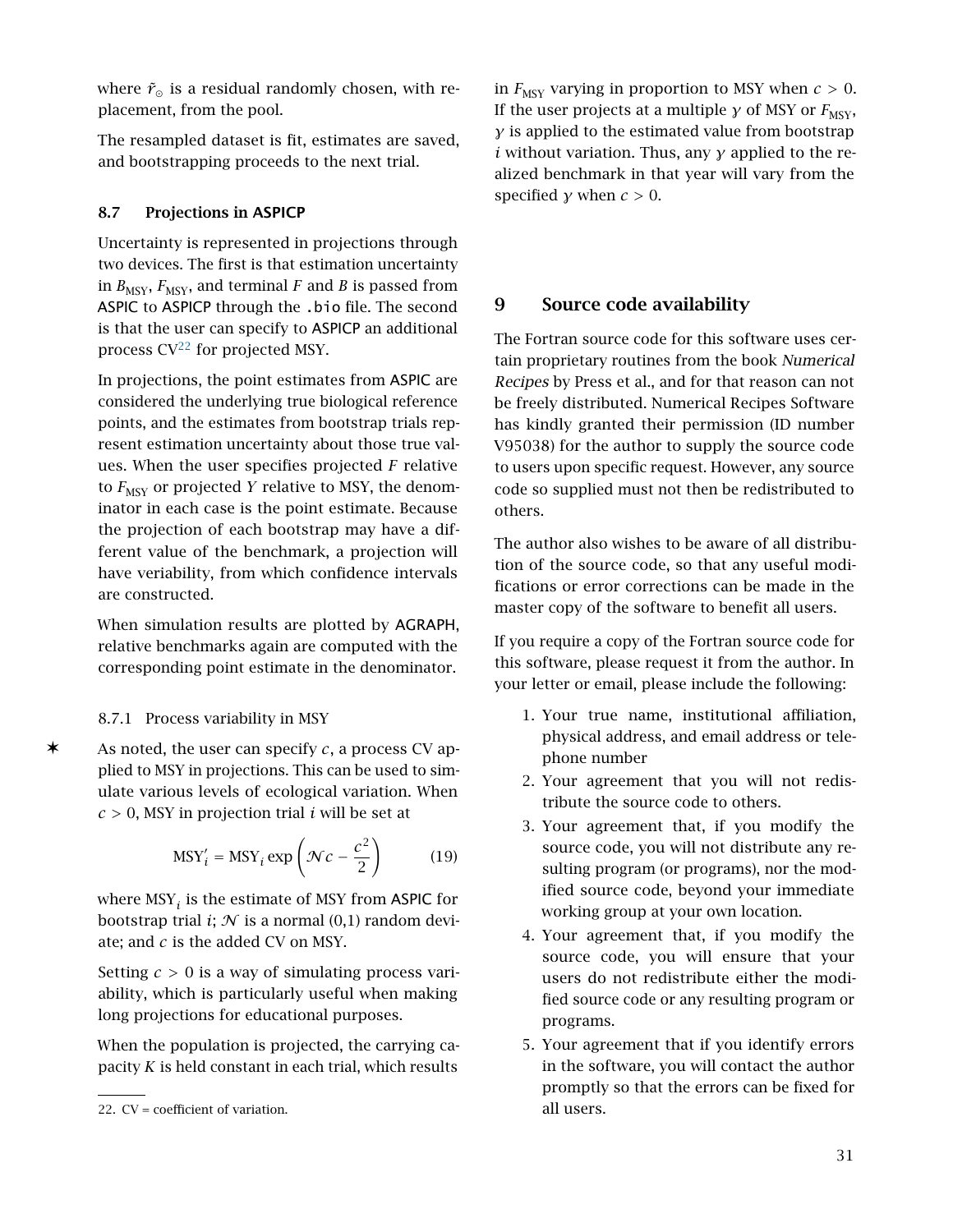## <span id="page-31-1"></span>References

- <span id="page-31-23"></span>Bradley, E. L. 1973. D. The equivalence of maximum likelihood and weighted least squares estimates in the exponential family. Journal of the American Statistical Association 68: 199–200.
- <span id="page-31-20"></span>Efron, B. E., and G. Gong. 1983. A leisurely look at the bootstrap, the jackknife, and cross-validation. American Statistician 47: 36–48.
- <span id="page-31-8"></span>Fletcher, R. I. 1978. On the restructuring of the Pella–Tomlinson system. Fishery Bulletin 76: 515– 521.
- <span id="page-31-9"></span>Fox, W. W. Jr. 1970. An exponential yield model for optimizing exploited fish populations. Transactions of the American Fisheries Society 99: 80–88.
- <span id="page-31-2"></span>Fox, W. W., Jr. 1975. Fitting the generalized stock production model by least-squares and equilibrium approximation. Fishery Bulletin 73: 23–37.
- Graham, M. 1935. Modern theory of exploiting a fishery, and application to North Sea trawling. Journal du Conseil International pour l'Exploration de la Mer 10: 264–274.
- <span id="page-31-22"></span>Freedman, D. A., and S. C. Peters. 1984. Bootstrapping a regression equation: some empirical results. Journal of the American Statistical Association 79: 97–106.
- <span id="page-31-13"></span>Haddon, M. 2001. Modeling and quantitative methods in fisheries. Chapman & Hall, Boca Raton, Florida. 406 p.
- <span id="page-31-14"></span>Hilborn, R., and Walters, C. J. 1992. Quantitative fisheries stock assessment. Chapman and Hall, New York, NY. 570 p.
- Klockars, A. J., and G. Sax. 1986. Multiple comparisons. Sage University, Quantitative Applications in the Social Sciences, Paper No. 07–61.
- <span id="page-31-3"></span>Mohn, R. K. 1980. Bias and error propagation in logistic production models. Canadian Journal of Fisheries and Aquatic Science 37: 1276–1283.
- <span id="page-31-21"></span>Nelder, J. A., and R. Mead. 1965. A simplex method for function minimization. Computer Journal 7: 308–313.
- <span id="page-31-6"></span>Pella, J. J. 1967. A study of methods to estimate the Schaefer model parameters with special reference to the yellowfin tuna fishery in the eastern tropical Pacific ocean. Dissertation, University of Washington, Seattle.
- <span id="page-31-7"></span>Pella, J. J., and Tomlinson, P. K. 1969. A generalized stock production model. Bulletin of the

Inter-American Tropical Tuna Commission 13(3): 419–496.

- <span id="page-31-10"></span>Prager, M. H. 1992a. ASPIC: A Surplus-Production Model Incorporating Covariates. Collected Volume of Scientific Papers, International Commission for the Conservation of Atlantic Tunas (IC-CAT) 28: 218–229.
- <span id="page-31-11"></span>Prager, M. H. 1992b. Recent developments in extending the ASPIC production model. ICCAT Working Document SCRS/92/127. 10 p.
- <span id="page-31-0"></span>Prager, M. H. 1994. A suite of extensions to a nonequilibrium surplus–production model. Fishery Bulletin 92: 374–389.
- <span id="page-31-18"></span>Prager, M. H. 2002. Comparison of logistic and generalized surplus-production models applied to swordfish, Xiphias gladius, in the north Atlantic Ocean. Fisheries Research 58: 41–57.
- <span id="page-31-17"></span>Prager, M. H., and C. P. Goodyear. 2001. Effects of mixed-metric data on production model estimation: simulation study of a blue-marlin-like stock. Transactions of the American Fisheries Society 130: 927–939.
- <span id="page-31-16"></span>Prager, M. H., C. P. Goodyear, and G. P. Scott. 1996. Application of a surplus production model to a swordfish-like simulated stock with timechanging gear selectivity. Transactions of the American Fisheries Society 125: 729–740.
- <span id="page-31-19"></span>Punt, A. E. 1990. Is  $B_1 = K$  an appropriate assumption when applying an observation error production-model estimator to catch–effort data? S. African Journal of Marine Science 9: 249–259.
- <span id="page-31-15"></span>Punt, A. E., and R. Hilborn. 1996. Biomass dynamic models. User's manual. FAO Computerized Information Series (Fisheries), No. 10. Food and Agriculture Organization of the U.N., Rome. 63 p.
- <span id="page-31-12"></span>Quinn, T. J., and R. B. Deriso. 1999. Quantitative Fish Dynamics. Oxford University Press, New York. 542 p.
- <span id="page-31-4"></span>Schaefer, M. B. 1954. Some aspects of the dynamics of populations important to the management of the commercial marine fisheries. Bulletin of the Inter-American Tropical Tuna Commission 1(2): 27–56.
- <span id="page-31-5"></span>Schaefer, M. B. 1957. A study of the dynamics of the fishery for yellowfin tuna in the eastern tropical Pacific Ocean. Bulletin of the Inter-American Tropical Tuna Commission 2: 247–268.